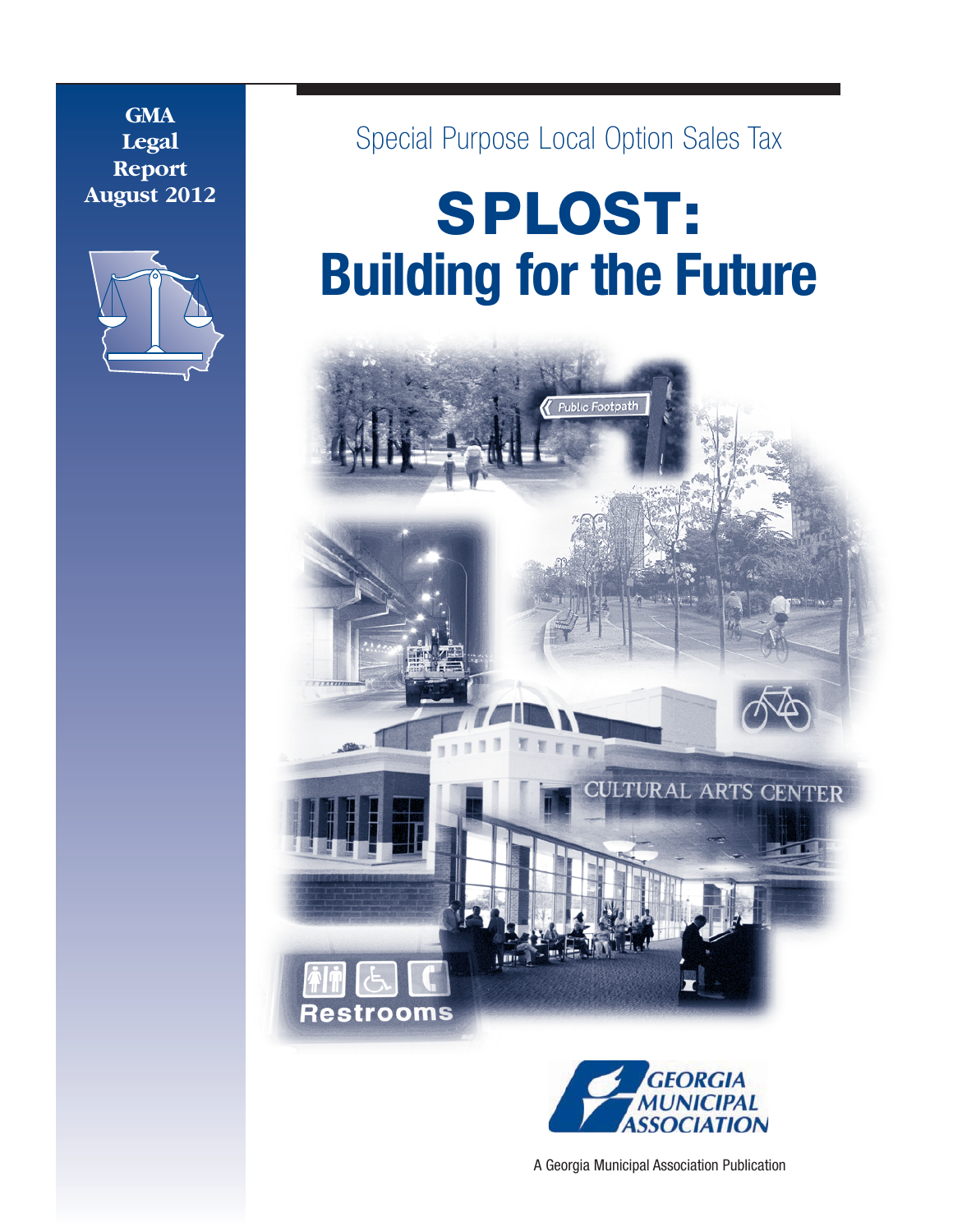# **SPLOST:** *Building for the Future*

**Third Edition**

**Georgia Municipal Association June 2004 Revised August 2012**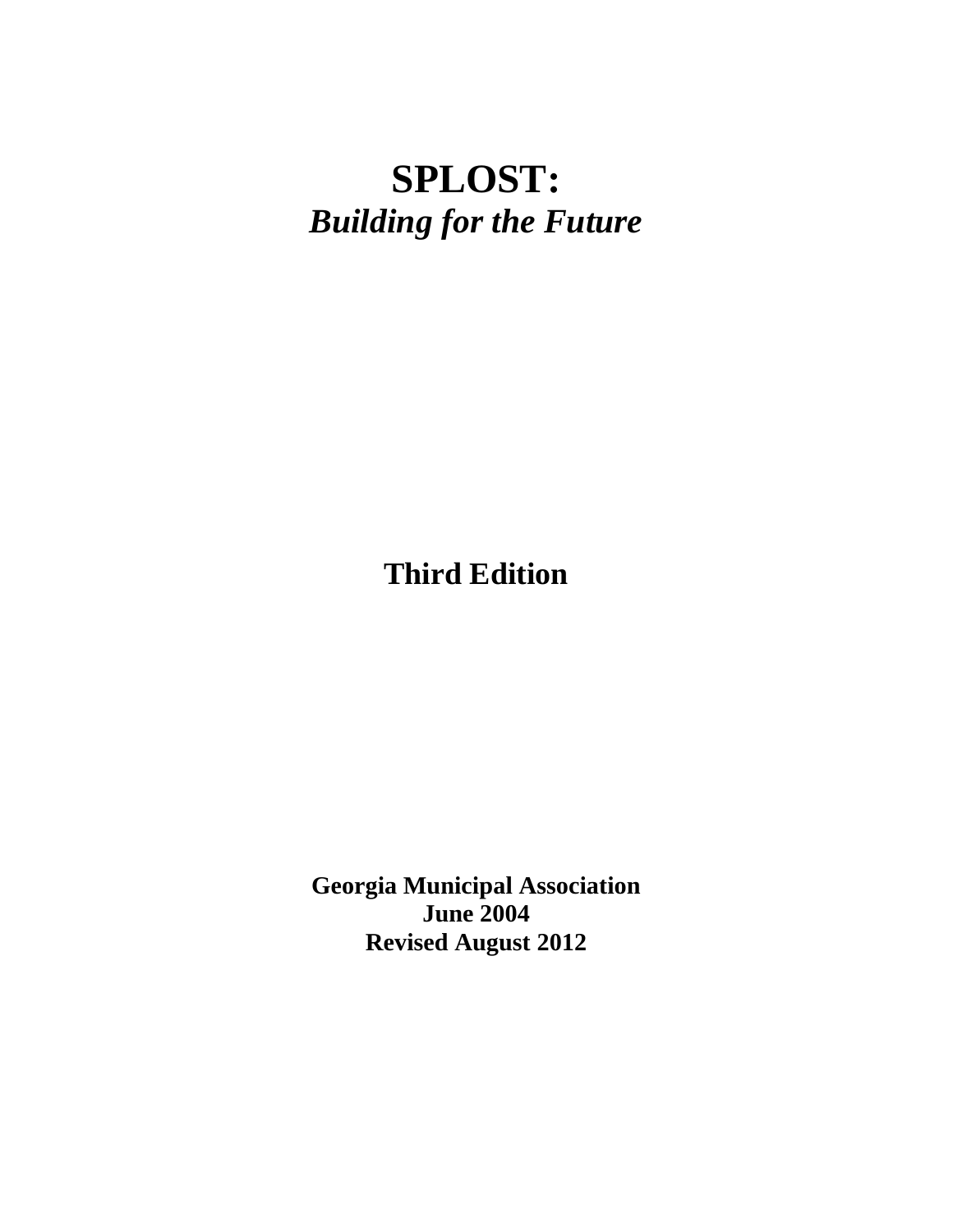# **Foreword**

The Georgia Municipal Association is pleased to provide for municipal officials a discussion of legal and policy considerations relevant to the special purpose local option sales tax. We trust that this publication will be helpful to cities in working with other local governments to diversify the city's tax base by utilizing the special purpose local option sales tax. The special purpose local option sales tax can be a powerful tool to respond to local capital outlay needs without increasing property taxes. We welcome your comments and suggestions for revision and improvement of the publication after your review of its contents.

This publication was originally drafted in 2004 after significant changes in state law governing the special purpose local option sales tax. The publication was revised and updated in 2011 by Mark Baggett, Senior Government Relations Associate, and Rusi Patel, Associate General Counsel.

This publication is intended to assist municipal officials in identifying issues so that they can discuss them and appropriately consult with their city attorney. This publication is provided for general information purposes only, does not constitute legal advice and may not apply to your specific situation. Municipal officials should consult with their city attorney before taking any action based on the content of the publication.

Lamar Norton Susan Moore GMA Executive Director GMA General Counsel

© 2004 by the Georgia Municipal Association, Inc. 201 Pryor Street, SW Atlanta, Georgia 30303 All rights reserved. First Edition published 2004. Second Edition published 2011.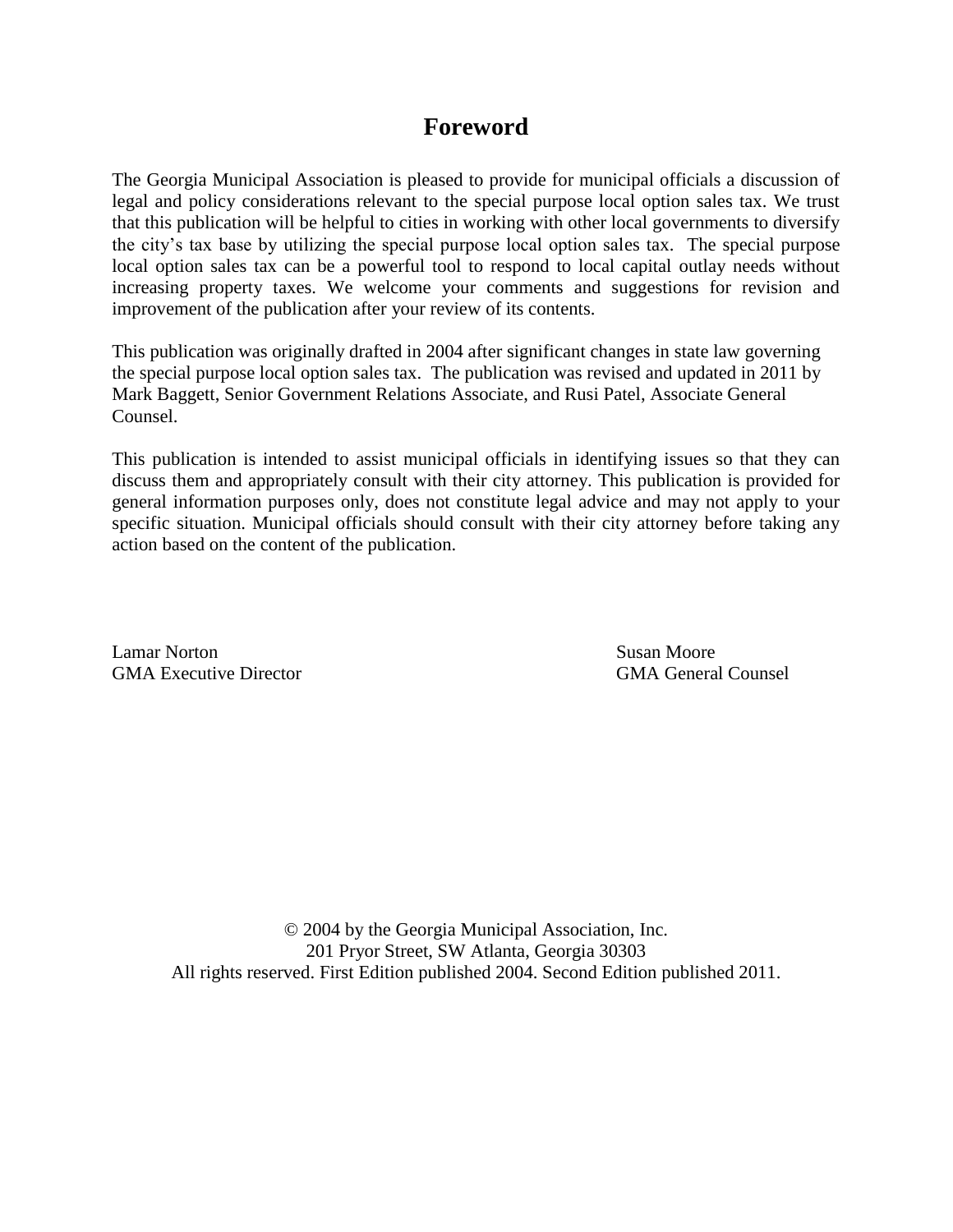# **TABLE OF CONTENTS**

| SPECIAL PURPOSE LOCAL OPTION SALES TAX STATUTES  23 |  |
|-----------------------------------------------------|--|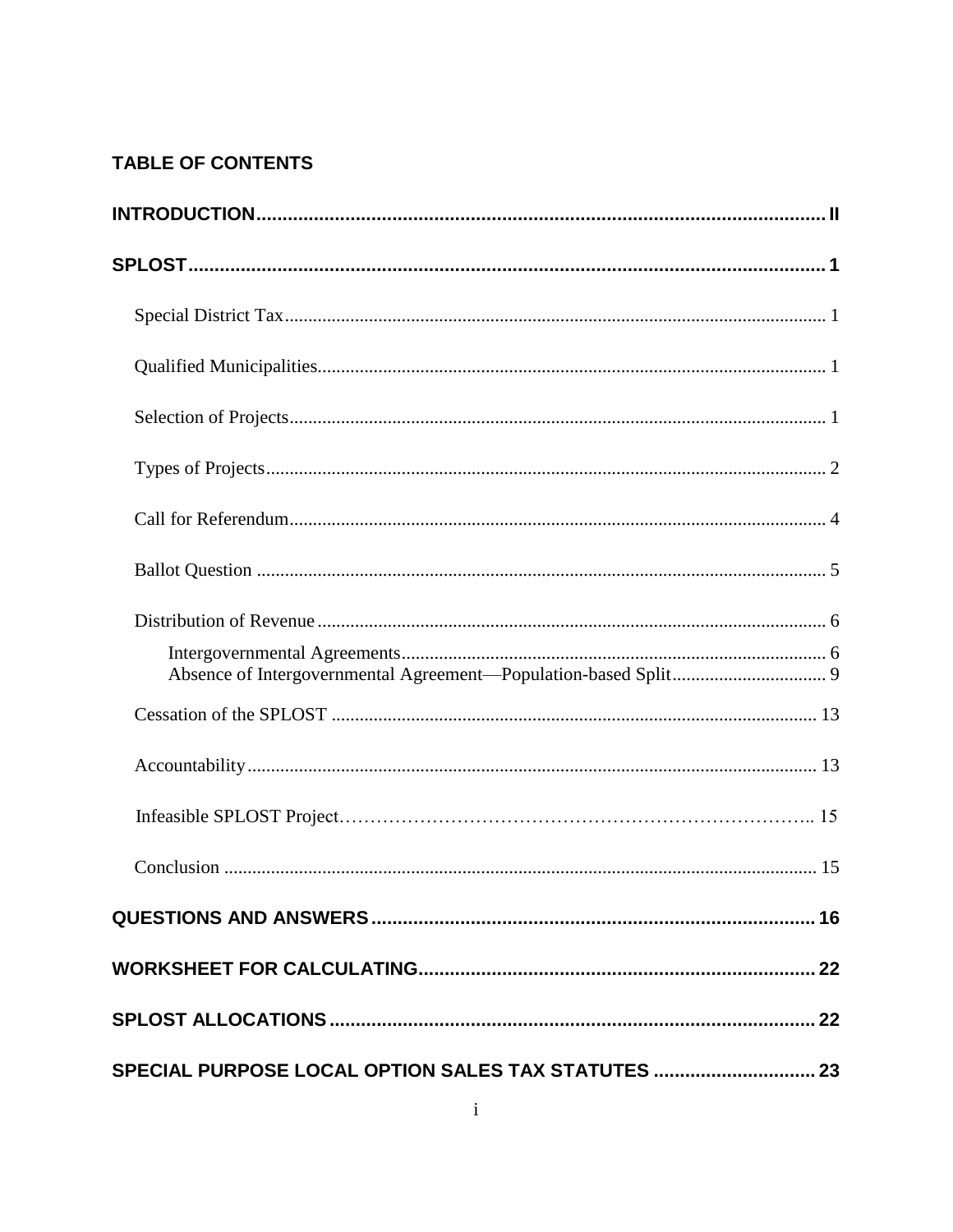#### **Introduction**

Although counties were originally established to serve as administrative arms of the state and cities were established to provide municipal services to densely populated areas, today both cities and counties in Georgia are under tremendous pressure to provide newer and better services to their residents. These services often require infrastructure critical to supporting day to day life in their communities, such as transportation infrastructure, water and sewer infrastructure, recreation facilities, detention facilities, public safety facilities, and downtown development. Despite their common interests of working for the benefit of their communities, over time many cities and counties began to compete against each other rather than work together. This conflict can be traced back to the adoption of Amendment 19 in 1972, which for the first time authorized counties to provide services previously provided only by cities. This competition began to take its toll on municipal infrastructure in a significant way starting in 1985 when the playing field between cities and counties was further tilted by legislation allowing counties to control the only sales tax specifically created to fund local capital projects, the Special Purpose Local Option Sales Tax (SPLOST). This was particularly inequitable since county SPLOST expenditures were not limited to the traditional projects undertaken by counties as administrative arms of the state. In many instances the proceeds were used by counties to pay for the provision of municipal-type services in the unincorporated area, while the financing of these same type city services within the traditional city boundary were ignored.

Due to concern from both cities and counties about the need for more cooperation and communication between local governments, GMA and ACCG worked in partnership to address these concerns. Both associations selected four members to form a task force to determine the root of the concerns and to reach solutions that would ultimately benefit local taxpayers. This task force was overseen by Representative Richard Royal, Chairman of the House Ways and Means Committee, and by Representative Mickey Channell, Chairman of the House Industrial Relations Committee. Through the task force discussions, it became apparent that the SPLOST needed to be addressed through legislative action, and that any delay would result in further erosion of city and county relations and continue to deprive cities of equitable access to funds for capital projects.

House Bill 1714, a bipartisan bill, was introduced as a "landmark piece of legislation." It was the result of two years of negotiations between GMA and ACCG members and staff. The legislation amended the SPLOST law and enacted provisions relating to significant land use changes in proposed or newly annexed areas. Both associations supported the bill. Although HB1714 itself did not pass the legislature, its contents, further perfected in accordance with a subsequent agreement between the two associations, was included in House Bill 709, which was passed by the General Assembly and signed into law by the Governor on April 23, 2004. House Bill 709 also authorized the City of Atlanta to ask for voter approval of a one cent sales tax within the City of Atlanta to fund water and sewer projects and authorized Columbus to seek voter approval for an additional one cent to the existing local option sales tax levy.

House Bill 709 ensured that cities have a meaningful voice in determining the project list on which the proceeds of the tax are spent. In return for a seat at the table on SPLOST, cities agreed to provide counties with an opportunity for input on land use changes of newly annexed property within the affected county and to attempt to resolve legitimate concerns arising from those land use changes.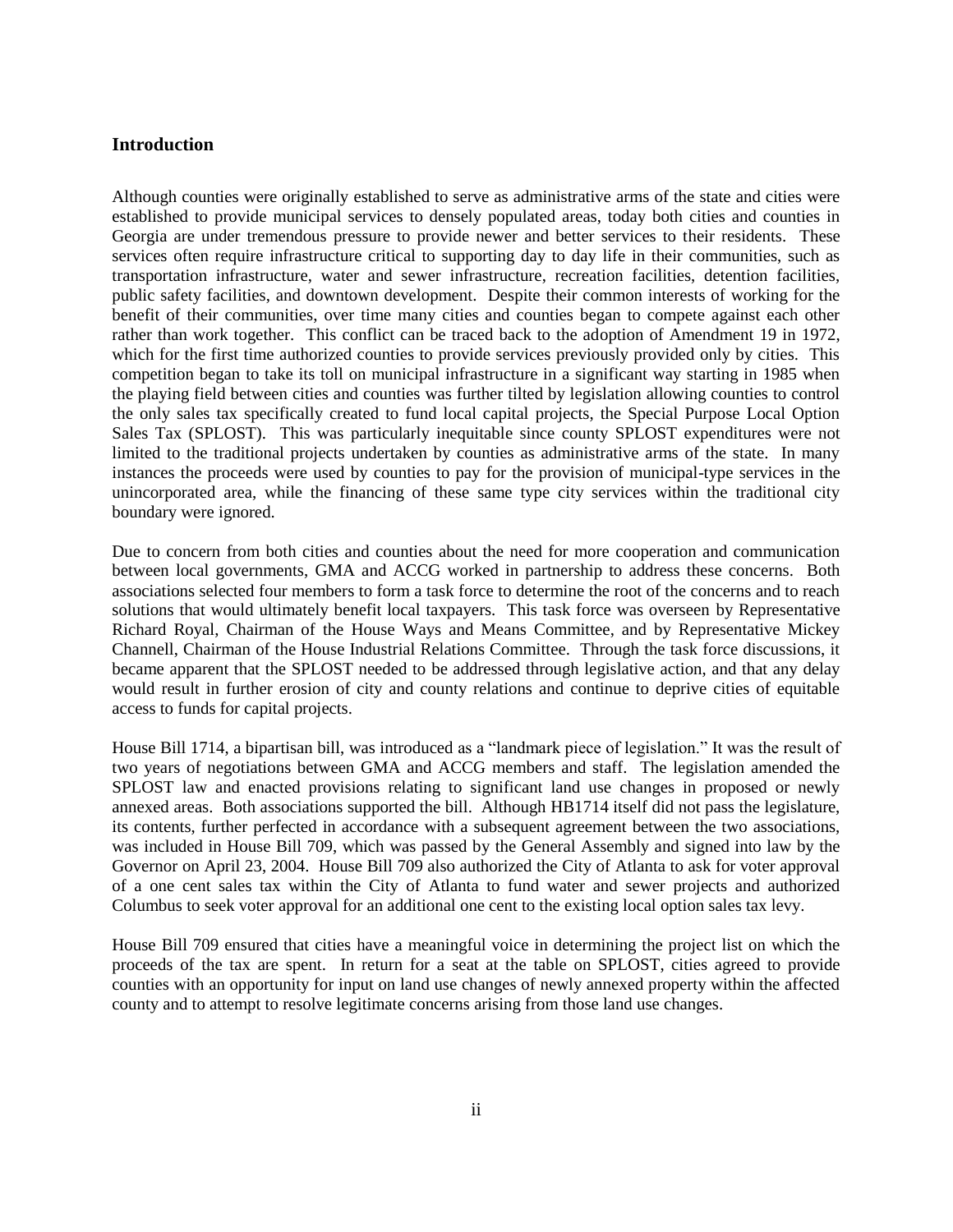Due to the effective date stated in HB709, the new SPLOST provisions were only applicable to SPLOSTs imposed under a resolution or ordinance adopted by a county or city on or after July 1, 2004. They were not applicable to SPLOSTs that were called prior to that date.

In the 2011 legislative session, the law was amended to provide local governments the ability to abandon existing SPLOST projects that are deemed infeasible. The revenue for these projects may be used to rollback property taxes or to reduce debt. GMA encourages local governments to use this provision sparingly. SPLOST project lists should be prepared with the intent of actually undertaking the capital outlay projects identified. Abandoning numerous projects may affect voter confidence in future SPLOST referenda.

This publication discusses in detail the SPLOST law in an effort to ensure that cities and counties will be able to work together in determining the SPLOST projects that will best benefit their communities.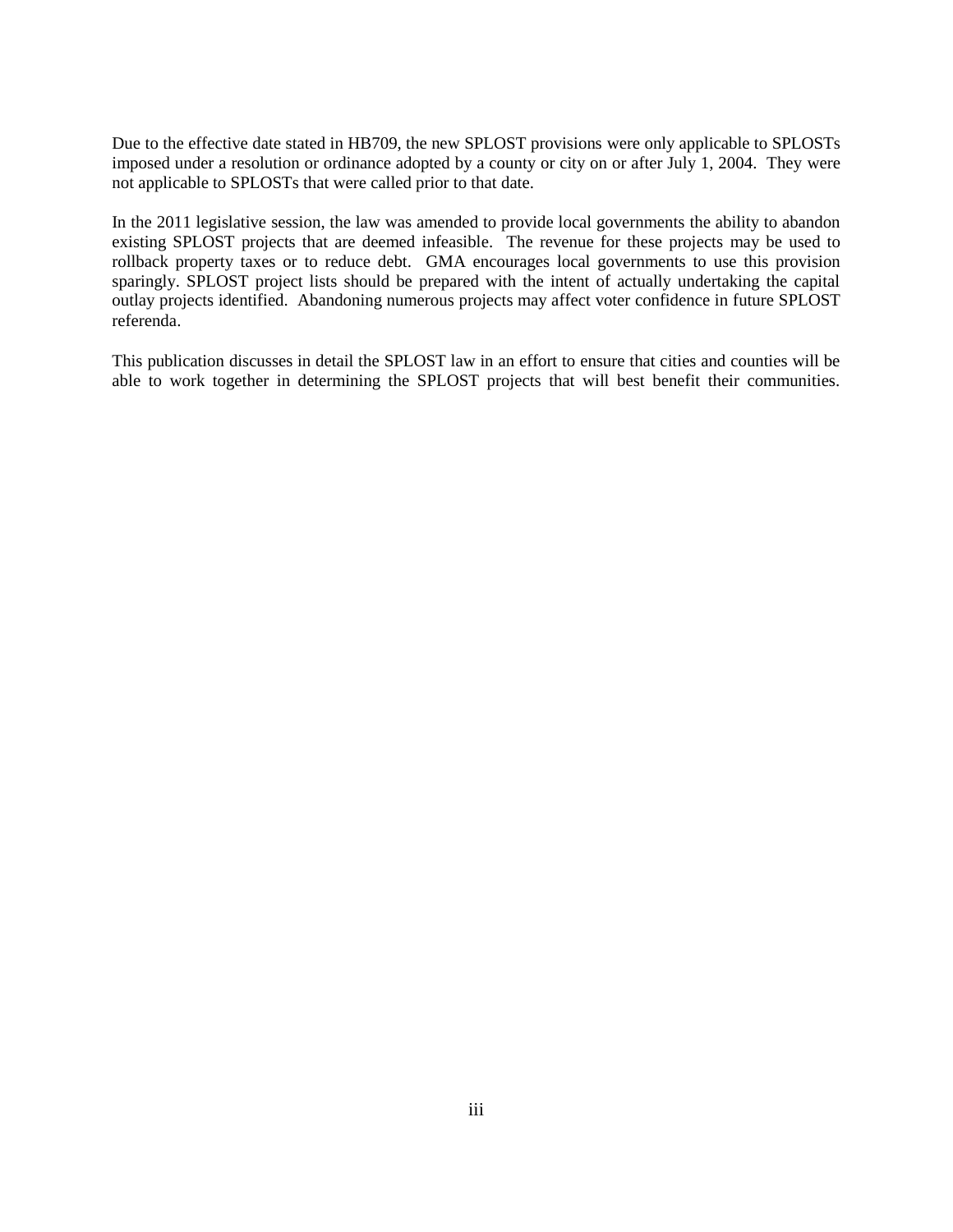# **SPLOST**

#### *Special District Tax*

Although the text of the law explicitly refers to the SPLOST as a county special purpose local option sales tax, the tax is *legally* and *technically* a special district tax. Code section 48-8-110.1 of the Official Code of Georgia Annotated (O.C.G.A.) cites the special district provision of the Georgia Constitution (Article IX, Section II, Paragraph VI) as the authority creating the special districts. As in the Local Option Sales Tax (LOST), the geographic boundaries of each special district are the same as the geographic boundaries of each county. The practical effect of this change is to ensure that municipalities may legally receive SPLOST proceeds, either with or without an intergovernmental agreement.

#### *Qualified Municipalities*

To be eligible for SPLOST proceeds, a city must be a "qualified municipality." "Qualified municipality" is defined in O.C.G.A. § 48-8-110(4). A city must provide at least three services out of a list of 12 services to be qualified. The 12 services on the list are:

- Law enforcement;
- Fire protection and fire safety;
- Road and street construction or maintenance;
- Solid waste management;
- Water supply or distribution or both;
- Waste-water treatment;
- Storm-water collection or disposal;
- Electric or gas utility services;
- Enforcement of building, housing, plumbing, and electrical codes and other similar codes;
- Planning and zoning;
- Recreational facilities; and
- Library.

In addition to services provided directly by a municipality, services provided by contract count as services provided for purposes of qualification.

## *Selection of Projects*

Only counties have the authority to call for a SPLOST referendum. Once a county government decides to call for a SPLOST (but prior to the call itself and prior to the vote of the county to impose the tax), the county must provide written notice, either through the mail or through some other method of delivery, to the chief elected official of each qualified municipality within the special district. This notice must communicate the date, time, location and purpose of a meeting during which representatives from the county and each qualified municipality will discuss capital projects that could be included in the SPLOST referendum. These projects may include municipally owned or operated capital projects. The notice must be delivered at least 10 days prior to the date of the meeting and the meeting must be held at least 30 days before the call for the referendum.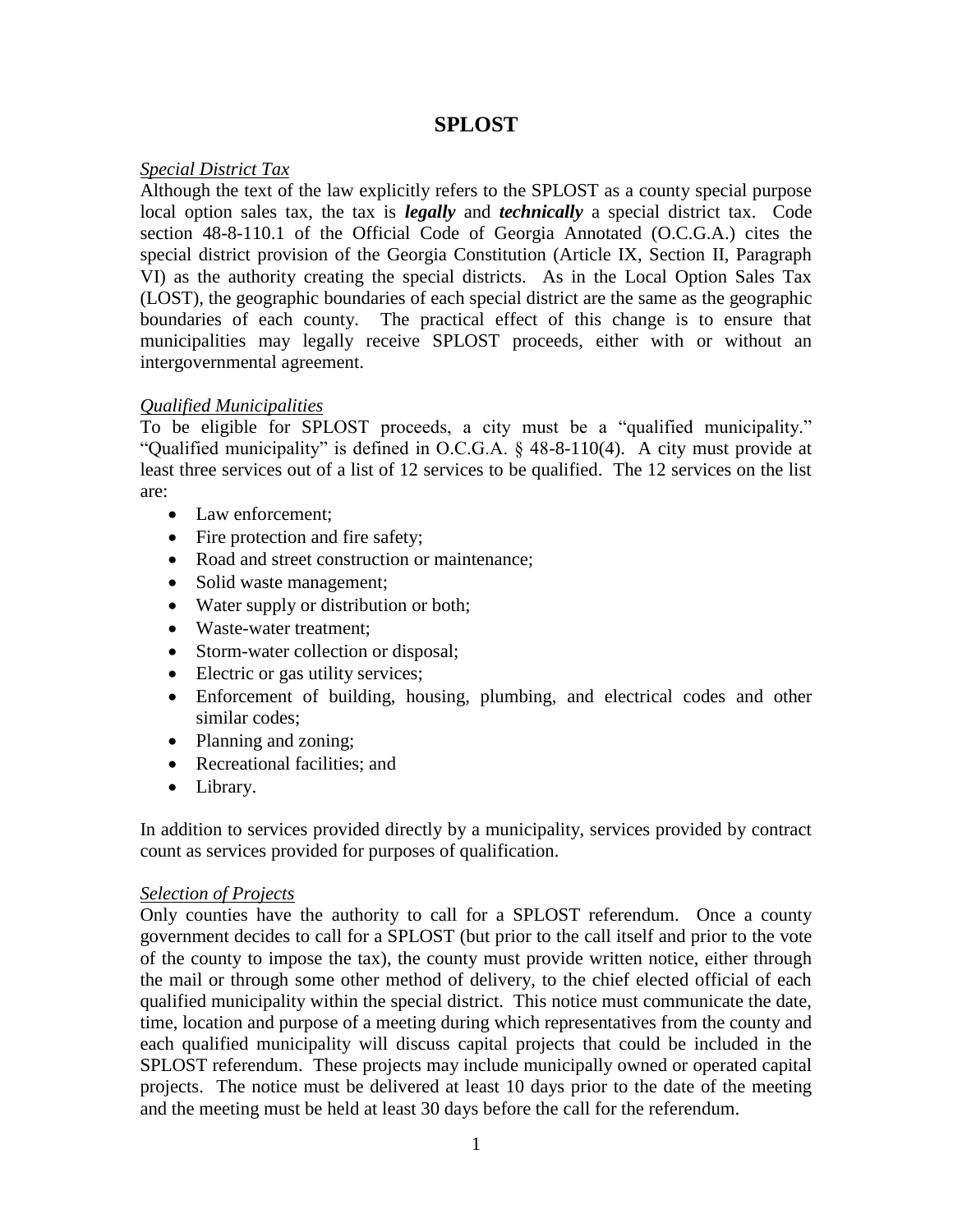#### *Types of Projects*

Only certain types of projects are eligible under the law for SPLOST funding. The types of projects that may be funded through a SPLOST are:

- 1. Roads, streets, and bridges, which may include sidewalks and bicycle paths;
- 2. A capital outlay project in the special district consisting of a courthouse or administrative buildings; a civic center; a local or regional jail, correctional institution, or other detention facility; a library; a coliseum; local or regional solid waste handling facilities; local or regional recovered materials processing facilities; or any combination of such projects;
- 3. A capital outlay project to be operated by a joint authority or authorities of the county and one or more qualified municipalities within the special district;
- 4. A capital outlay project to be owned or operated or both by the county, one or more qualified municipalities in the special district, one or more local authorities in the special district, or any combination thereof;
- 5. A capital outlay project consisting of a cultural, recreational, or historic facility or a facility for some combination of these purposes;
- 6. A water or sewer capital outlay project, or combination thereof, to be owned or operated by a county water and sewer district and one or more qualified municipalities in the special district;
- 7. The retirement of existing general obligation debt of the county, one or more qualified municipalities, or any combination thereof;
- 8. A capital outlay project within the special district consisting of public safety or airport facilities, or both, or related capital equipment used to operate such facilities, or any combination of such purposes;
- 9. A capital outlay project within the special district consisting of capital equipment for use in voting in official elections or referenda;
- 10. A capital outlay project within the special district consisting of any transportation facility designed for the transportation of people or goods, including but not limited to railroads, port and harbor facilities, mass transportation facilities, or any combination thereof;
- 11. A capital outlay project within the special district consisting of a hospital or hospital facility owned by the county, a qualified municipality or a hospital authority and operated by such county, municipality, or hospital authority, or by a nonprofit, tax-exempt organization through a lease or contract with the county, municipality or hospital authority; or
- 12. Any combination of two or more of the above projects.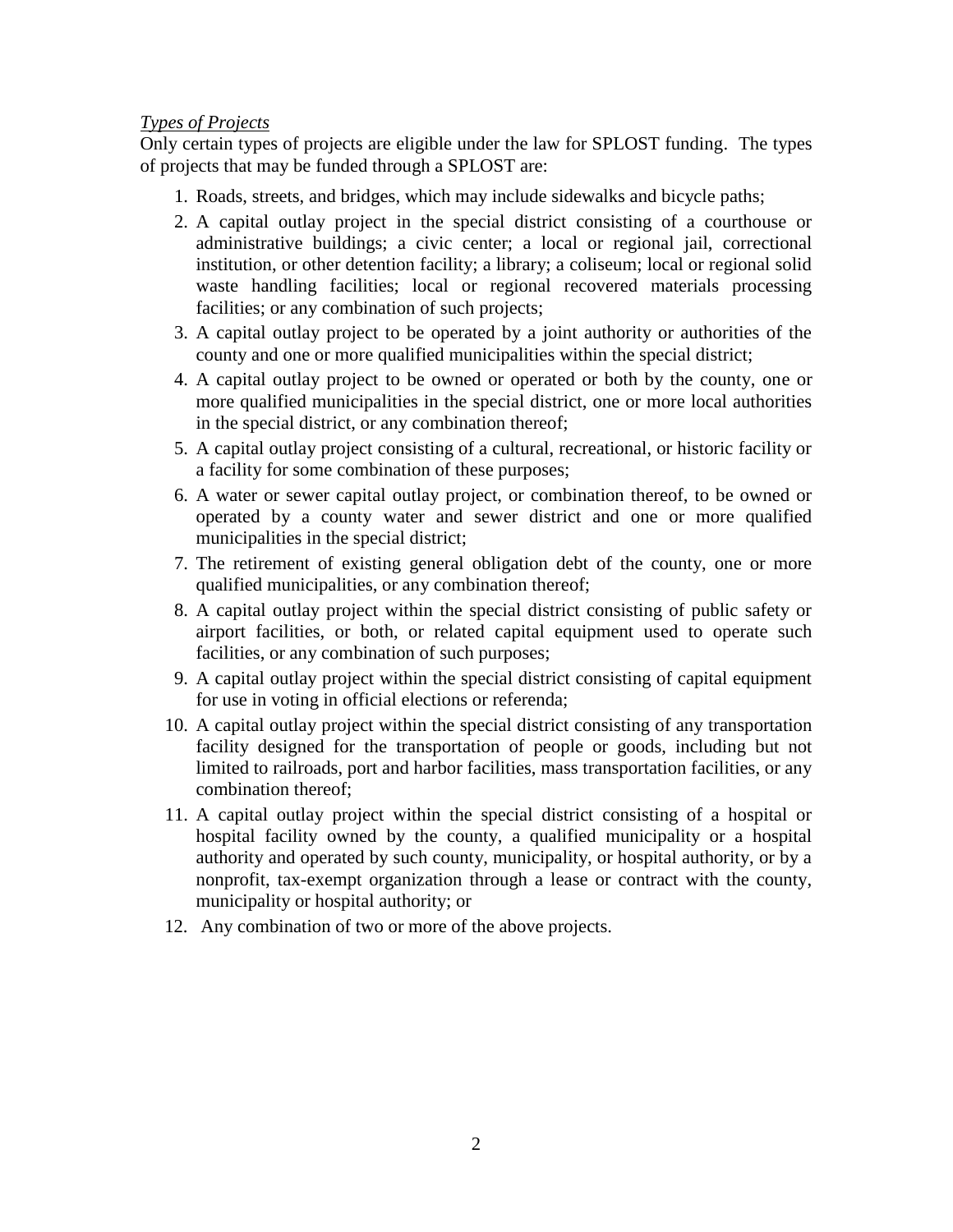#### **PRACTICE TIP**

Note that city owned and operated projects are fully eligible for SPLOST funding just as county owned and operated projects. Thus city water systems, sewer systems, other utility systems, stormwater facilities, drainage projects, and greenspace could all be funded through SPLOST if approved by the voters. Note also that the fourth category listed above (and in the statute at O.C.G.A.  $\S$  48-8-111(a)(1)(D)) is extremely broad and authorizes a wide variety of capital outlay projects.

#### **PRACTICE TIP**

SPLOST revenue may only be spent on voter-approved capital projects. Spending SPLOST revenue on maintenance and operations is a violation of the law.

In addition to using the SPLOST to retire existing general obligation debt, a city or county may issue general obligation debt in conjunction with the SPLOST. Doing so will enable a local government to commence funding projects in anticipation of receiving SPLOST proceeds to pay the debt. If general obligation debt is to be issued in conjunction with the SPLOST, the SPLOST ballot question must be accompanied by a ballot question requesting voter approval to issue the debt.

#### *Road, Street and Bridge Projects*

Cities and counties may issue general obligation debt for road, street and bridge purposes in conjunction with calling a SPLOST. General Obligation debt shall be payable first from the separate SPLOST account and any remaining liability on the debt shall be paid from the general fund.

#### Eligible Road, Street and Bridge Purposes

SPLOST funds may be used for road repair.

Authorized road, street and bridge projects include:

- 1. Acquisition of rights of way for roads, streets, bridges, sidewalks and bicycle paths;
- 2. Construction of roads, streets, bridges, sidewalks and bicycle paths;
- 3. Renovation and improvement of roads, streets, bridges, sidewalks and bicycle paths, including resurfacing;
- 4. Relocation of utilities for roads, streets, bridges, sidewalks, and bicycle paths;
- 5. Improvement of surface-water drainage from roads, streets, bridges, sidewalks, and bicycle paths; and
- 6. Patching, leveling, milling, widening, shoulder preparation, culvert repair, and other repairs necessary for the preservation of roads, streets, bridges, sidewalks and bicycle paths.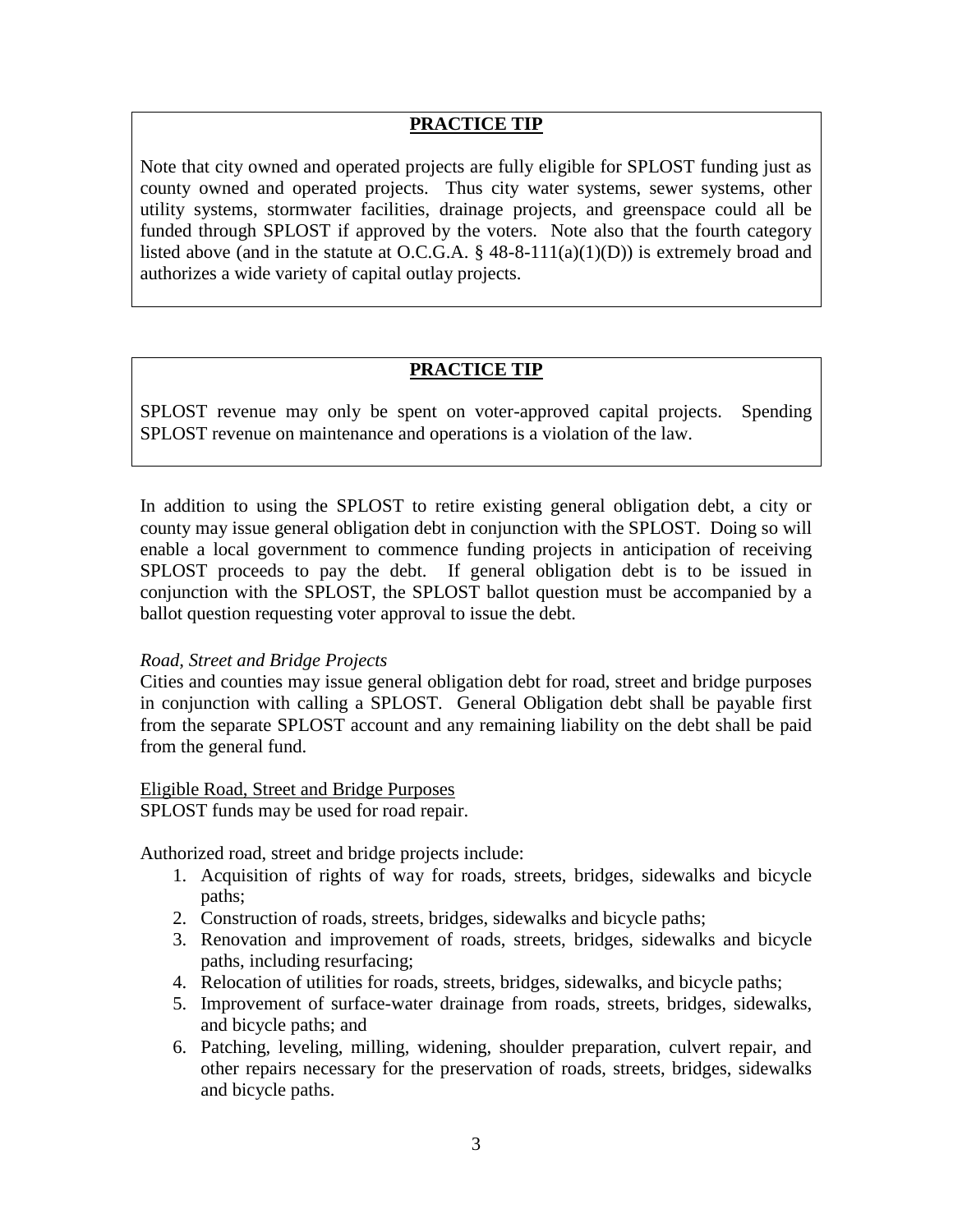# **PRACTICE TIP**

In addition, storm-water capital outlay projects and drainage capital outlay projects may be funded under SPLOST either as general projects or as road, street and bridge projects.

#### *Call for Referendum*

 $\overline{a}$ 

After the meeting to determine the projects that will be included on the ballot for SPLOST funding, if the county votes to impose the SPLOST, the county will forward a copy of the resolution or ordinance calling for the SPLOST to the county election superintendent. The resolution or ordinance must identify the capital projects selected by the county and qualified municipalities for which SPLOST proceeds may be used<sup>1</sup>.

# **PRACTICE TIP**

Only projects that are listed on the SPLOST referendum are eligible to be funded through SPLOST revenue.

The ordinance or resolution must also specify the maximum length of time for which the SPLOST will be levied, the estimated cost of the projects to be funded by the SPLOST proceeds and the amount of general obligation debt, if any, to be issued in conjunction with the SPLOST.

## **PRACTICE TIP**

Cities as well as the county may issue general obligation debt in conjunction with the imposition of a SPLOST. To do so, the SPLOST ballot question must be accompanied by a ballot question asking the voter to approve the issuance of general obligation debt. The question must specify each city or county that seeks to issue general obligation debt in conjunction with the SPLOST and the amount of debt to be issued.

When the election superintendent receives the resolution or ordinance, he or she must issue the call for referendum on the SPLOST to voters within the special district. The election superintendent must publish the date and purpose of the SPLOST referendum in the county's official organ once a week for four weeks immediately preceding the date of the referendum.

 $<sup>1</sup>$  "The resolution or ordinance passed by the county governing authority must specify each purpose to</sup> which the tax will be devoted." 1990 Op. Att'y Gen. No. U90-18.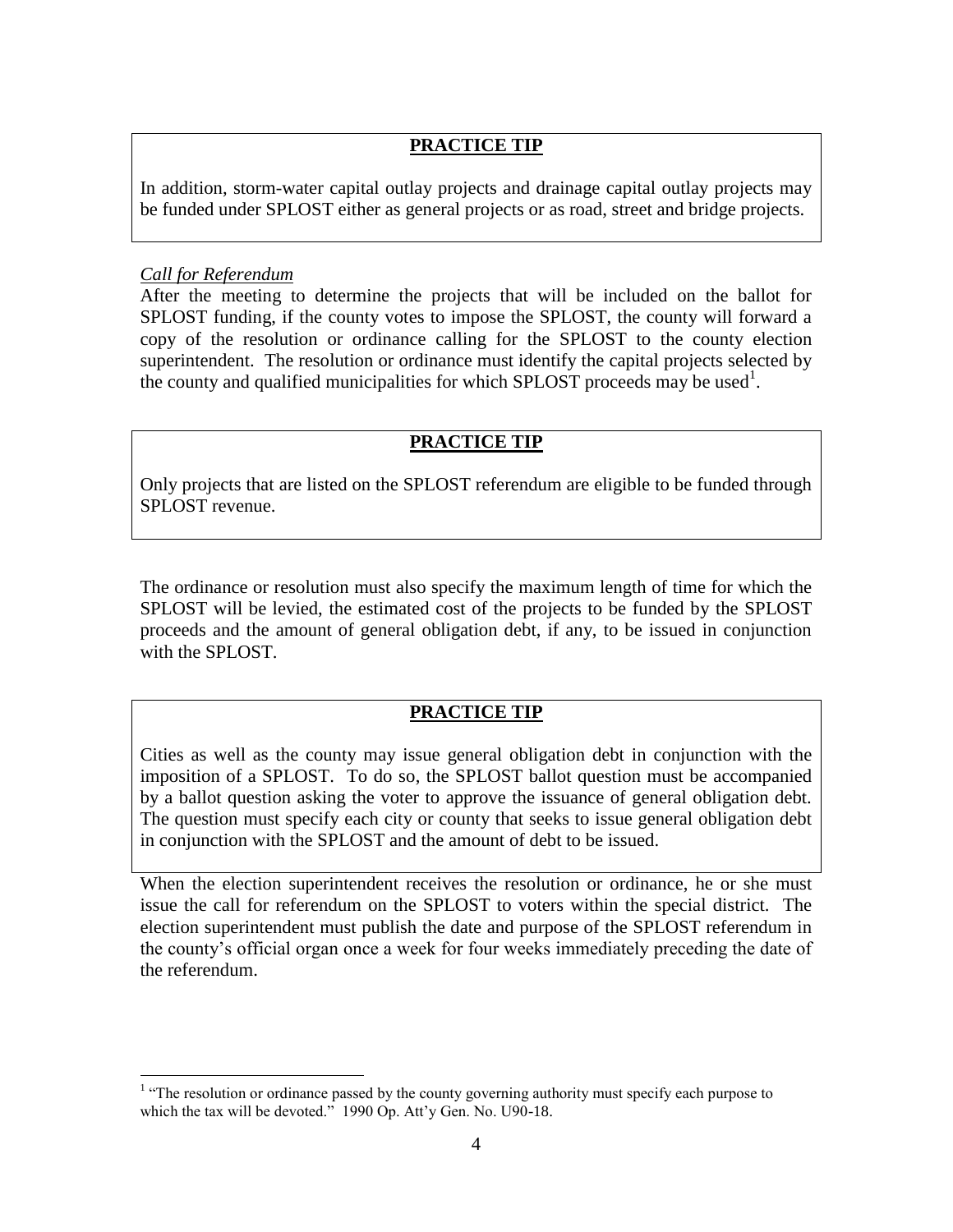The election must be held on one of the following dates specified in Georgia law.<sup>2</sup> During odd years, elections may be held on the third Tuesday in March, or the Tuesday after the first Monday in November. In even years, elections may be held on the date of the general primary (typically the third Tuesday in July), and the Tuesday after the first Monday in November. A referendum may also be held in conjunction with the presidential preference primary if one is held that year.

If general obligation debt is to be issued in conjunction with the SPLOST by the county or by any qualified municipality, the referendum notice must also include the amount of the debt, the purpose for which the debt will be issued, the interest rate or rates the debt will bear and the amount of principal to be repaid each year during the life of the debt.

#### **PRACTICE TIP**

Keep in mind that the law specifies timeframes that must be followed in order for a SPLOST to be valid.

The **notice to "meet and confer"** must be delivered by the county governing authority at least **10 days prior to the "meet and confer" meeting** between the county and each qualified municipality within the special district.

The **"meet and confer"** meeting must be held at least **30 days prior to call for referendum**.

**Advertising in the official organ** of the county (the election superintendent has this responsibility) is required **once a week for four weeks immediately preceding the election**.

#### *Ballot Question*

The law provides only two ballot questions. The first question calls for the election of a SPLOST, for a maximum time period and for raising an estimated amount of revenue<sup>3</sup>. The second question relates to the approval of general obligation debt. If a SPLOST call does not include a referendum on general obligation debt, this question will not be included on the ballot.

If a SPLOST referendum fails, a special district may not hold a referendum for 12 months from the month in which the referendum was held. However, if an election date occurs during the twelfth month following the month in which the SPLOST referendum failed, a new SPLOST referendum may be submitted to the voters on that date.

 $\overline{a}$ 

 $2$  O.C.G.A. § 21-2-540(c)(2).

 $3$  The referendum question "must be only so specific as to place the electorate on fair notice as to which projects the tax proceeds will be devoted and where there is municipal participation in such projects, identification of the municipalities and projects involved would be required." 1990 Op. Att'y Gen. No. U90-18. Although it is not clear what this means, identifying projects by the categories enumerated in Code section  $48-8-11(a)(1)(A)-(L)$  should be sufficient.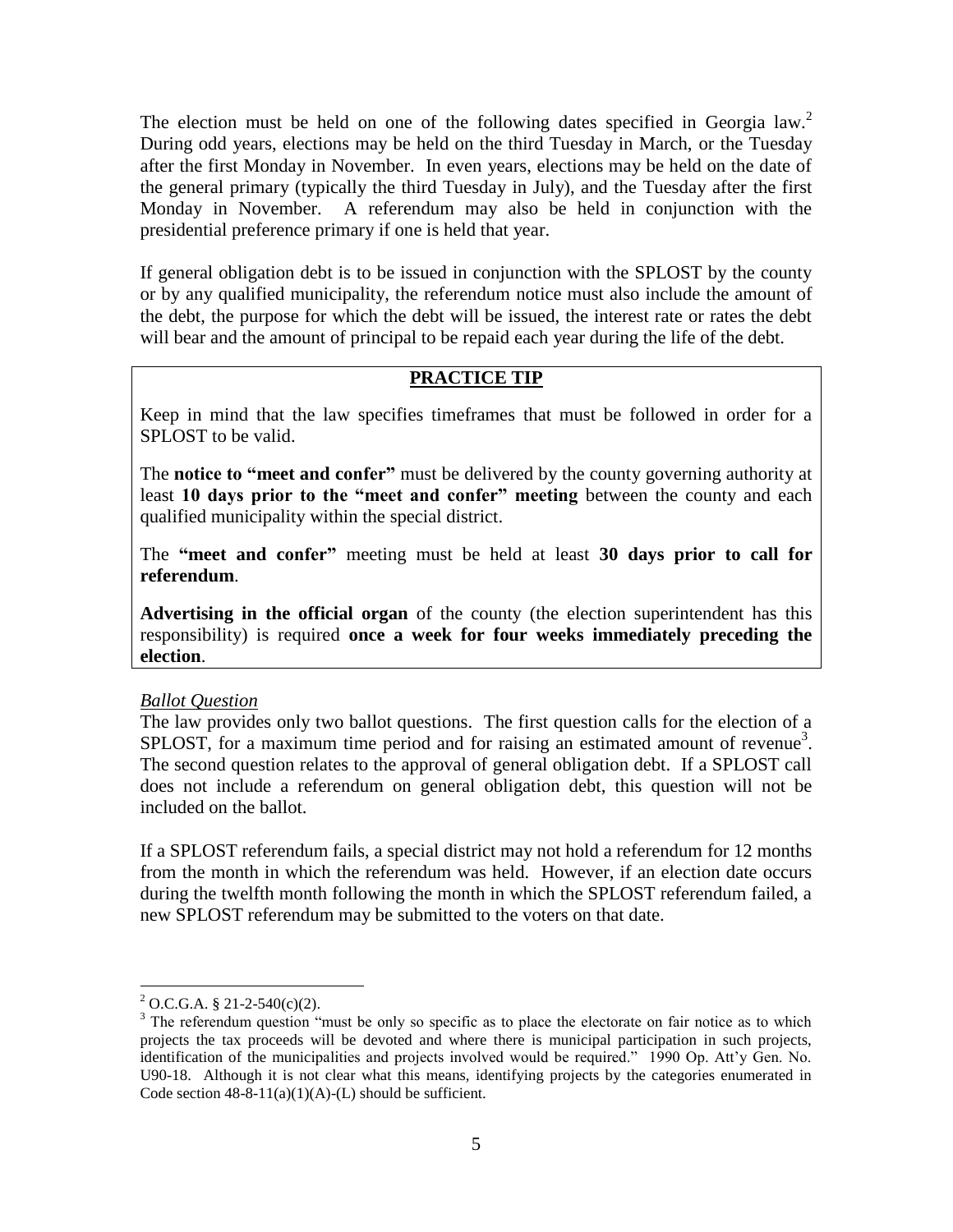## **PRACTICE TIP**

Any SPLOST approved through a referendum will be effective on the first day of the calendar quarter that begins more than 80 days after the date of the referendum. For example, a SPLOST that is approved in a November referendum will be effective April 1 of the next year. Likewise, a SPLOST that is approved in a March referendum will be effective July 1.

#### *Distribution of Revenue*

The law provides two methods for determining the distribution of SPLOST funds and the selection of SPLOST projects. Under each method, the Department of Revenue will distribute all of the SPLOST proceeds collected in a special district to the county government, which will then distribute SPLOST proceeds to the city government or governments in accordance with the distribution schedule.

#### *Intergovernmental Agreements*

One method of determining the project list and the distribution of revenue to finance the selected projects is through an intergovernmental agreement. The county and one or more qualified municipalities representing at least 50 percent of the municipal population in the county must sign the intergovernmental agreement.

## **PRACTICE TIP**

The total county population is irrelevant when addressing the intergovernmental agreement. Only the population of each city within the county should be considered to determine which city or cities comprise 50 percent or more of the municipal population.

#### Basis for Population

Although the law does not specify the basis for determining population, the only population figures officially accepted by the state are the decennial census figures.

#### Terms of the Agreement

Cities and counties can design their intergovernmental agreements to fit local needs. While the specific provisions of SPLOST intergovernmental agreements will vary from special district to special district, all intergovernmental agreements for use of SPLOST proceeds **must** include the following eight terms:

- 1. The specific capital outlay projects to be funded by the SPLOST;
- 2. The estimated dollar amount of SPLOST to be allocated to each project;
- 3. The procedures for distributing the SPLOST proceeds to qualified municipalities;
- 4. The schedule for distributing SPLOST proceeds to qualified municipalities, including priority or order in which projects will be fully or partially funded;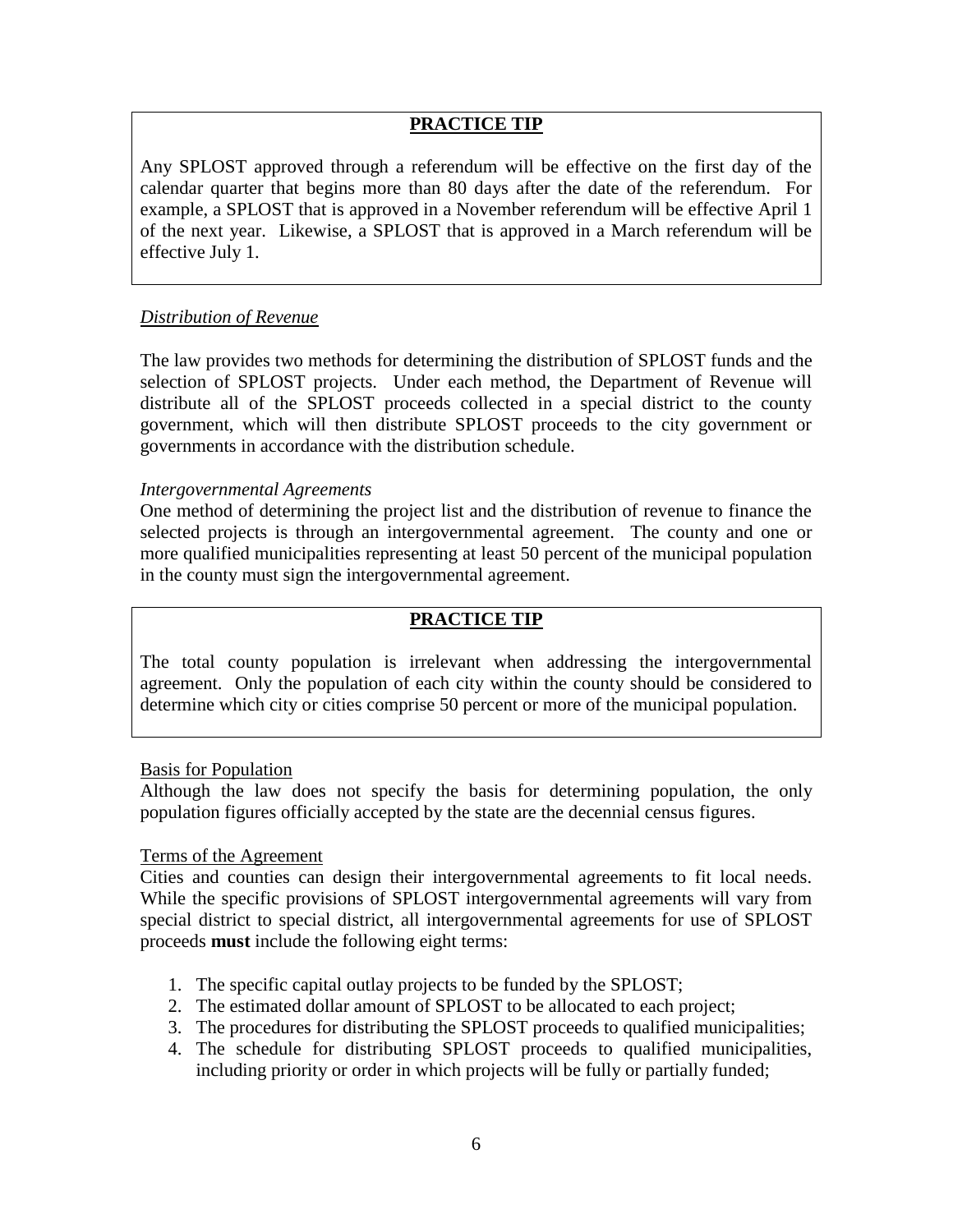- 5. A statement that all projects listed in the agreement will be funded from the SPLOST, unless otherwise agreed;
- 6. A statement that SPLOST money will be kept in separate accounts and used only for the specified purposes;
- 7. Record-keeping and audit procedures; and
- 8. Any other provisions the county and participating cities want to include.

#### **PRACTICE TIP**

If the SPLOST projects are determined by an intergovernmental agreement, the county government must distribute any proceeds due to cities under the agreement in accordance with the agreed upon distribution schedule.

#### Distribution to Cities

Unlike the LOST, the SPLOST does not contain an absent municipality provision. While it is possible that cities that are not required parties to the intergovernmental agreement could be excluded from receiving SPLOST funds, it is equally possible for every city to be included. Although only a combination of those cities that represent at least 50 percent of the municipal population in a county are needed to sign the intergovernmental agreement, all cities **may** sign the agreement. Additionally, the city or cities that do represent at least 50 percent of the municipal population may negotiate with the county on the behalf of or for the inclusion of all cities in the special district. In so doing, those cities can ensure that all cities will benefit from the SPLOST.

It is important that those governments that choose to enter into an intergovernmental agreement work to include SPLOST projects from all cities within the special district. Since each SPLOST must be approved in a district-wide referendum, including projects from all cities on a SPLOST referendum may help ensure the passage of the SPLOST. By contrast, denying SPLOST funding to a city or cities or working to exclude a city from the intergovernmental agreement could work against a successful referendum.

As a general rule, cities that were successful in their 2002 LOST negotiations achieved that success by working first with all of the municipalities in the special district. Once the cities had determined among themselves the distribution that each city should receive based on the eight statutory criteria, the cities went as a group to negotiate with the county. Although only the cities representing 50 percent or more of the municipal population were required signatories of the LOST distribution certificate, all cities participated in the process. As a result of this unified approach, cities were able to collectively work to achieve an equitable distribution formula. All cities benefited from working together for the good of each city in the special district. The same process should be useful in SPLOST negotiations. Although only those cities with at least 50 percent of the municipal population are required signatories, even those cities may fare better in SPLOST negotiations if they work with all cities in the county to present a unified and responsible proposal.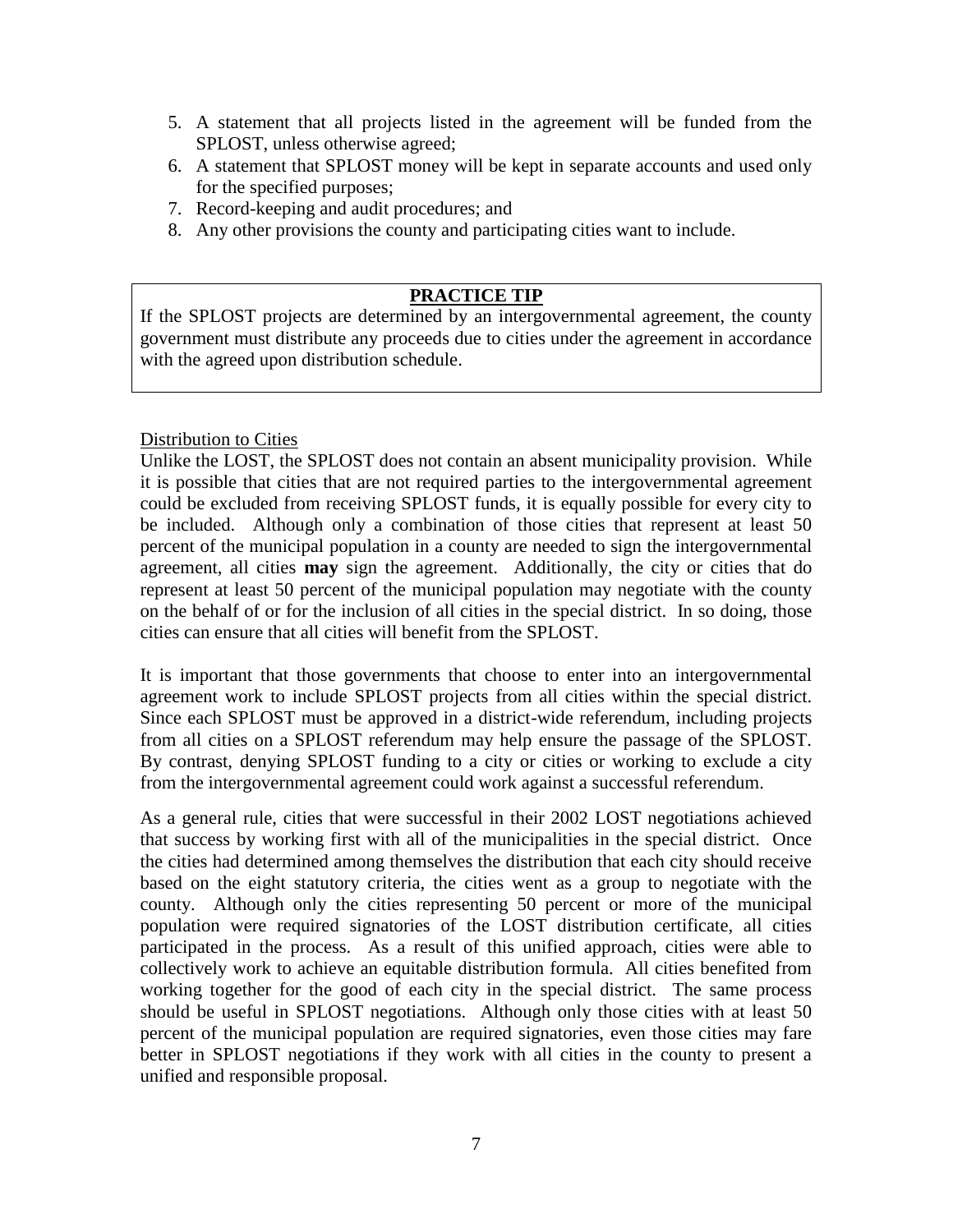#### Benefits of Intergovernmental Agreements

Entering into an intergovernmental agreement can provide significant benefits to both the county and to the cities involved in the SPLOST. The negotiation process allows the county and the cities the opportunity to work on joint projects, and to discuss what projects will best serve the needs of all citizens in the county. Through discussions, a county and the cities that are party to the intergovernmental agreement could determine that a project desired by a smaller city could be key to economic development and growth in the area. Additionally, the county and the cities could determine that certain projects should have priority on the funding list. Moreover, with more local governments scrutinizing the SPLOST project list, it becomes more likely that a balanced list will be selected that will receive voter approval.

The law provides certain incentives to encourage cities and counties to enter into intergovernmental agreements for the use of SPLOST proceeds. First, if a county and the cities in the county sign an intergovernmental agreement for the use of SPLOST proceeds, the SPLOST can be imposed for a maximum of six years rather than for a maximum of five years<sup>4</sup>. This additional year can save local governments significant costs by delaying a future SPLOST call for an extra year. Further, it makes more revenue available for capital expenditures, thereby allowing more projects to be funded. Although some projects may otherwise be saved for a future SPLOST, nothing guarantees that voters will approve subsequent SPLOSTs. Second, if the county and cities enter into an intergovernmental agreement for the use of SPLOST proceeds, the tax may be collected for the full six years regardless of when and if projects are fully funded at an earlier time<sup>5</sup>. Excess funds, if any, would be used to retire county debt or placed in the county general fund to roll back property taxes.

## **Practice Tips when Drafting Intergovernmental Agreements**

A decision by the Supreme Court of Georgia regarding intergovernmental contracts emphasizes the need for intergovernmental contracts entered into under SPLOST to discuss specific capital outlay projects and not generalize these projects as "services". Although the case concerns the Homestead Option Sales Tax (HOST), not the SPLOST, and the SPLOST statute differs from the HOST statute in effect at the same time the IGA was entered into, because the SPLOST statute specifically authorizes IGA's, cities and city attorneys should be familiar with the case and its holdings.

The facts of the Decatur decision are that several cities and the county entered into an intergovernmental agreement under which a portion of the HOST proceeds were to be paid to the cities to construct capital outlay projects within their jurisdictions. The Georgia Supreme Court had to decide whether the intergovernmental agreement was valid under the Intergovernmental Contracts Clause of the Georgia Constitution. To evaluate this issue the Court looked at whether the agreement was a contract for the

 $\overline{a}$  $^{4}$  O.C.G.A. § 48-8-111(a)(2).

 $5$  O.C.G.A. § 48-8-111(a)(3); O.C.G.A. § 48-8-112(b)(3).

<sup>6</sup> City of Decatur v. DeKalb County 289 Ga. 612 (2011).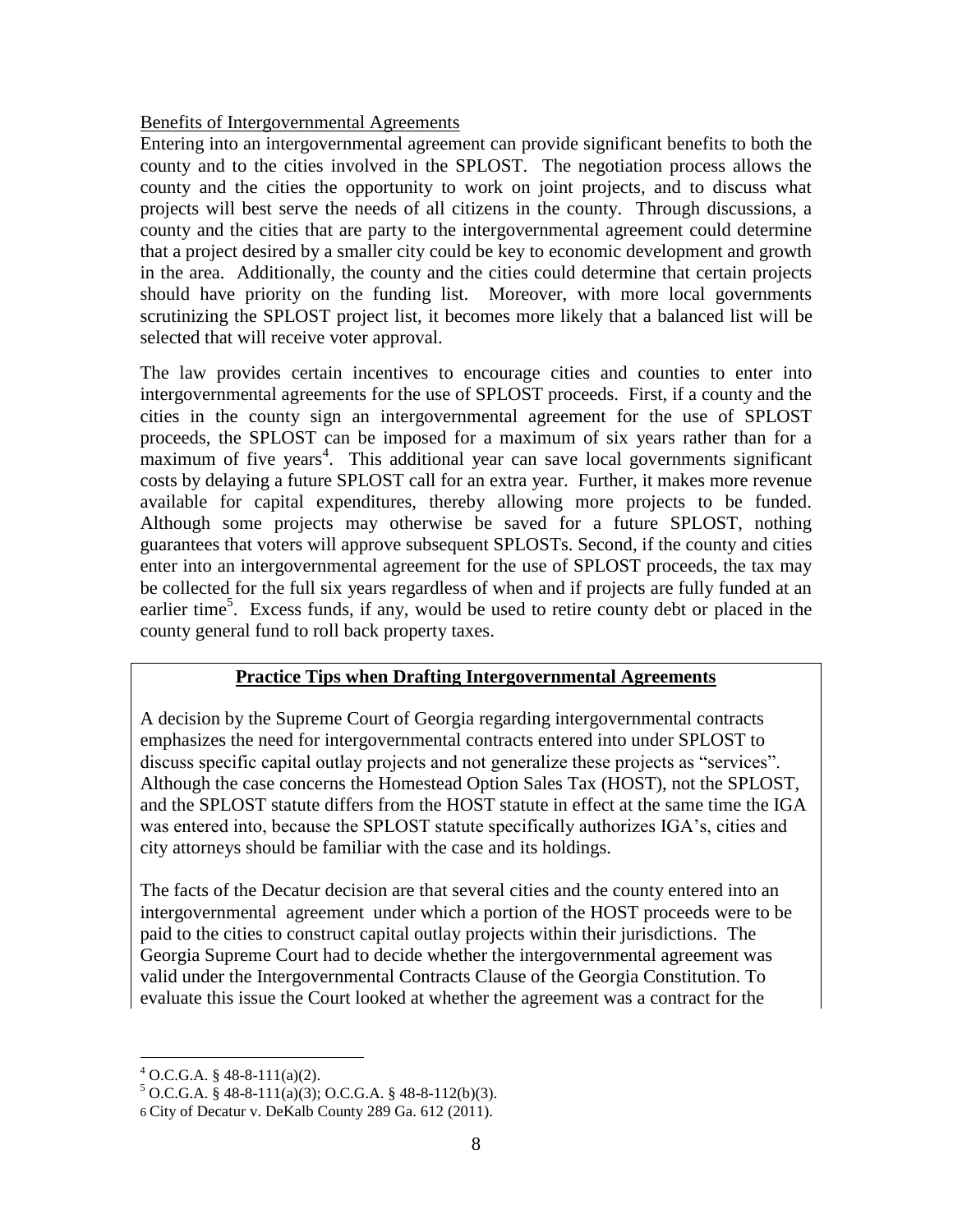provision of services and, to a lesser extent, whether the agreement was for the joint or separate use of facilities or equipment.

The Court took a very narrow view of the term "services" and held that the intergovernmental agreement was invalid. The court stated, "The focus and clear purpose of the agreement is to provide a formula for the distribution of the HOST revenues; simply it is a revenue-sharing agreement….The fact that the present IGA [intergovernmental agreement] requires the Cities to expend the tax proceeds in accordance with the mandates of the Homestead Option Sales and Use Tax Act, OCGA § 48-8-102, does not transform it into either a contract for services or one for the use of facilities." In their decision the Court very narrowly construed the Georgia Constitution to exclude the provision of capital outlay projects as a "service".

When entering into an intergovernmental agreement cities must first be sure to look to the Intergovernmental Contracts Clause of the Georgia Constitution, which can be found in Article IX, Section III, Paragraph I. The Intergovernmental Contracts Clause requires such agreements to be for "joint services, for the provision of services, or for the joint or separate use of facilities or equipment" amongst other requirements. The Decatur decision indicates that the Georgia Supreme Court intends for such agreements to declare the specific projects contemplated. Agreements which speak in terms of "revenuesharing" are likely to be viewed unfavorably by Georgia courts and should be avoided. Cities should remember that intergovernmental agreements for SPLOST are not "revenue-sharing" agreements but are agreements for the provision of facilities and equipment such as fire stations, police cars, and roads. Additionally, cities should be sure to memorialize in the agreement the frequency and other specifics of the distribution of funds collected from the SPLOST. The county does not have to own the equipment or facility. City officials should consult their city attorney before negotiating any intergovernmental agreement to ensure the agreement complies with state laws.

# **PRACTICE TIP**

With an intergovernmental agreement, a SPLOST may be called for any length of time up to six years.

#### *Absence of Intergovernmental Agreement—Population-based Split*

While the goal of the law is to foster cooperation among local governments, the law provides a default mechanism for distributing SPLOST revenue in the event that the cities and the county are unable to reach an intergovernmental agreement addressing use of all SPLOST proceeds. This default mechanism provides for a population-based SPLOST distribution. Any revenue not used to fund eligible county-wide projects will be distributed to the county and to each city within the special district according to population.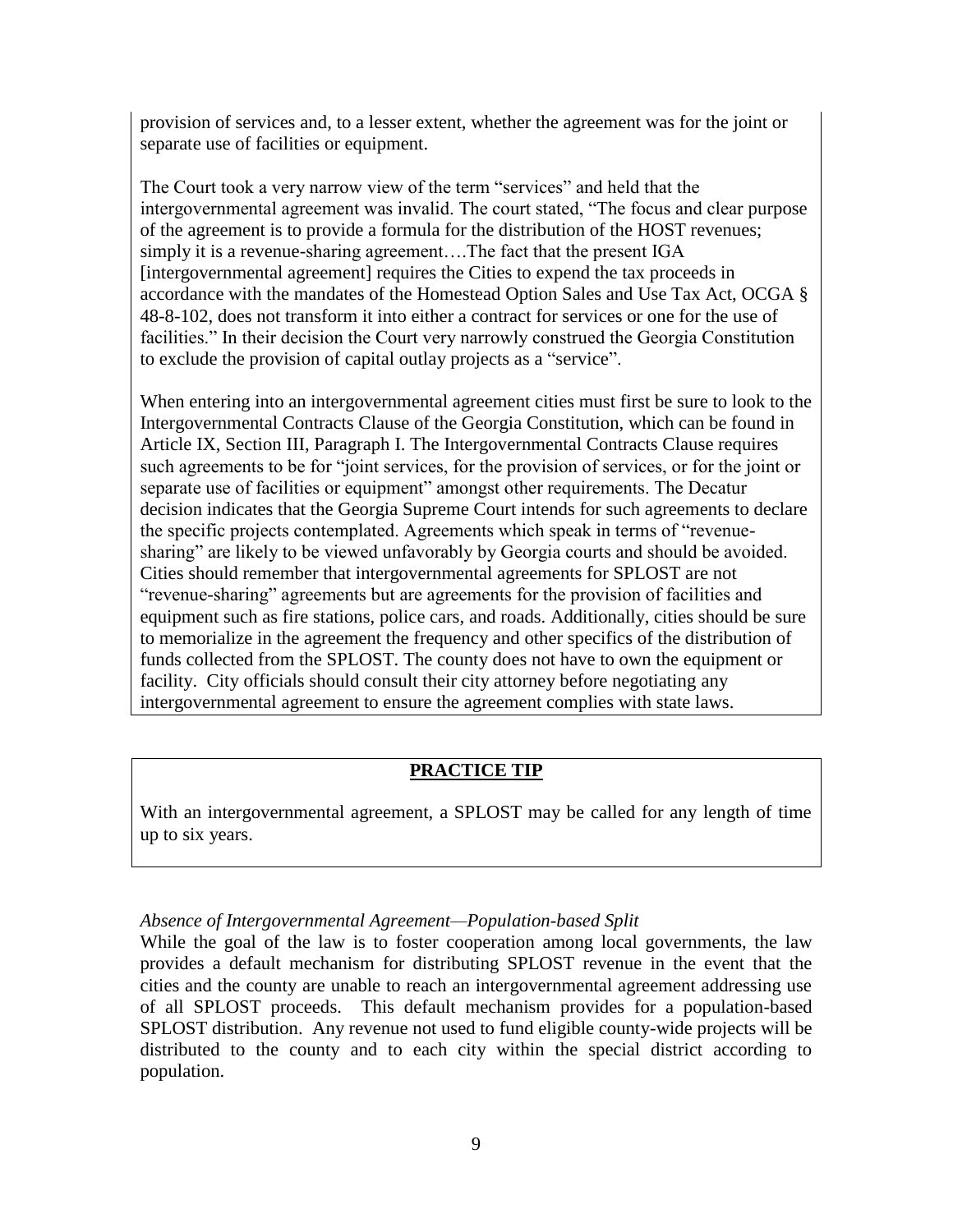# **PRACTICE TIP**

This distribution formula ensures that, even without an intergovernmental agreement, all qualified municipalities in a county are guaranteed a share of SPLOST revenue. The only exception to this rule is if the county opts to utilize all of the SPLOST proceeds for "level one county-wide projects" which fulfill the county's obligation to the state, in which case the SPLOST must be levied for a full six years.

#### Level One Projects

The law specifies that, should the county and cities representing 50 percent of the municipal population within that county not reach agreement on division of all of the SPLOST proceeds, the county may use some or all of the SPLOST proceeds for "level" one county-wide projects.‖ A level one county-wide project is defined as a county-wide project that carries out state functions. Level one projects are limited to: a county courthouse; a county administrative building primarily used for constitutional officers or elected officials; a county or regional jail, correctional institution, or other detention facility; a county health department; or any combination of these projects<sup>6</sup>. This method of funding for level one projects is designed to ensure that counties are able to fulfill their constitutionally mandated duties that they provide on behalf of the state.

To ensure the likelihood that city projects will receive SPLOST proceeds in the event that a county opts to fund level one projects without an intergovernmental agreement, *the law requires that any SPLOST that includes funding for level one county-wide projects through this distribution method be levied for at least five years. If level one projects are projected to require more than 24 months of SPLOST proceeds, the SPLOST must be levied for a full six years.* In each case, the length of time of the call determines the expiration date of the tax, regardless of when revenue expectations are met.

For example, if a county calls a SPLOST to fund a courthouse renovation project that will require 48 months of estimated SPLOST proceeds, and the county does not enter into an intergovernmental agreement with the cities with respect to all of the SPLOST proceeds, the SPLOST must be levied for six years. The remaining funds will be distributed among the county and the qualified municipalities in the county, subject to an intergovernmental agreement relating to those proceeds or subject to a population-based division. Furthermore, if all of the voter-approved projects, including the courthouse project, are estimated to cost \$60 million and that \$60 million is collected in five years, the SPLOST will still be levied and collected for another year. The excess proceeds may be used to pay any additional eligible project costs, to retire county general obligation debt, or to roll back county-wide property taxes.

#### Level Two Projects

 $\overline{a}$ 

If a county chooses not to fund any level one projects, the county may allocate up to 20 percent of the anticipated SPLOST proceeds to fund "level two county-wide projects." A

 $6$  O.C.G.A. § 48-8-110(2)(A).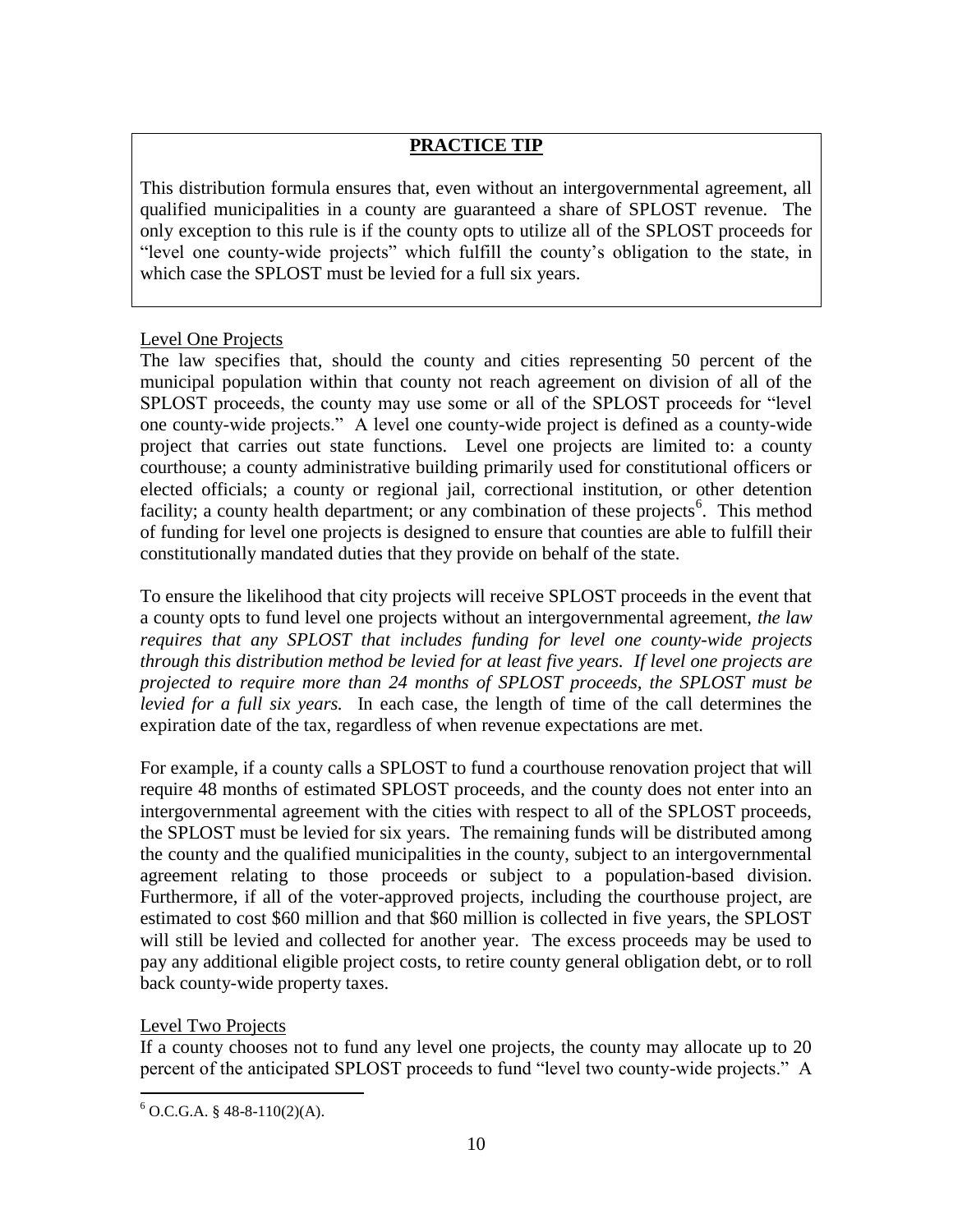level two project is "a county-wide project... of the county or one or more municipalities, *other than a level one county-wide project*, which project must be owned or operated or both either by the county, one or more municipalities, or any combination thereof<sup>7</sup>. $\cdot$  The law does not impose a minimum time requirement for the length of the call when level two projects are funded absent an intergovernmental agreement. The maximum length of time for which a SPLOST may be called to fund level two projects without an intergovernmental agreement for the entire SPLOST proceeds is five years.

*Level two projects may include city projects that provide a county-wide service.* If municipal projects are designated as level two projects, the county must distribute the appropriate tax proceeds to the municipality or municipalities owning or operating the level two projects.

# **PRACTICE TIP**

This provision only applies if no level one project is funded. If a county funds one or more eligible level one projects, the county **may not** also allocate 20 percent off the top for level two county-wide projects.

Since level one projects and level two projects are mutually exclusive, a county cannot opt to fund a level one project without an intergovernmental agreement and call that project a level two project in order to fund other level two projects as well or in order to reduce the required length of time for which a SPLOST must be called. *Level one projects cannot fall into the category of level two projects.* For example, a county may not consider a jail project a level two project in order to take advantage of the 20% setaside for eligible county-wide projects with the goal of funding the jail project and other possible level two projects. The definition of level two projects specifically excludes level one projects and jail projects are clearly defined as level one projects.

# **PRACTICE TIP**

Level two projects will vary from special district to special district, depending on which government in that district is a primary provider of a given service, and depending on which services are primarily provided by a single unit of government, or through a joint city-city or city-county effort. Regardless, level two projects are projects that have a county-wide benefit. For example, if a county is the primary provider of road, street and bridge services, then projects related to roads, streets and bridges could be level two projects. Likewise, if a city is the primary provider of recreation services, then that city could receive level two funding for recreation projects. Moreover, if a city and a county jointly provide a service county-wide, projects relating to that service could receive level two project funding.

 $\overline{a}$ 

 $7$  O.C.G.A. § 48-8-110(2)(B).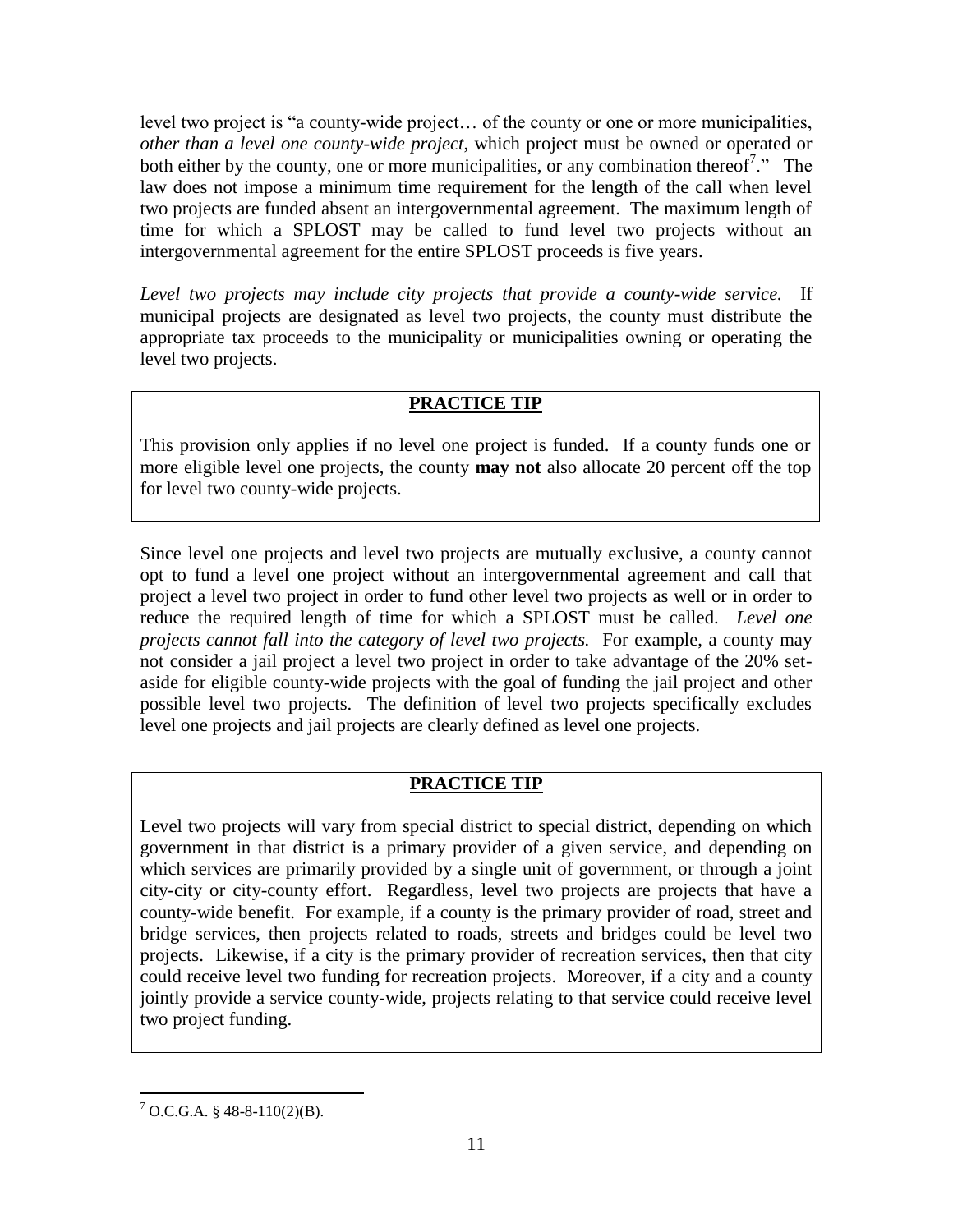#### Population-Based Distribution

If no county-wide project is included in the resolution or ordinance calling for the SPLOST, or if proceeds exceed the amount needed to fund the county-wide projects, the remaining SPLOST revenue will be disbursed in one of two ways.

- 1. Through an intergovernmental agreement that covers the revenue remaining after the county-wide projects are accounted for. All of the terms required for the general SPLOST intergovernmental agreement apply to this agreement as well. The incentives, however, do not apply. Under this scenario, the SPLOST may not be levied for more than five years, and must cease to be collected once the projects identified on the ballot have been funded. As an exception to this rule, if the county-wide projects are level one projects that require more than 24 months of expected revenue, the SPLOST must be levied for six years and must be collected for the entirety of that six-year period. Likewise, if level one projects require 24 months or less of SPLOST revenue, the SPLOST must be levied for a full five years.
- 2. By population. All remaining funds will be distributed to the qualified municipalities in the special district based on the ratio that each city's population bears to the total population of the county. If a city is located in more than one county, only the part of the city's population that is in the county calling the SPLOST will count towards its population. The county will get its population share based on the population of the unincorporated part of the county.

Using the example above, if a county opted to fund a level one project without an intergovernmental agreement, such as courthouse project, that required 48 months of estimated revenue, the SPLOST must be levied for six years. The remaining 24 months of revenue will be distributed either according to an intergovernmental agreement addressing that portion of SPLOST proceeds, or according to population. If it is distributed according to population, then each qualified municipality and the county will receive its pro rata share of the SPLOST proceeds derived from that 24 months. The county's population share is based on the unincorporated population of the county. Thus if the county's population is 40 percent of the total population, City X's population is  $25$ percent of the total population and City Y's population is 35 percent of the total population, the county, City X and City Y would receive 40 percent, 25 percent and 35 percent of 24 months of SPLOST proceeds for their voter-approved projects. The county would also receive 48 months of SPLOST proceeds to fund the level one project.

# **PRACTICE TIP**

The governing authority of the county must distribute the proceeds of the tax to the cities on a monthly basis when the SPLOST revenue is distributed according to the populationbased split.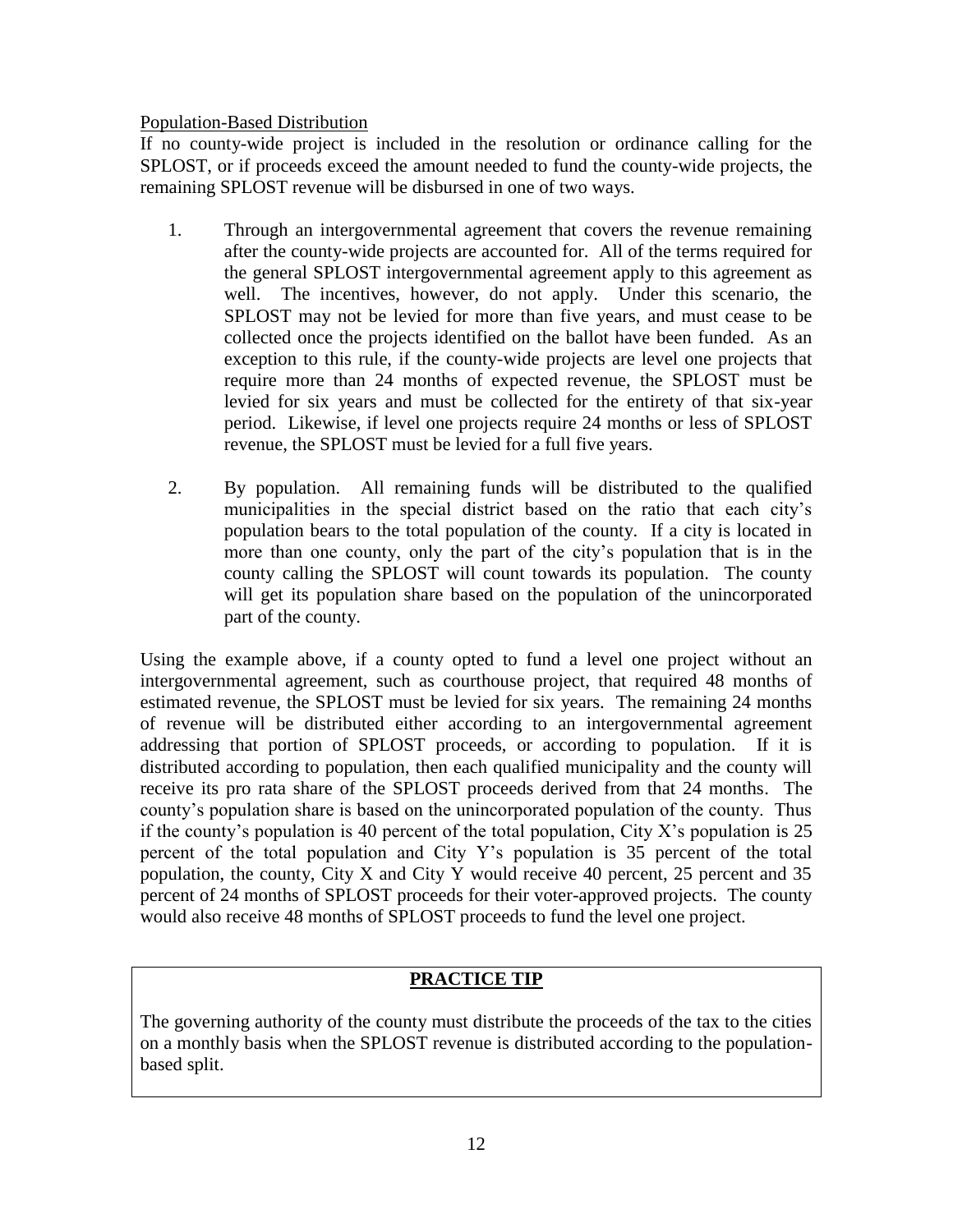It is important to note that SPLOST revenue distributed to cities must be spent on capital outlay projects. *A capital outlay project must be included on the SPLOST referendum in order to be eligible for funding.* Therefore, all capital outlay projects must be valid projects and must be able to sustain voter scrutiny.

Any SPLOST revenue collected that exceeds the amount needed to fund eligible, voter approved projects must be used to pay off county general obligation debt and, once that debt is satisfied, to roll back county-wide property taxes.

#### *Cessation of the SPLOST*

The date on which the SPLOST will cease to be collected depends on a number of factors determined prior to the SPLOST referendum.

- If the SPLOST was called subject to an overall intergovernmental agreement, the SPLOST will terminate subject to the terms of that agreement. Through an intergovernmental agreement, the SPLOST may be levied for up to six years, regardless of when the revenue required to fund projects is realized.
- If the SPLOST did not have an overall intergovernmental agreement and it funded level one projects, the SPLOST must be collected for a full five years. If the level one project or projects were estimated to require more than 24 months of revenue, the SPLOST must be collected for a full six years.
- In all other instances, the SPLOST will terminate at the end of the calendar quarter during which the Commissioner of Revenue determines that the tax has raised revenues equal to or greater than the amount specified as the estimated amount of proceeds to be raised by the tax.
- In cases in which general obligation debt is issued in conjunction with the SPLOST and a court denies the validation of that debt, the SPLOST will cease at of the end of the first day of the calendar quarter ending more than 80 days after the date on which the court denies validation of the debt.

Upon its termination for reasons other than debt validation denial, the SPLOST may be reimposed so that the new SPLOST becomes effective on the day following the day that the current SPLOST expires.

#### *Accountability*

The law imposes reporting and accountability requirements on local governments receiving SPLOST proceeds for capital projects.

#### *Separate Account for SPLOST Monies*

Any county or municipality receiving SPLOST monies must hold those funds in a separate account from other funds, and the county or municipality may not commingle SPLOST funds with other funds of the local government. The purpose of this language is to ensure that SPLOST revenue is not commingled with general fund revenue, which is, at least in part, spent on maintenance and operations.

#### *Audit Requirements*

The law requires each local government receiving SPLOST funds to maintain a record of each project for which SPLOST funds are used. Each annual audit is required to contain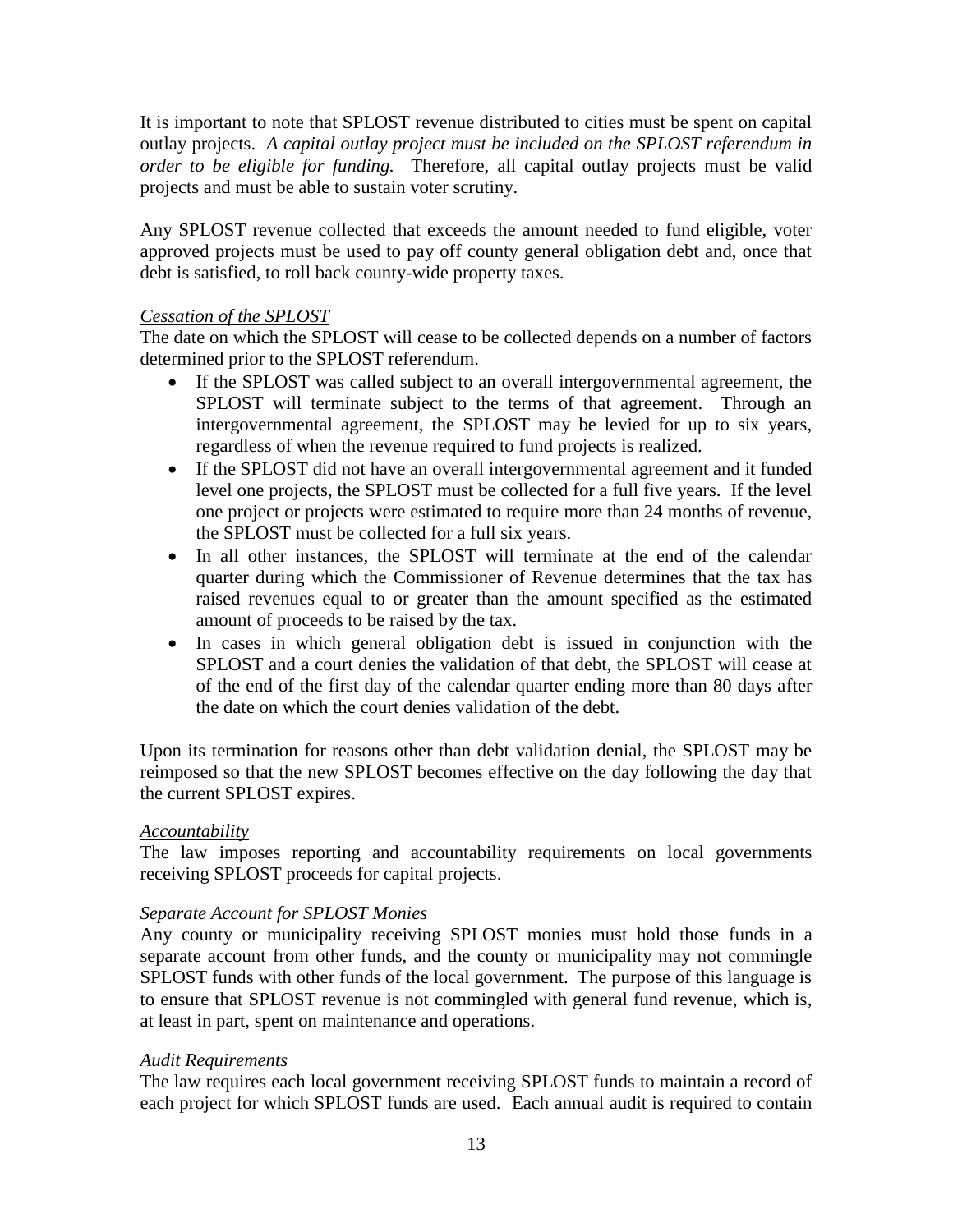a schedule that shows the original estimated cost of each project, the current estimated cost of each project if it is different than the original estimated cost, amounts previously expended and amounts expected to be spent in the current year. The purposes of this requirement are to ensure that SPLOST revenues are spent on SPLOST projects, and to track local government SPLOST spending.

#### *Public Reporting Requirement*

The reporting requirement ensures local government accountability to the public. Specifically, the law requires each local government receiving SPLOST proceeds to keep a record of each project funded by SPLOST. At least once a year, each city or county receiving SPLOST revenue must publish a simple, nontechnical SPLOST report in a newspaper of general circulation within that city or county and in a prominent location on the local government website, if they maintain one. The report must include information about the original estimated cost of each project for which the city or county receives SPLOST revenue, the current estimated cost if it is different, amounts spent on each project in prior years and amounts spent in the current year, any excess proceeds which have not been spent for the project, estimated completion date, and the actual completion cost of a project completed during the year, If a city or county is using the SPLOST to fund road, street and bridge projects, the report must include a consolidated schedule of original estimated cost, current estimated cost and amounts expended, rather than a break down for each individual transportation project. The report must also include a statement of any corrective action that the local government plans to implement to address any project that is underfunded or behind schedule.

This reporting requirement will notify the public in the event that a project that was expected to require \$4 million will actually cost \$6 million. It will also inform the public of any project that will not be funded during the anticipated time frame. If a project costs less than the estimated amount, this report will make the public aware of any unused or redirected funds. The intent of this public reporting requirement is to hold local governments more accountable for presenting accurate financial estimates to the public, as well as for acting as reliable fiscal stewards.

The superior courts have jurisdiction to enforce the SPLOST reporting requirements including the power to grant injunctions or other equitable relief. The Attorney General has the authority to impose either civil or criminal actions in order to enforce compliance with the reporting requirements.

#### *Infeasible SPLOST Project*

In 2011 the law was amended to allow for any a county or city to abandon a SPLOST project previously approved by the voters because it has become impracticable, unserviceable, unrealistic or no longer in the best interests of the citizens. The city or county must pass a resolution determining that the SPLOST project has become infeasible and then get voter approval within the entire special district authorizing the governing authority to abandon the project. The referendum to abandon the project must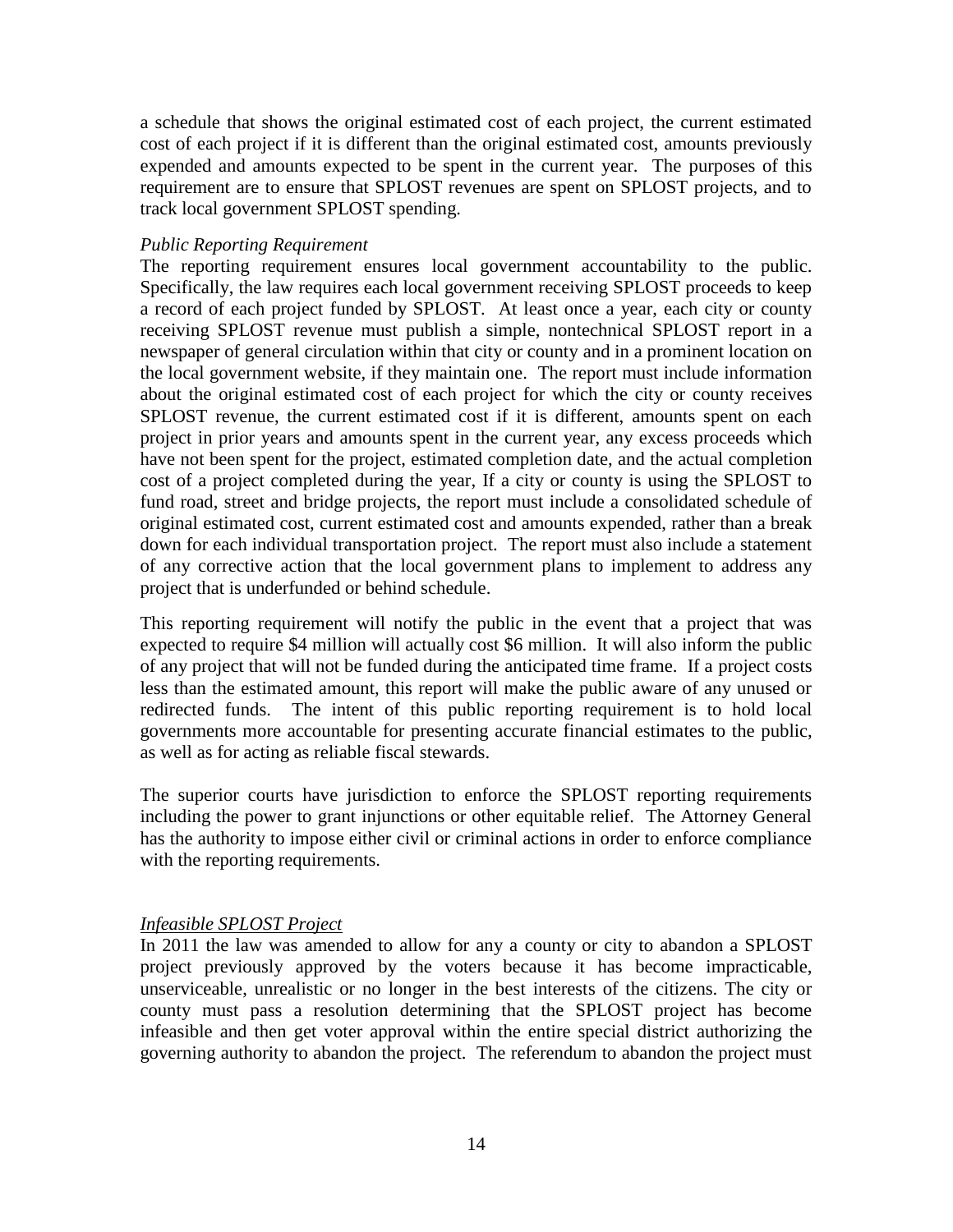be held in conjunction with a future SPLOST referendum<sup>8</sup>. The revenue collected for the abandoned project may only be used to reduce general obligation debt or rollback property taxes within the county or city where the project was to be completed.

## *Conclusion*

The SPLOST law is intended to encourage local government cooperation, and through that process, to provide all citizens with the infrastructure and other facilities necessary to foster the quality of life desired for each community. However, the law alone cannot achieve that goal. It is incumbent on each local government official and employee to approach SPLOST negotiations from a community-wide perspective, bearing in mind that success at the detriment of another community may not be the best alternative. Instead, cities and counties achieve success when all elements of the community are healthy and prosperous, and when all governments as well as residents work cooperatively for the benefit of everyone.

 $8\overline{)80.C.G.A. § 48-8-110(2)(B)}.$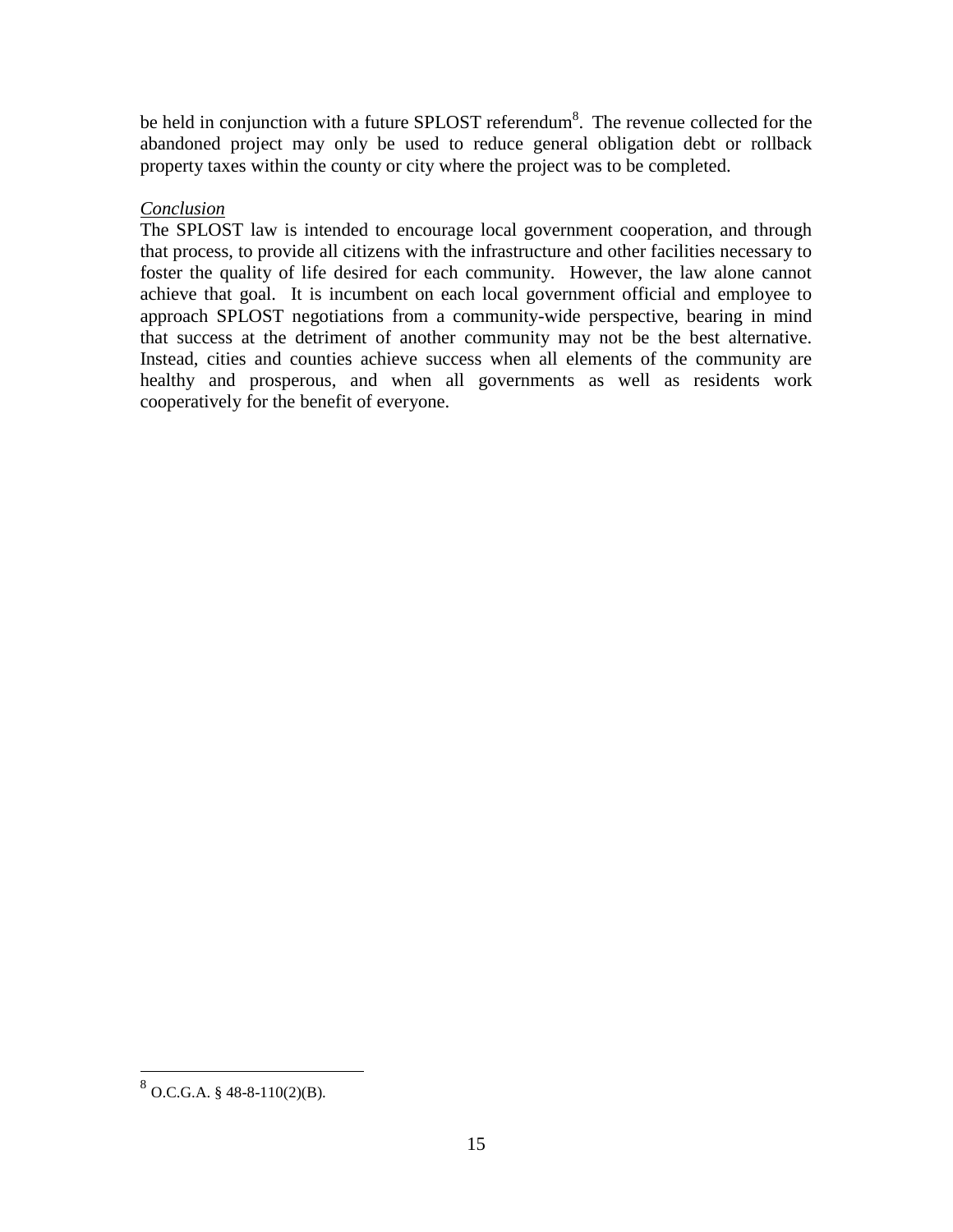# **QUESTIONS AND ANSWERS**

#### *1. What is a special district?*

Special districts are authorized by the Georgia Constitution in Article IX, Section II, Paragraph VI. They can be created by general law to allow local governments to levy taxes and provide services. The SPLOST was amended to be a special district tax to ensure that both cities and the county comprising the special district could receive and expend SPLOST revenue. The boundaries of the SPLOST special district are the same as the county boundaries.

*2. What if a city is in more than one special district? Can the city use SPLOST money in parts of the city that are outside of the special district?*

Since the SPLOST is a special district tax, the proceeds of the tax must be expended to provide services within the special district. The Georgia Supreme Court held in *Wells v. City of Baldwin*, 565 S.E.2d 439 (2002), that revenue from the Local Option Sale Tax (LOST) could only be used to roll back the millage rate for city residents within the special district. In that case, the City of Baldwin, which is located in both Banks County and Habersham County, had used tax proceeds collected from the Banks County LOST to roll back property taxes for all city residents including those residents that lived in Habersham County. In its opinion, the court cited its decision in *Youngblood v. State of Ga.*, 388 S.E.2d 671 (1990), in which the court held that "the Special District Clause of the Constitution limits the expenditure of revenue derived from the special district tax to the provision of local governmental services within the special district." Thus relying on the Special District provision, which is an integral part of the amendments to the SPLOST contained in HB 709, SPLOST proceeds, like LOST proceeds, should be spent for capital outlay projects within the special district.

The provision of the Georgia Constitution authorizing the creation of special districts and the levying of taxes within special districts states that "...fees, assessments, and taxes may be levied and collected within such districts to pay, wholly or partially, the cost of providing such services therein and to construct and maintain facilities therefore." Ga. Const. Art. IX, Sec. II, Par. VI. Thus a city located in more than one special district could use SPLOST funds to expand a water system to serve the portion of the city located within the special district levying the SPLOST. Likewise such a city could use SPLOST funds to expand the capacity of a sewage treatment plant located in the portion of the city in another county if the facilities being constructed are to provide services in the area funding such services (the area in which the SPLOST is collected). The law would seem to require a nexus between the facility being constructed and the area being served as well as a method of tracking the proper expenditure of funds.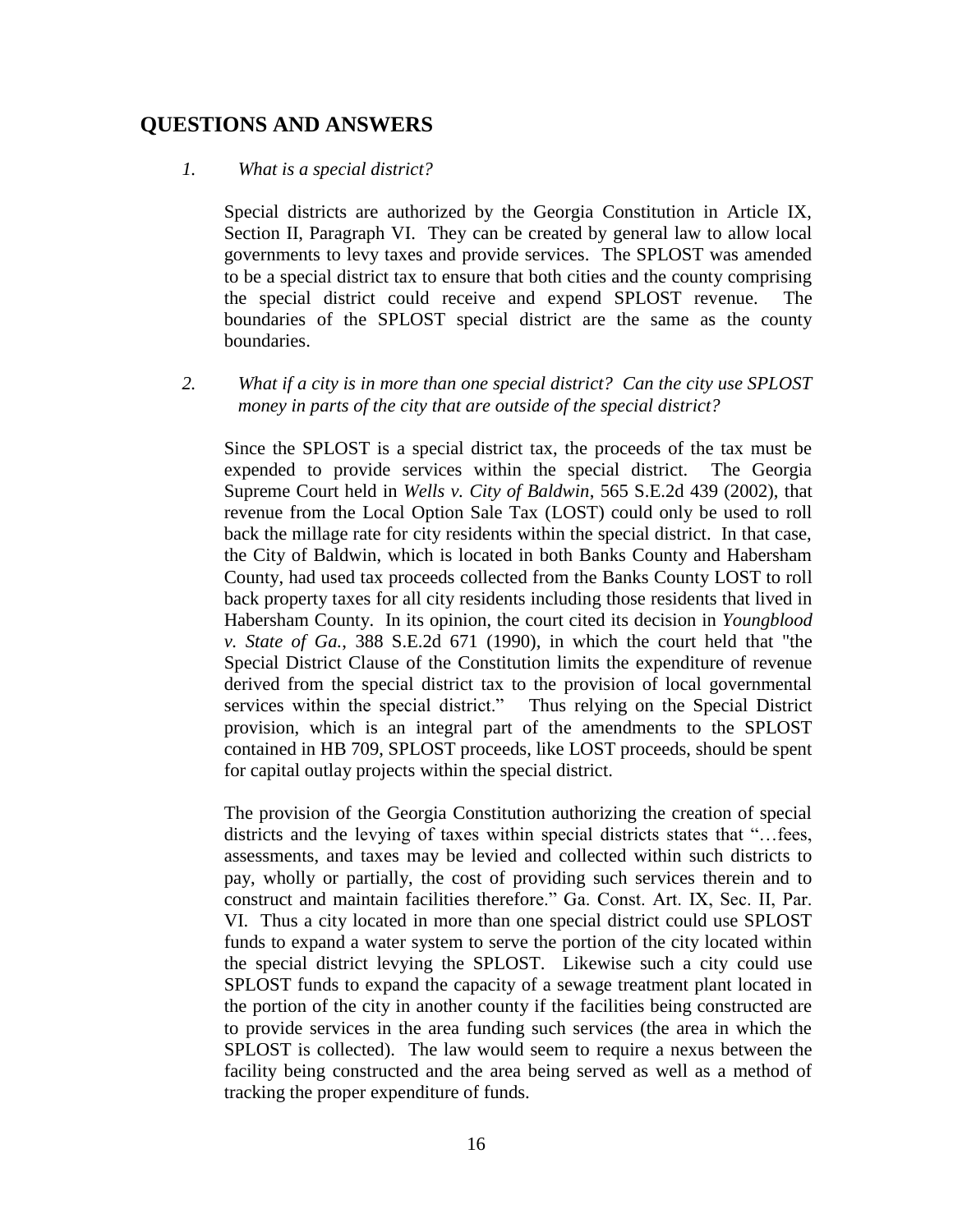#### *3. Can a city force the county to call a SPLOST?*

No. Counties have the sole authority to call for a SPLOST referendum. Once a county decides to call a SPLOST, the county must include cities in a discussion of SPLOST projects. The county can either enter into an intergovernmental agreement with cities stating what SPLOST projects will be funded and in what priority order, or the county may choose to fund county-wide projects and distribute remaining SPLOST proceeds to cities based on a population split.

*4. What happens if a city and a county fail to reach an intergovernmental agreement? Can the county still call the SPLOST?* 

Yes. If the county and cities comprising at least 50 percent of the aggregate municipal population fail to reach an agreement, the county can still call a SPLOST, but if it does call a SPLOST, the county must distribute SPLOST proceeds to cities. The only exception to this rule is if a county chooses to use all six years of SPLOST proceeds to only fund one or more level one countywide projects. Otherwise, any proceeds remaining after funding county-wide projects must be distributed to cities according to a population-based split.

Level one projects are limited by law to include only courthouse projects, county administrative buildings that primarily house county constitutional officers or elected officials, correctional facilities and county health department facilities. The reason for this exception is that counties are required, by law, to provide these facilities as administrative arms of the state. Since only so many courthouses, administrative buildings, correctional facilities and health departments are required, they should not require SPLOST funding on a continual basis.

*5. What if cities make up less than 50 percent of the total county population? Can the cities still enter into an intergovernmental agreement with the county for SPLOST purposes?*

Yes. The county population does not matter for purposes of determining who will be a party to the intergovernmental agreement. Only municipal population matters. Whichever city or cities contain at least 50 percent of the total municipal population in a special district will be the city or cities that can enter into an intergovernmental agreement with the county.

#### *6. What is a qualified municipality?*

A qualified municipality is a city that provides, either directly or through contract, at least three of the following twelve services: law enforcement; fire protection and fire safety; road and street construction or maintenance; solid waste management; water supply or distribution or both; waste-water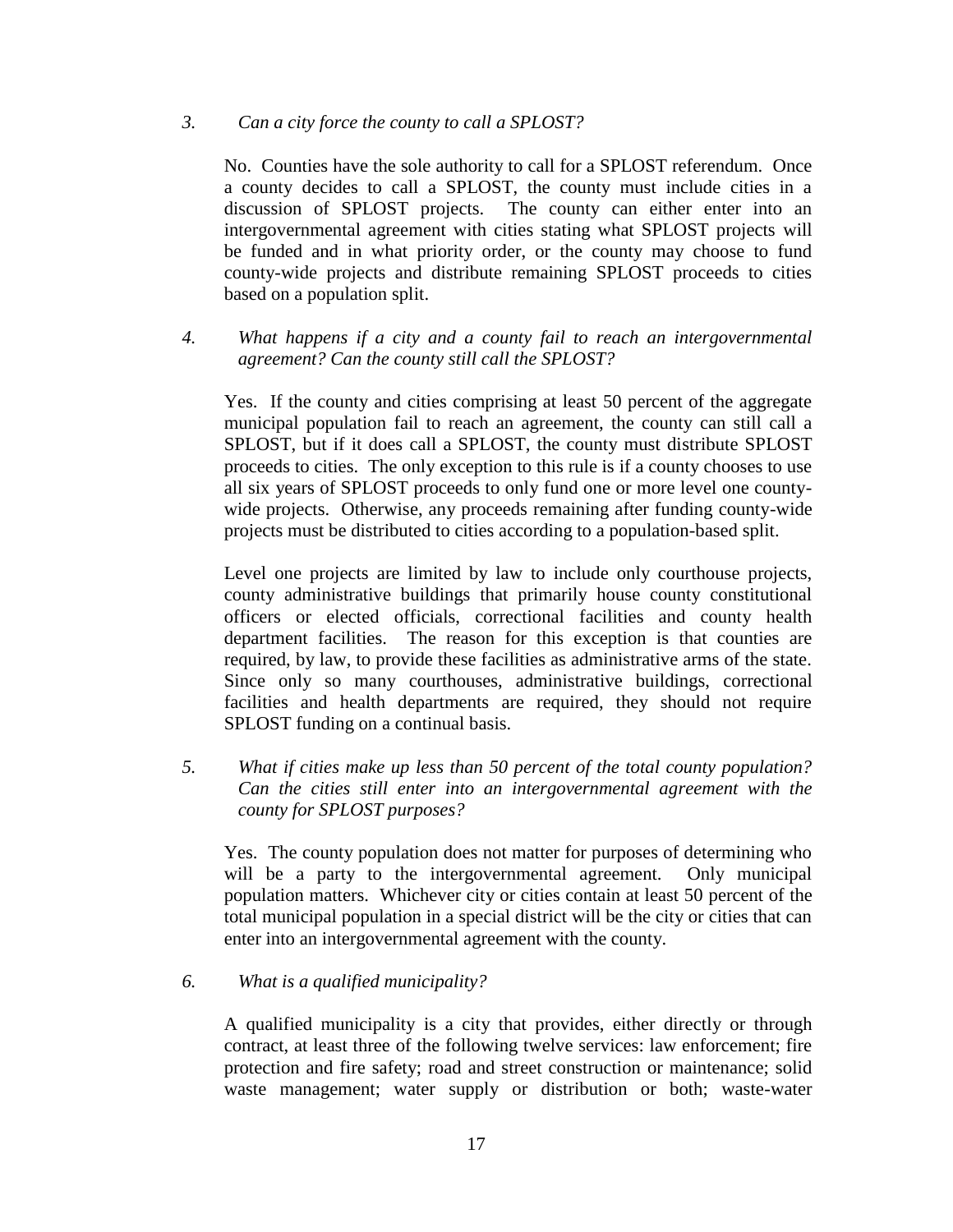treatment; storm-water collection and disposal; electric or gas utility services; enforcement of building, housing, plumbing, and electrical codes and other similar codes; planning and zoning; recreational facilities; or library. This definition is similar to the definition in law that defines an "active" or "inactive" municipality.

*7. Can a county treat a jail, courthouse or other project that meets the description of "level one county-wide project" as a "level two county-wide project" in a SPLOST referendum?*

No. O.C.G.A.  $48-8-110(2)(B)$  defines a level two county-wide project as "a county-wide project or projects of the county or one or more municipalities, **other than a level one county-wide project**, which project or projects are to be owned or operated or both either by the county, one or more municipalities, or any combination thereof" [emphasis added]. Thus the types of projects that are "level one county-wide projects" and the types of projects that are "level" two county-wide projects" are clearly intended to be mutually exclusive.

*8. Can a county use SPLOST to retire previously incurred general obligation debt as part of its level one project list?*

No. The law is specific that projects that may be funded as level one projects are limited to "a county courthouse; a county administrative building primarily for county constitutional officers or elected officials; a county or regional jail, correctional institution, or other detention facility; a county health department facility; or any combination of such projects." Use of the term "projects" indicates that use of SPLOST for level one projects (absent an intergovernmental agreement) is to fund actual projects, not to retire debt. The law is very specific as to which projects may be funded as level one projects. Had the law contemplated retiring previously incurred general obligation debt as a permitted level one project, the law would have specified that intent.

*9. If the county and cities representing at least 50 percent of the municipal population enter into an agreement to call the SPLOST for six years, or if the county calls a SPLOST to fund level one projects, and all projects are funded prior to the date on which the SPLOST will expire, what happens to the excess proceeds?*

Absent an intergovernmental agreement to the contrary, the excess proceeds will be used to retire any debt of the county that is not incurred pursuant to the SPLOST. Once that debt is retired, excess proceeds will be paid into the county's general fund with the requirement that it will be used to reduce property taxes.

However, if a county and the cities in that county reach an intergovernmental agreement on the use of SPLOST proceeds, that agreement can specify how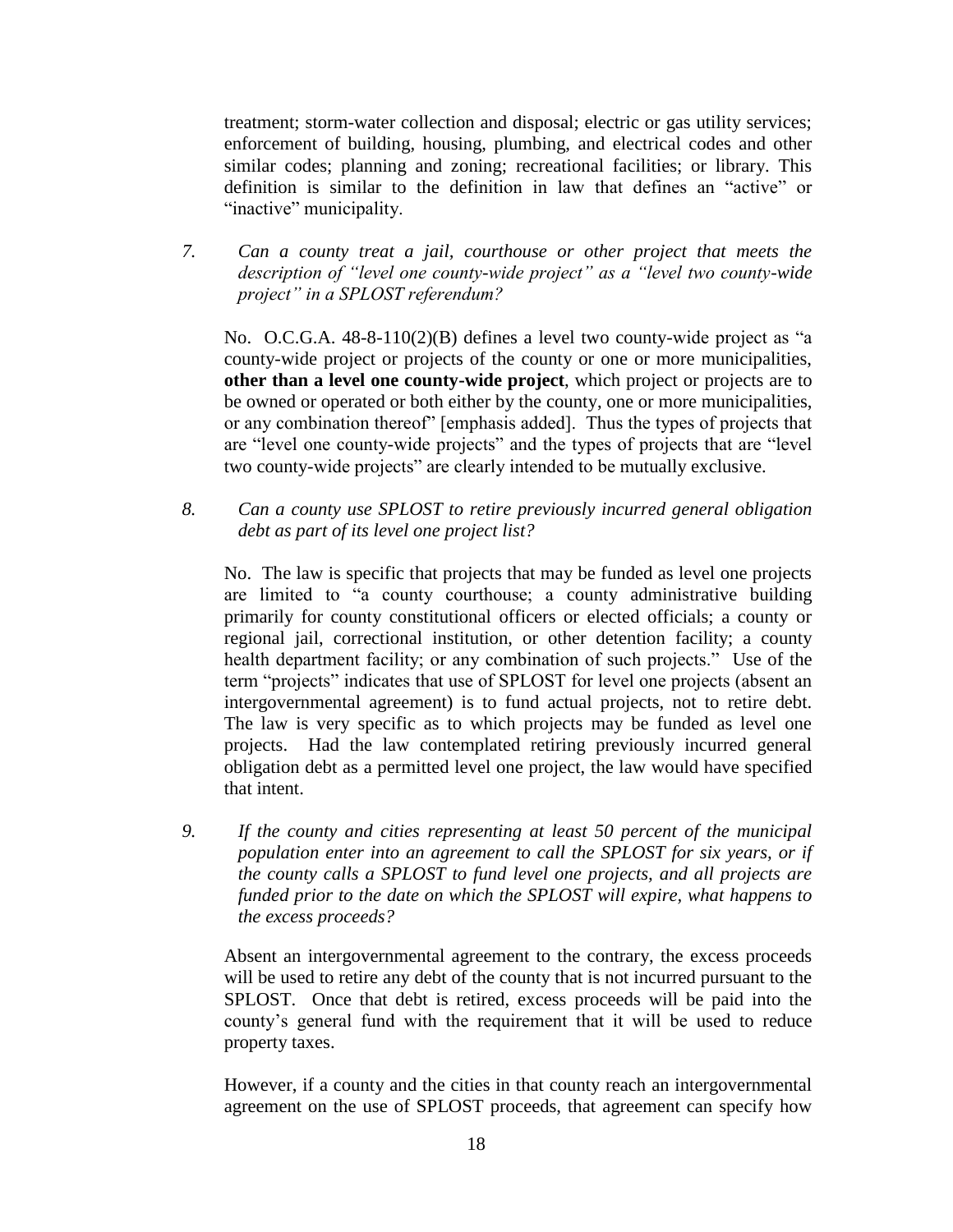excess proceeds may be used. The full extent of this exception is unclear. Cities and counties would be well-advised to refrain from using excess proceeds for purposes outside the scope of the SPLOST law.

#### *10. What is the basis for population?*

Population is defined as "the total number of inhabitants constituting a particular race, class, or group in a specified area<sup>9</sup>." The law does not specify the basis for the population figures used, but the only accepted statewide data is the decennial census.

#### *11. Can a county call a SPLOST but choose to exclude some cities from receiving SPLOST funding?*

A county cannot, on its own, act to prevent any city from receiving SPLOST funding for capital projects. Through an intergovernmental agreement with cities representing 50 percent or more of the municipal population in a special district, the county and those cities have the ability to choose which projects will receive SPLOST revenue. It is possible that the agreement could leave some cities with no SPLOST funding. That said, it is important for counties to remember that all cities are part of the county and that denying them a voice in the deliberations or funding for infrastructure projects will slight those county residents that reside in cities. It is important, too, for cities to take care of one another in order to ensure the health of all cities in a special district.

If the county and cities fail to enter into an intergovernmental agreement, each qualified municipality will receive SPLOST funding based on its population after any funding for level one or level two county-wide projects is determined. The only way that a city would not receive SPLOST funding under this scenario is if the county chose to use all of the SPLOST to fund only one or more level one projects. However, using all of the SPLOST proceeds for one or more level one projects may not appeal to the voters and may fail to be approved by the voters.

## *12. What if a city does not have any capital projects that could be eligible for SPLOST funding or lacks administrative capacity to manage projects?*

Every city regardless of size or service complexity, has legitimate capital needs, whether those needs address transportation, libraries, parks and recreation or downtown development projects. If a city is eligible for SPLOST proceeds under the population-based distribution but is unable to oversee SPLOST projects, that city could have an intergovernmental

 $\overline{a}$ 

*<sup>9</sup>* The American Heritage® Dictionary of the English Language, Fourth Edition*.* Copyright © 2000 by Houghton Mifflin Company.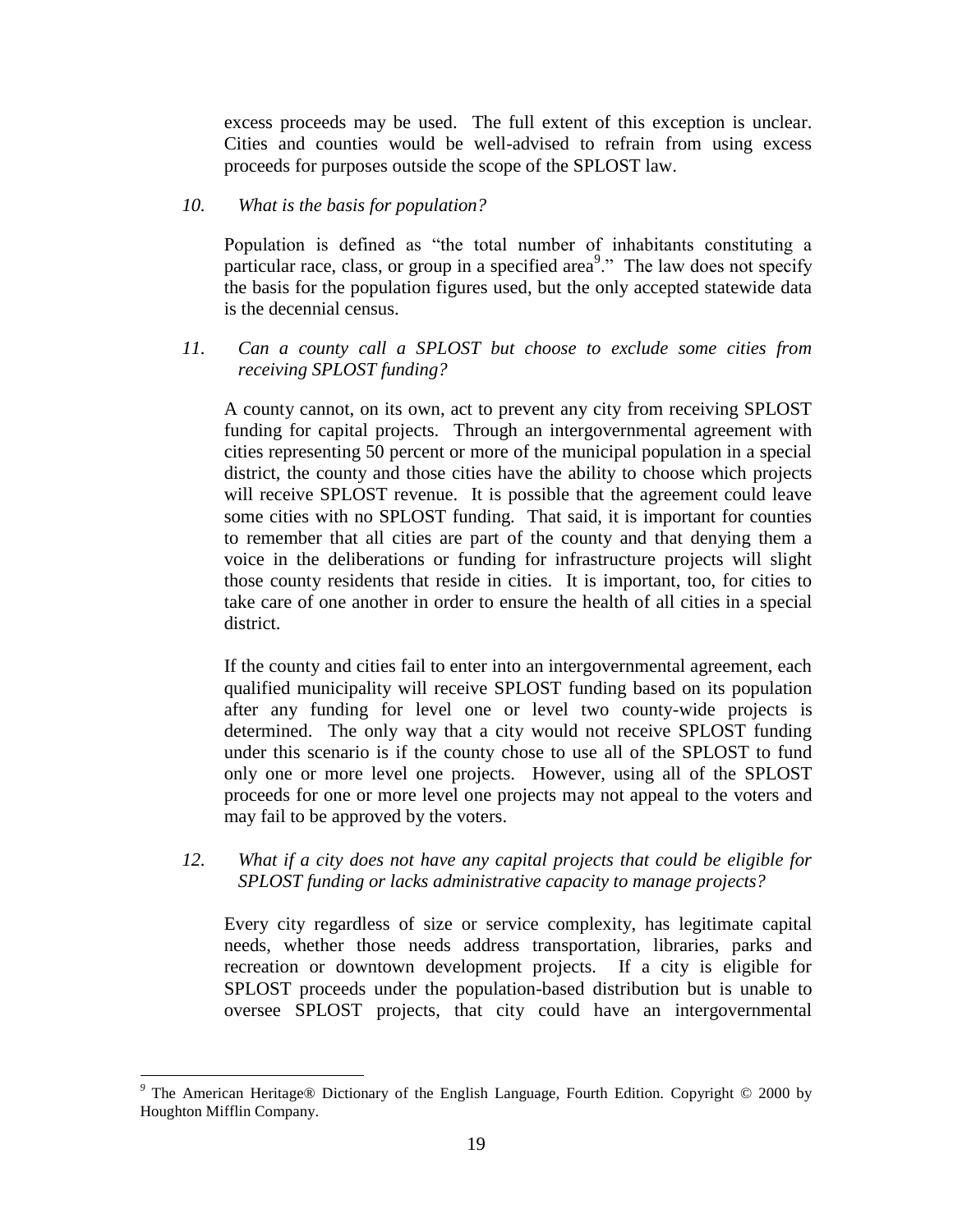agreement with another city or the county to manage or operate its SPLOST projects.

*13. How specific should a ballot question be?*

As indicated in a 1990 Opinion of the Attorney General<sup>10</sup>, the list of projects on the referendum must be specific enough to place the voters on fair notice as to which projects the tax proceeds will be devoted. Moreover, where there is municipal participation in SPLOST projects, identification of the municipalities and projects involved is required. Thus the SPLOST referendum should indicate the types of projects that will be funded by the SPLOST. Utilizing the categories of projects listed in Code section 48-8-111 should provide sufficient detail to place the voters on notice as to the types of projects to be funded by the SPLOST. Types of SPLOST projects not included in the ballot question may not receive SPLOST funding. This principle holds true whether the city will be receiving SPLOST funding through an intergovernmental agreement or through the population-based distribution.

*14. If no intergovernmental agreement is reached and the county funds countywide projects, does funding for those projects come off the top or is it allocated based on the percentage cost of the projects?*

The law is not specific on this subject. It does mention "remaining" funds, which could indicate that county-wide projects would receive priority funding and that the population distribution to cities would be delayed until those county-wide projects have been funded. However, this method of distribution may prove unsatisfactory to the voters. In the past, concerns have been raised about counties listing projects on the referendum and then moving those projects to the bottom of the funding priority list. As a result, those projects often were not funded and were not completed. Entering into an intergovernmental agreement will clear up any confusion on this issue, as the law specifies that intergovernmental agreements must state the priority of funding for projects.

*15. What are some examples of level two projects?*

Level two projects must have county-wide benefit. Examples could include certain transportation projects, if the county is the chief caretaker of roads, streets and bridges, libraries that are part of a truly county-wide library system, and parks and recreation facilities that are part of a county-wide system. Cities can also receive SPLOST funding for level two projects. Examples of city county-wide projects include an airport that serves the entire county, a water or sewer system that is the primary water or sewer system in

 $\overline{a}$ <sup>10</sup> 1990 Op. Att'y Gen. No. U90-18.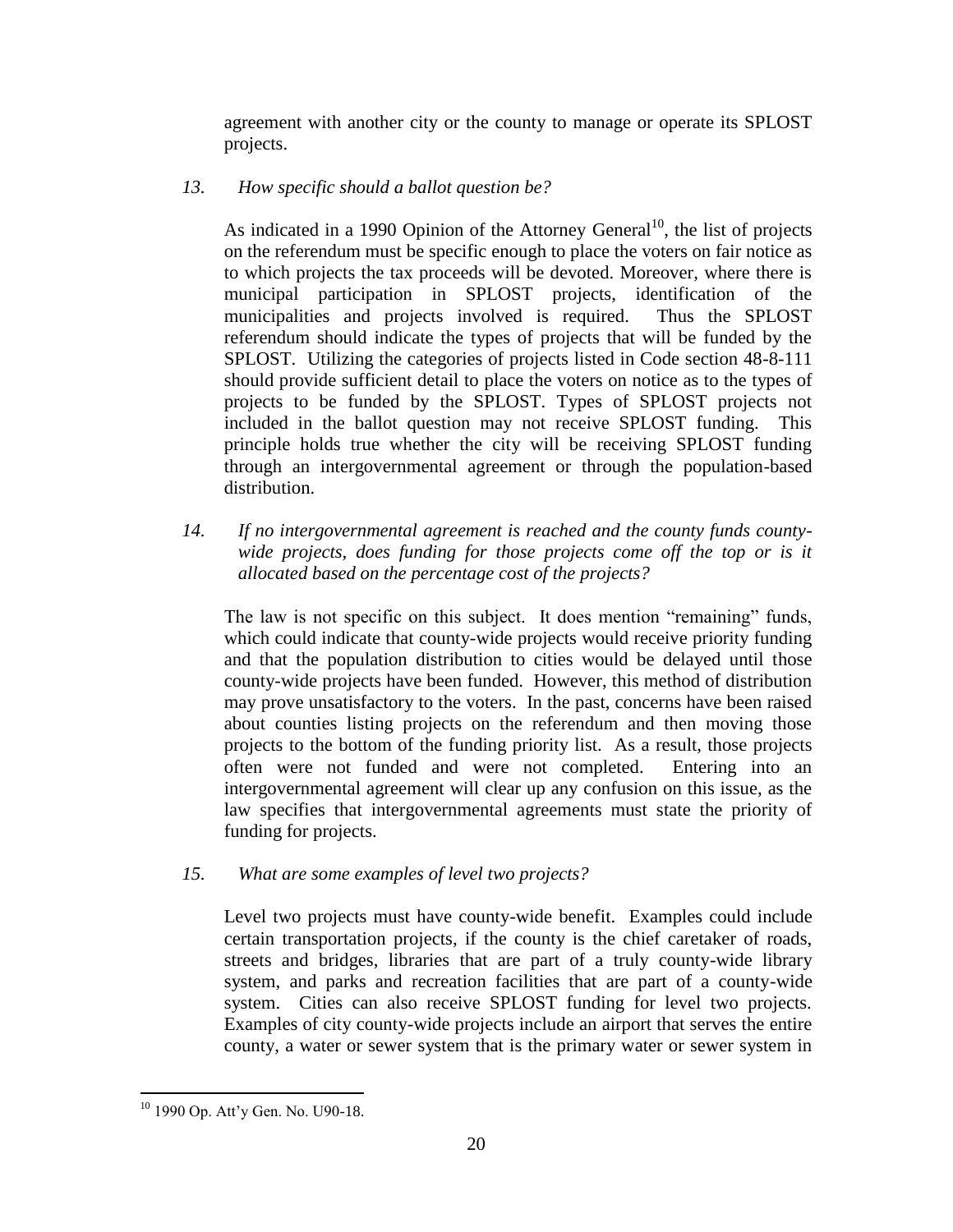the county, parks and recreation facilities available to all county residents, and civic centers and arenas that are generally available to the public.

*16. Does a referendum have to state that a local government does not intend to issue general obligation date in conjunction with the SPLOST?*

No. A SPLOST referendum only has to address general obligation debt if one of the local governments intends to issue general obligation debt in conjunction with the SPLOST.

*17. What are the advantages of intergovernmental agreements over the population-based distribution method?*

If a county and cities reach an intergovernmental agreement with respect to SPLOST, the SPLOST may be levied for six years (otherwise the maximum time period is five years unless a level one project will require more than 24 months of revenue) and the SPLOST may be collected for the entire time period regardless of when revenue estimates are achieved. More importantly, an intergovernmental agreement allows cities and counties to structure the SPLOST distribution to meet the needs of their local community. Through an intergovernmental agreement, cities and the county can determine the priority of project funding and the time periods for distributing SPLOST proceeds to the different local governments receiving SPLOST funding. In an intergovernmental agreement, cities and the county can also specify what to do in the event that a government's SPLOST proceeds exceed the amount needed to fund that government's project or projects. The agreement can specify that any excess proceeds be distributed to one or more other local governments to increase funding for other approved SPLOST projects.

The population-based split is more restrictive. Through it, the county may choose to fund level one or level two county-wide projects off the top. Cities might not receive remaining SPLOST funds until the county-wide projects have been fully funded. This process could result in some critical projects remaining unfunded or underfunded, or at best a delay in funding city projects. Note that a SPLOST could fund a level one or level two countywide project and be subject to an intergovernmental agreement only with respect to the remaining proceeds.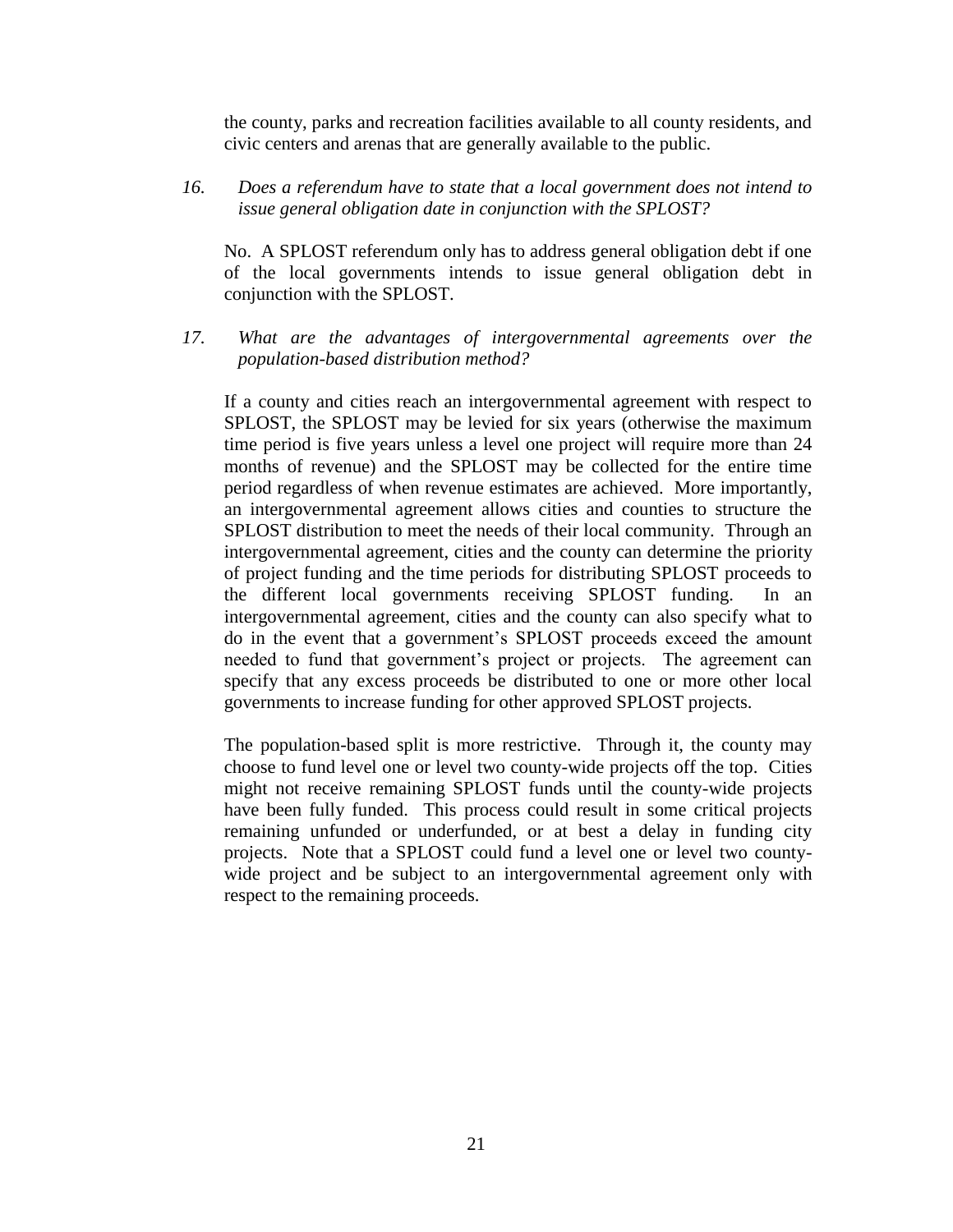# **WORKSHEET FOR CALCULATING SPLOST ALLOCATIONS**

- 1. Is there an intergovernmental agreement entered into prior to the call covering **all**  SPLOST proceeds?
	- a. If yes, the SPLOST may be called for up to six years and collected for the entire period even if revenue estimates are reached earlier.
	- b. If yes, skip the remaining questions.
	- c. If no, go to question #2.
- 2. Will the county be putting any level one county-wide projects on the SPLOST ballot?
	- a. If no, go to question #3.
	- b. If yes, are the level one county-wide projects estimated to exceed 24 months of SPLOST collections?
		- i. Yes The SPLOST must be levied for six years and collected for the entire six year period even if revenue estimates are reached earlier.
		- ii. No The SPLOST must be levied for a five-year period and will be collected for the entire five years even if revenue estimates are reached earlier.
	- c. If yes, skip question #3.
- 3. Will the county be putting any level two county-wide projects on the SPLOST ballot? (Level one and level two projects are mutually exclusive unless they are both/all allowed on the ballot through an intergovernmental agreement.)
	- a. If yes, the total estimated cost of all level two county-wide projects cannot exceed 20 percent of projected SPLOST collections.
	- b. No.
- 4. After the amounts allocated for any level one or level two county-wide projects are accounted for, the remaining proceeds will be distributed either:
	- a. Pursuant to an intergovernmental agreement addressing the remaining proceeds; or
	- b. To qualified municipalities based upon the ratio that the population (located within the county) of each municipality bears to the total population of the county with the remainder going to the county.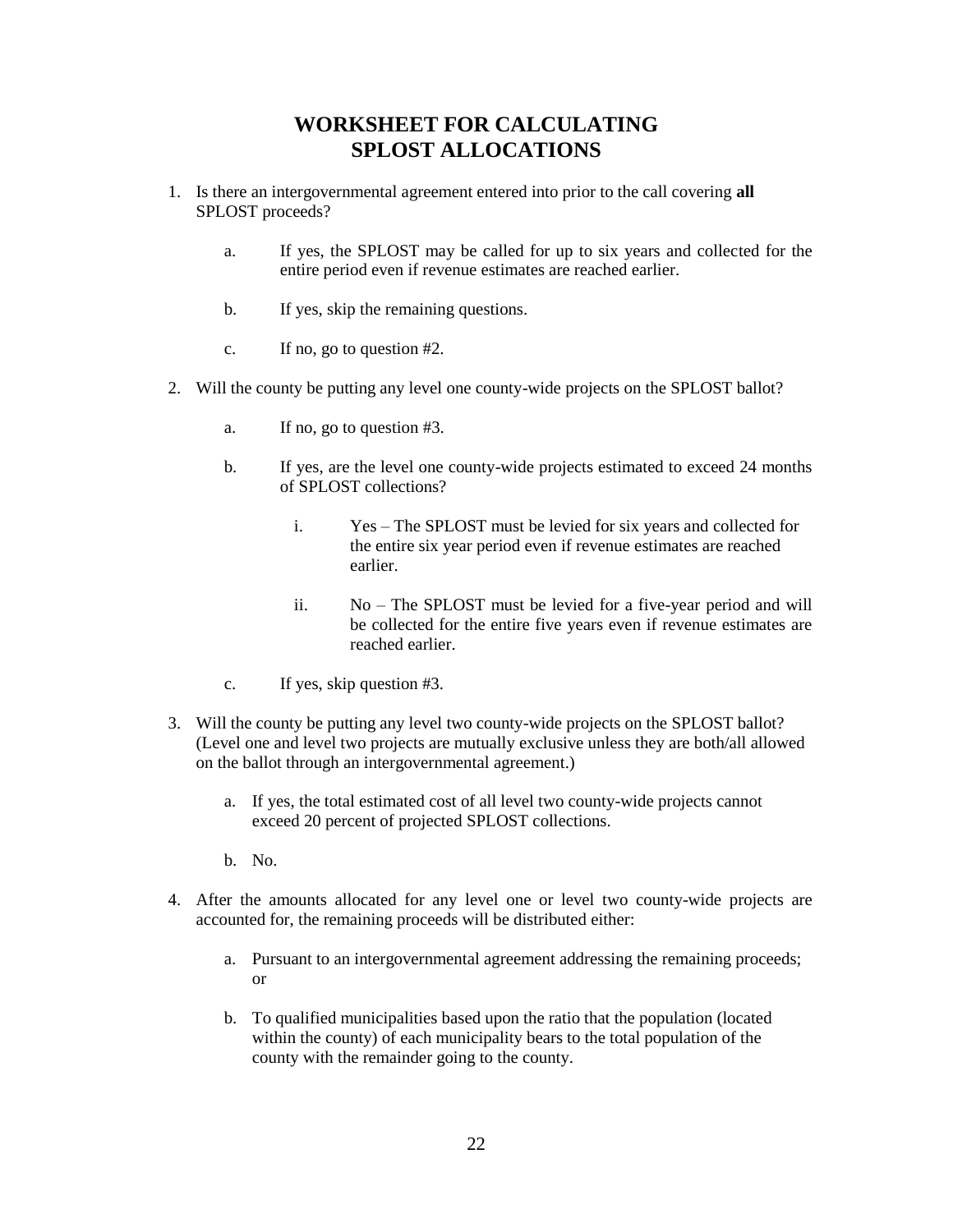#### **SPECIAL PURPOSE LOCAL OPTION SALES TAX STATUTES**

48-8-110

As used in this part, the term:

(1) 'Capital outlay project' means major, permanent, or long-lived improvements or betterments, such as land and structures, such as would be properly chargeable to a capital asset account and as distinguished from current expenditures and ordinary maintenance expenses. Such term shall include, but not be limited to, roads, streets, bridges, police cars, fire trucks, ambulances, garbage trucks, and other major equipment.

(2) 'County-wide project' means a capital outlay project or projects as defined in paragraph (1) of this Code section of the county for the use or benefit of the citizens of the entire county and is further defined as follows:

(A) 'Level one county-wide project' means a county-wide project or projects of the county to carry out functions on behalf of the state and is limited to a county courthouse; a county administrative building primarily for county constitutional officers or elected officials; a county or regional jail, correctional institution, or other detention facility; a county health department facility; or any combination of such projects; and

(B) 'Level two county-wide project' means a county-wide project or projects of the county or one or more municipalities, other than a level one county-wide project, which project or projects are to be owned or operated or both either by the county, one or more municipalities, or any combination thereof.

(3) 'Intergovernmental agreement' means a contract entered into pursuant to Article XI, Section III, Paragraph I of the Constitution between a county and one or more qualified municipalities located within the special district containing a combined total of no less than 50 percent of the aggregate municipal population located within the special district.

(4) 'Qualified municipality' means only those incorporated municipalities which provide at least three of the following services, either directly or by contract:

(A) Law enforcement;

(B) Fire protection (which may be furnished by a volunteer fire force) and fire safety;

(C) Road and street construction or maintenance;

- (D) Solid waste management;
- (E) Water supply or distribution or both;
- (F) Waste-water treatment;
- (G) Storm-water collection and disposal;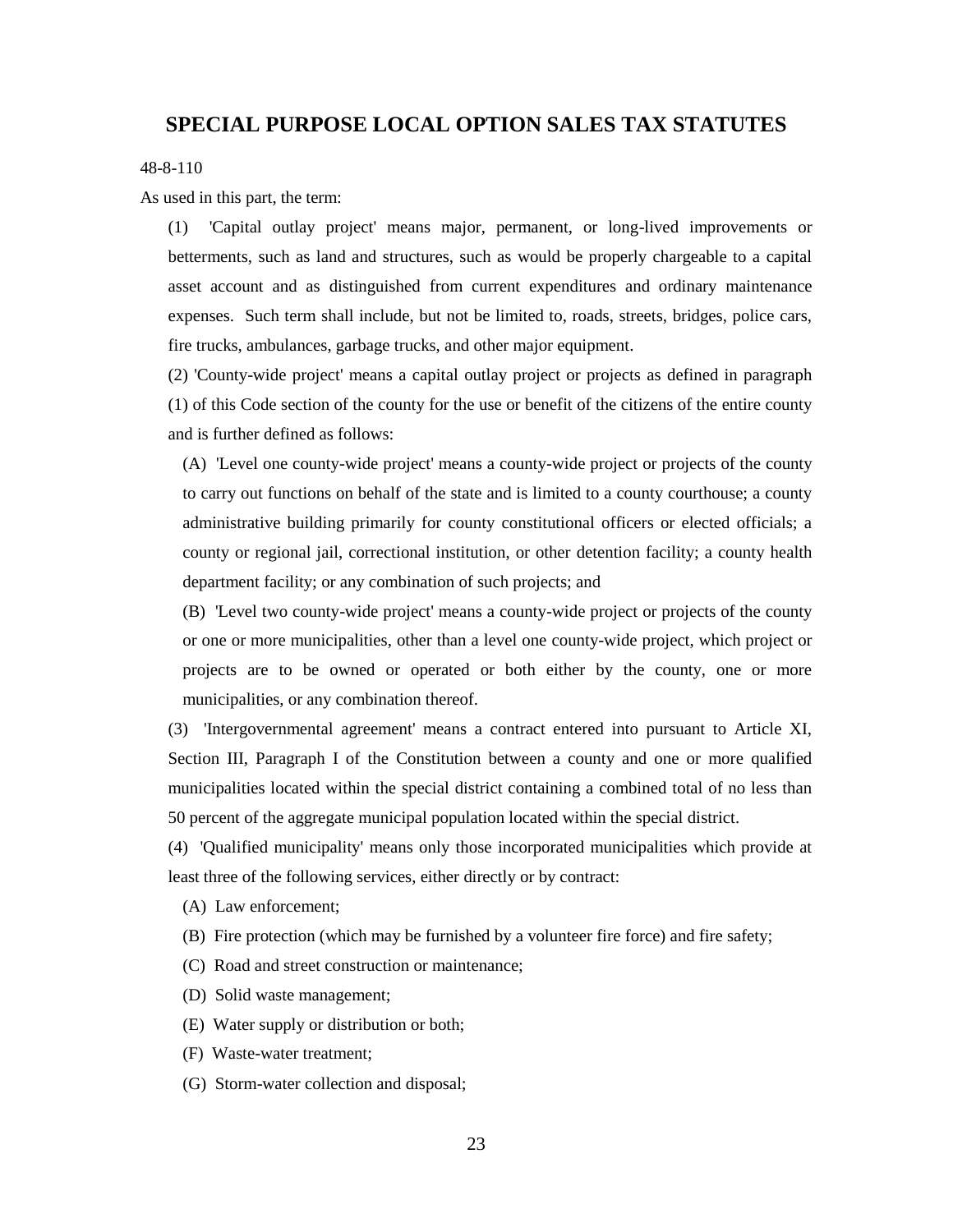(H) Electric or gas utility services;

(I) Enforcement of building, housing, plumbing, and electrical codes and other similar codes;

- (J) Planning and zoning;
- (K) Recreational facilities; or
- (L) Library.

48-8-110.1

(a) Pursuant to the authority granted by Article IX, Section II, Paragraph VI of the Constitution of this state, there are created within this state 159 special districts. The geographical boundary of each county shall correspond with and shall be conterminous with the geographical boundary of the 159 special districts.

(b) When the imposition of a special district sales and use tax is authorized according to the procedures provided in this part within a special district, the governing authority of any county in this state may, subject to the requirement of referendum approval and the other requirements of this part, impose within the special district a special sales and use tax for a limited period of time which tax shall be known as the county special purpose local option sales tax.

(c) Any tax imposed under this part shall be at the rate of 1 percent. Except as to rate, a tax imposed under this part shall correspond to the tax imposed by Article 1 of this chapter. No item or transaction which is not subject to taxation under Article 1 of this chapter shall be subject to a tax imposed under this part, except that a tax imposed under this part shall apply to sales of motor fuels as that term is defined by Code Section 48-9-2 and shall be applicable to the sale of food and beverages as provided for in division (57)(D)(i) of Code Section 48-8-3.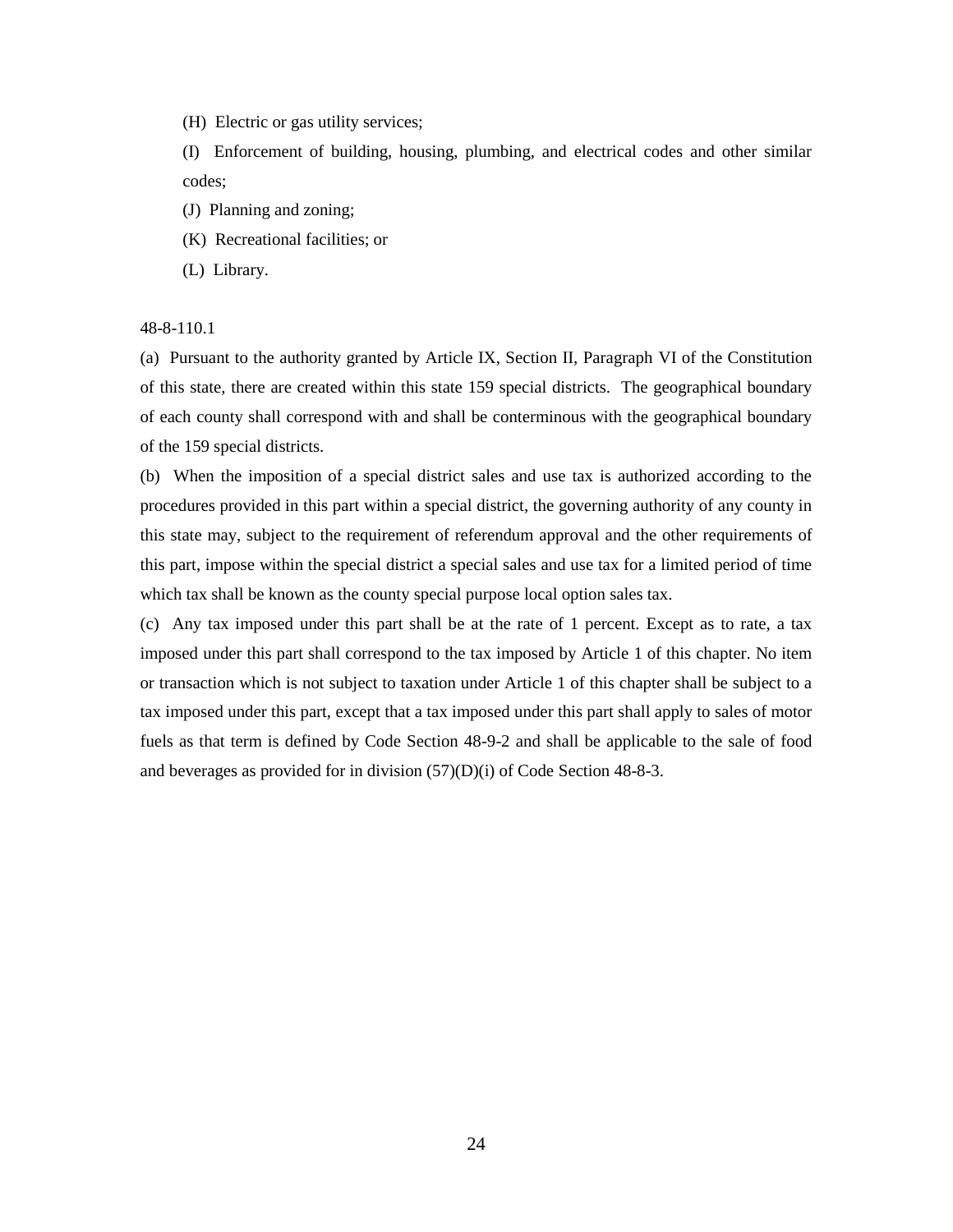#### 48-8-111

(a) Prior to the issuance of the call for the referendum and prior to the vote of a county governing authority within a special district to impose the tax under this part, such governing authority may enter into an intergovernmental agreement with any or all of the qualified municipalities within the special district. Any county that desires to have a tax under this part levied within the special district shall deliver or mail a written notice to the mayor or chief elected official in each qualified municipality located within the special district. Such notice shall contain the date, time, place, and purpose of a meeting at which the governing authorities of the county and of each qualified municipality are to meet to discuss the possible projects for inclusion in the referendum, including municipally owned or operated projects. The notice shall be delivered or mailed at least ten days prior to the date of the meeting. The meeting shall be held at least 30 days prior to the issuance of the call for the referendum. Following such meeting, the governing authority of the county within the special district voting to impose the tax authorized by this part shall notify the county election superintendent by forwarding to the superintendent a copy of the resolution or ordinance of the governing authority calling for the imposition of the tax. Such ordinance or resolution shall specify eligible expenditures identified by the county and any qualified municipality for use of proceeds distributed pursuant to subsection (b) of Code Section 48-8-115. Such ordinance or resolution shall also specify:

(1) The purpose or purposes for which the proceeds of the tax are to be used and may be expended, which purpose or purposes may consist of capital outlay projects located within or outside, or both within and outside, any incorporated areas in the county in the special district or outside the county, as authorized by subparagraph (B) of this paragraph for regional facilities, and which may include any of the following purposes:

(A) A capital outlay project consisting of road, street, and bridge purposes, which purposes may include sidewalks and bicycle paths;

(B) A capital outlay project or projects in the special district and consisting of a courthouse; administrative buildings; a civic center; a local or regional jail, correctional institution, or other detention facility; a library; a coliseum; local or regional solid waste handling facilities as defined under paragraph (27.1) or (35) of Code Section 12-8-22, as amended, excluding any solid waste thermal treatment technology facility, including, but not limited to, any facility for purposes of incineration or waste to energy direct conversion; local or regional recovered materials processing facilities as defined under paragraph (26) of Code Section 12-8-22, as amended; or any combination of such projects;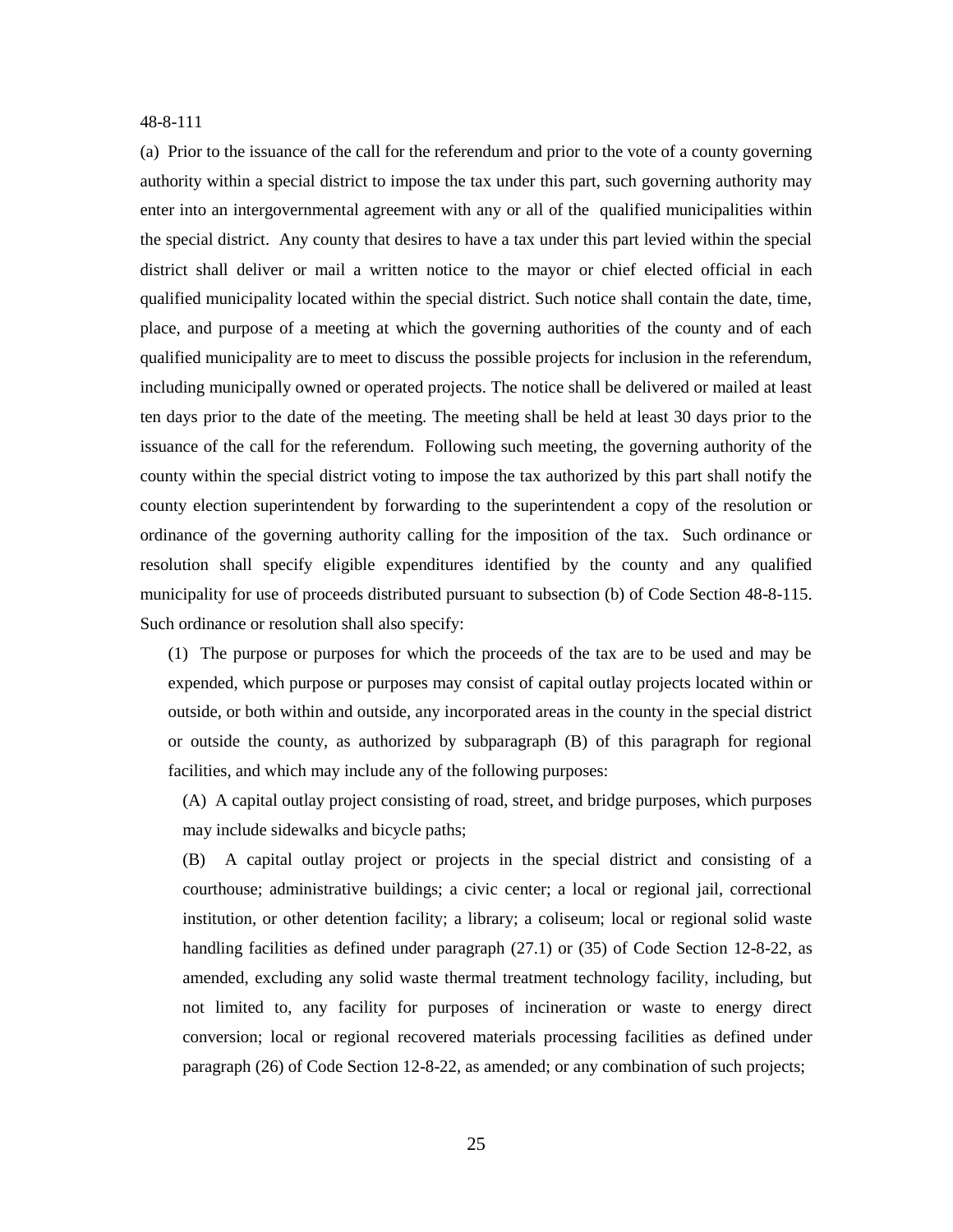(C) A capital outlay project or projects which will be operated by a joint authority or authorities of the county and one or more qualified municipalities within the special district;

(D) A capital outlay project or projects, to be owned or operated or both either by the county, one or more qualified municipalities within the special district, one or more local authorities within the special district, or any combination thereof;

(E) A capital outlay project consisting of a cultural facility, a recreational facility, or a historic facility or a facility for some combination of such purposes;

(F) A water capital outlay project, a sewer capital outlay project, a water and sewer capital outlay project, or a combination of such projects, to be owned or operated or both by a county water and sewer district and one or more qualified municipalities in the county;

(G) The retirement of previously incurred general obligation debt of the county, one or more qualified municipalities within the special district, or any combination thereof;

(H) A capital outlay project or projects within the special district and consisting of public safety facilities, airport facilities, or related capital equipment used in the operation of public safety or airport facilities, or any combination of such purposes;

(I) A capital outlay project or projects within the special district, consisting of capital equipment for use in voting in official elections or referendums;

(J) A capital outlay project or projects within the special district consisting of any transportation facility designed for the transportation of people or goods, including but not limited to railroads, port and harbor facilities, mass transportation facilities, or any combination thereof;

(K) A capital outlay project or projects within the special district and consisting of a hospital or hospital facilities that are owned by a county, a qualified municipality, or a hospital authority within the special district and operated by such county, municipality, or hospital authority or by an organization which is tax exempt under Section  $501(c)(3)$  of the Internal Revenue Code, which operates the hospital through a contract or lease with such county, municipality, or hospital authority; or

(L) Any combination of two or more of the foregoing;

(2) The maximum period of time, to be stated in calendar years or calendar quarters and not to exceed five years, unless the provisions of paragraph (1) of subsection (b) or subparagraph (b)(2)(A) of Code Section 48-8-115 are applicable, in which case the maximum period of time for which the tax may be levied shall not exceed six years;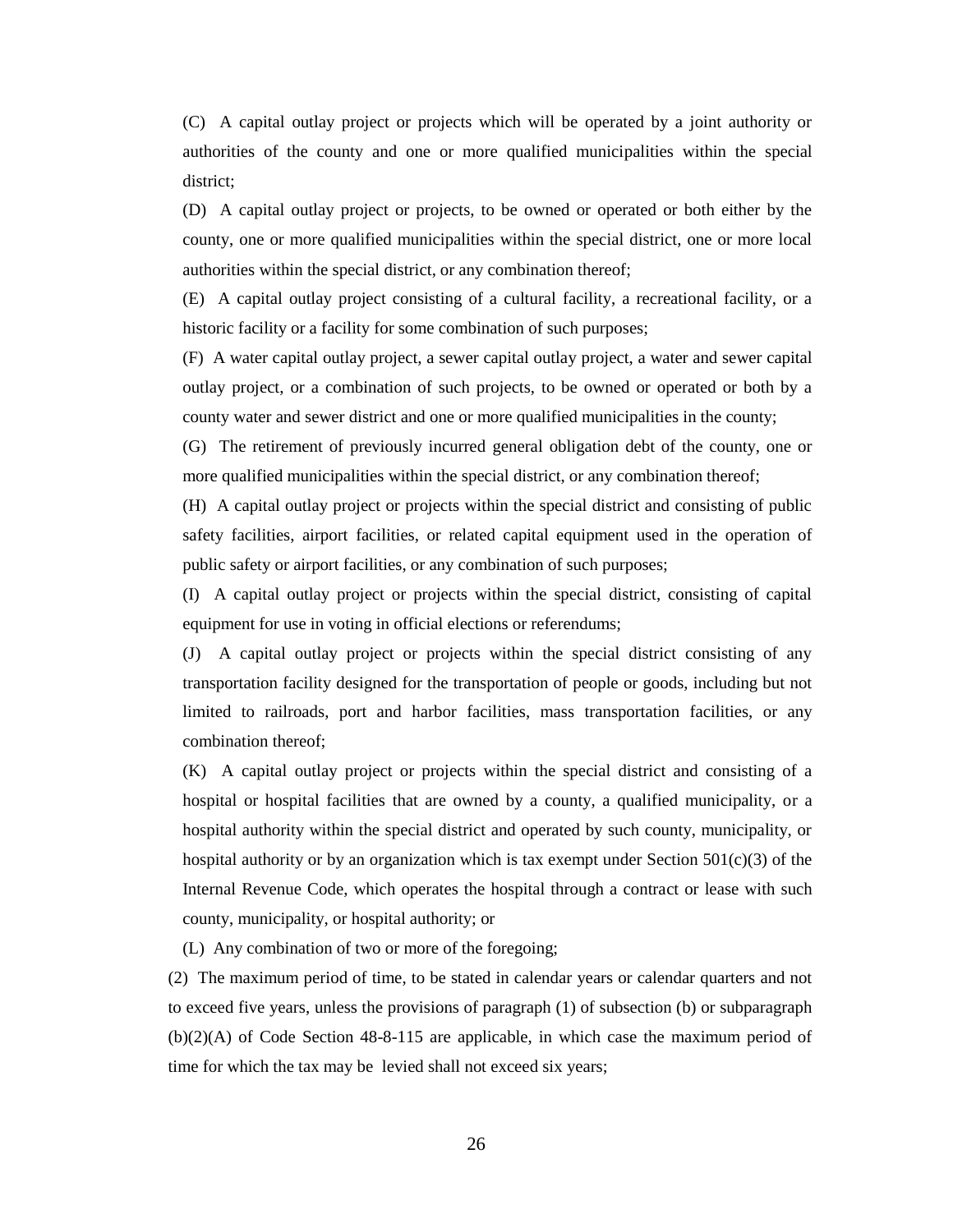(3) The estimated cost of the project or projects which will be funded from the proceeds of the tax, which estimated cost shall also be the estimated amount of net proceeds to be raised by the tax, unless the provisions of paragraph (1) of subsection (b) or subparagraph  $(b)(2)(A)$ of Code Section 48-8-115 are applicable, in which case the final day of the tax shall be based upon the length of time for which the tax was authorized to be levied by the referendum; and (4) If general obligation debt is to be issued in conjunction with the imposition of the tax, the principal amount of the debt to be issued, the purpose for which the debt is to be issued, the local government issuing the debt, the interest rate or rates or the maximum interest rate or rates which such debt is to bear, and the amount of principal to be paid in each year during the life of the debt.

(b) Upon receipt of the resolution or ordinance, the election superintendent shall issue the call for an election for the purpose of submitting the question of the imposition of the tax to the voters of the county within the special district. The election superintendent shall issue the call and shall conduct the election on a date and in the manner authorized under Code Section 21-2-540. The election superintendent shall cause the date and purpose of the election to be published once a week for four weeks immediately preceding the date of the election in the official organ of the county. If general obligation debt is to be issued by the county or any qualified municipality within the special district in conjunction with the imposition of the tax, the notice published by the election superintendent shall also include, in such form as may be specified by the county governing authority or the governing authority or authorities of the qualified municipalities imposing the tax within the special district, the principal amount of the debt, the purpose for which the debt is to be issued, the rate or rates of interest or the maximum rate or rates of interest the debt will bear, and the amount of principal to be paid in each year during the life of the debt; and such publication of notice by the election superintendent shall take the place of the notice otherwise required by Code Section 36-80-11 or by subsection (b) of Code Section 36-82-1, which notice shall not be required.

(c)(1) The ballot submitting the question of the imposition of the tax authorized by this part to the voters of the county within the special district shall have written or printed thereon the following: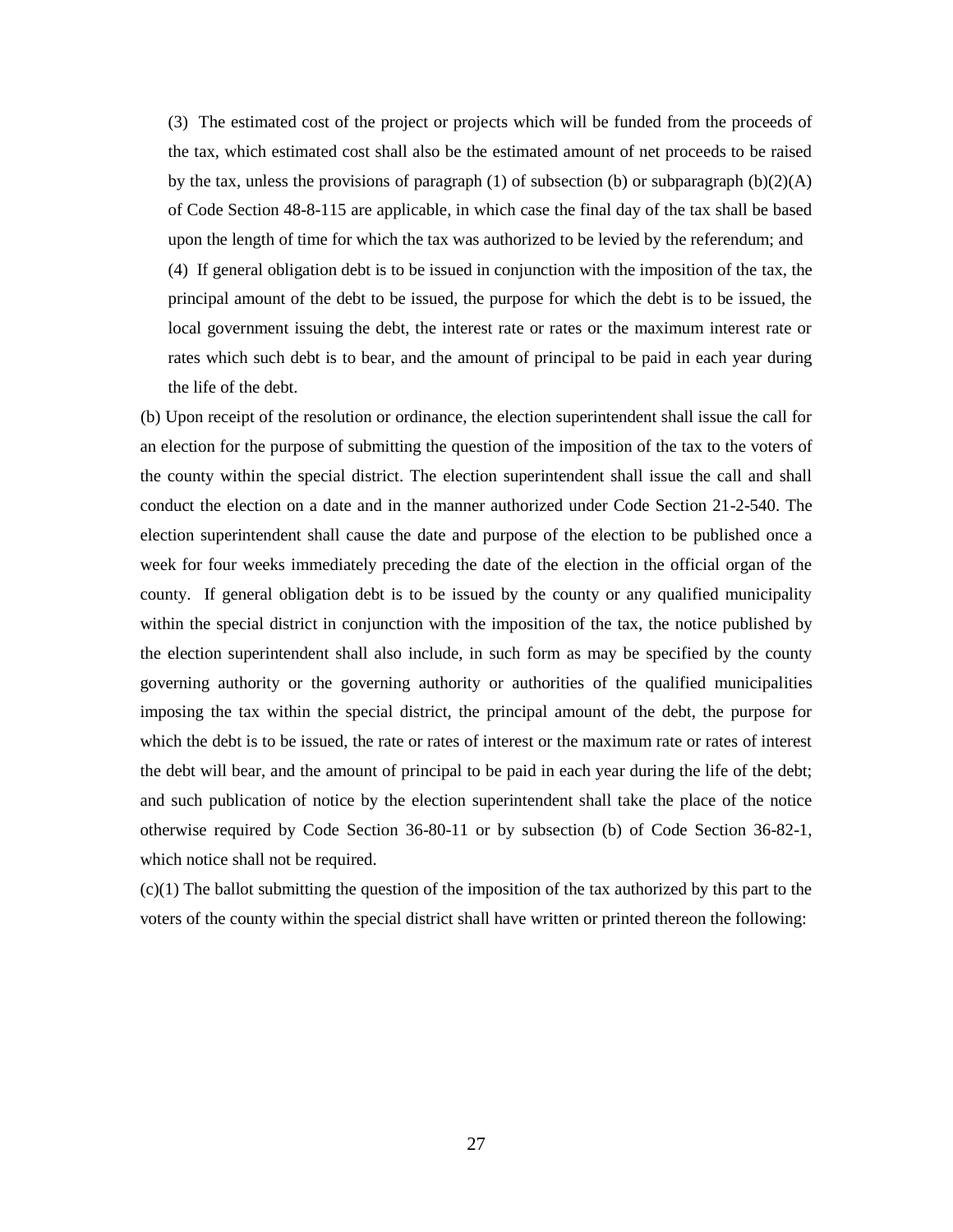- ( ) YES Shall a special 1 percent sales and use tax be imposed in the special district of \_\_\_\_\_\_\_County for a period of time not to exceed \_\_\_\_\_\_\_ and for the raising of an
- ( ) NO estimated amount of  $\frac{1}{2}$  for the purpose of \_\_\_\_\_\_\_\_\_\_?'

(2) If debt is to be issued, the ballot shall also have written or printed thereon, following the language specified by paragraph (1) of this subsection, the following:

'If imposition of the tax is approved by the voters, such vote shall also constitute approval of the issuance of general obligation debt of \_\_\_\_\_\_\_ in the principal amount of \$\_\_\_\_\_\_\_ for the above purpose.'

(d) All persons desiring to vote in favor of imposing the tax shall vote 'Yes' and all persons opposed to levying the tax shall vote 'No.' If more than one-half of the votes cast are in favor of imposing the tax then the tax shall be imposed as provided in this part; otherwise the tax shall not be imposed and the question of imposing the tax shall not again be submitted to the voters of the county within the special district until after 12 months immediately following the month in which the election was held; provided, however, that if an election date authorized under Code Section 21-2-540 occurs during the twelfth month immediately following the month in which such election was held, the question of imposing the tax may be submitted to the voters of the county within the special district on such date. The election superintendent shall hold and conduct the election under the same rules and regulations as govern special elections. The superintendent shall canvass the returns, declare the result of the election, and certify the result to the Secretary of State and to the commissioner. The expense of the election shall be paid from county funds.

(e)(1) If the proposal includes the authority to issue general obligation debt and if more than one-half of the votes cast are in favor of the proposal, then the authority to issue such debt in accordance with Article IX, Section V, Paragraph I or Article IX, Section V, Paragraph II of the Constitution is given to the proper officers of the county or qualified municipality within the special district issuing such debt; otherwise such debt shall not be issued. If the authority to issue such debt is so approved by the voters, then such debt may be issued without further approval by the voters.

(2) If the issuance of general obligation debt is included and approved as provided in this Code section, then the governing authority of the county or qualified municipality within the special district issuing such debt may incur such debt either through the issuance and validation of general obligation bonds or through the execution of a promissory note or notes or other instrument or instruments. If such debt is incurred through the issuance of general obligation bonds, such bonds and their issuance and validation shall be subject to Articles 1 and 2 of Chapter 82 of Title 36 except as specifically provided otherwise in this part. If such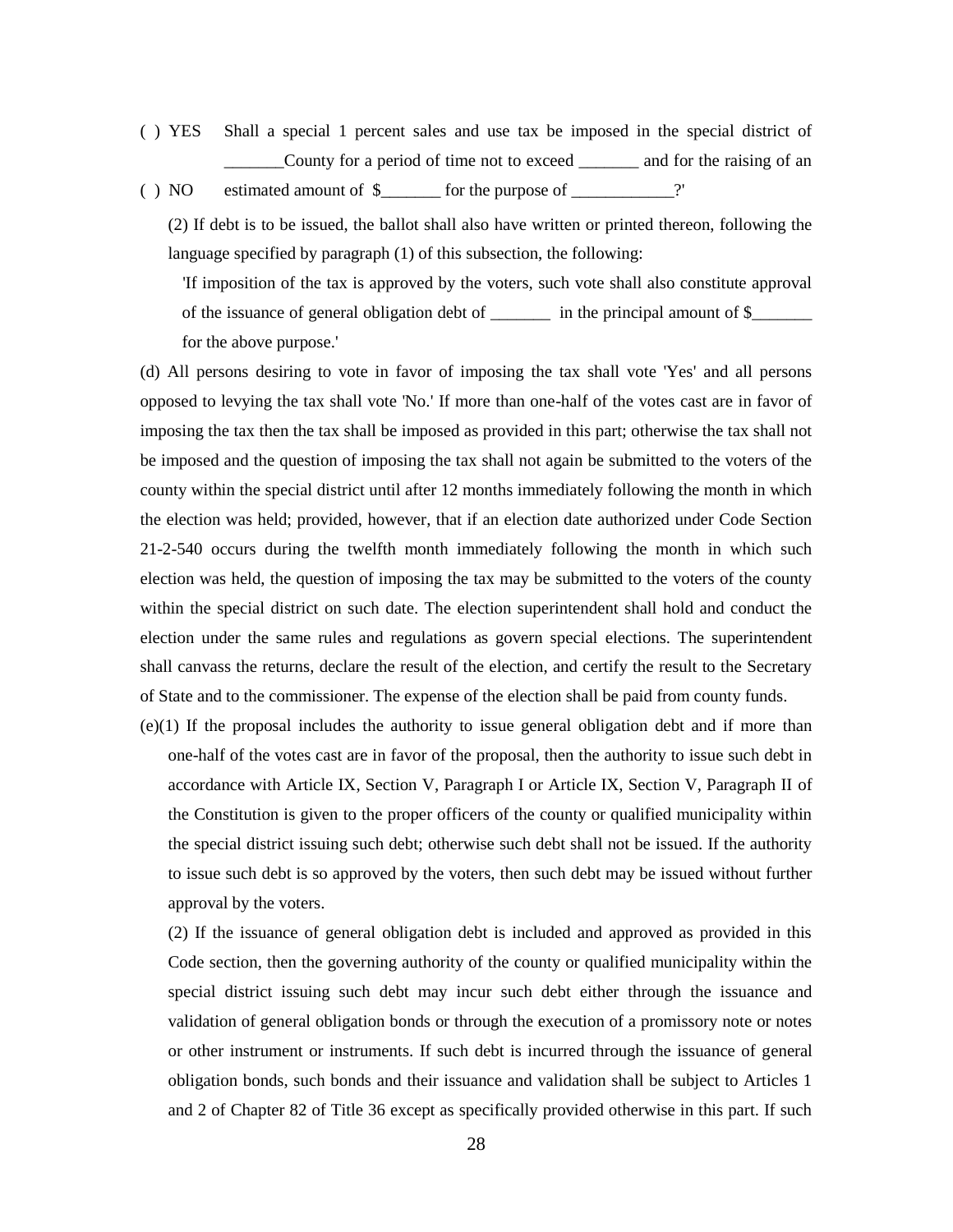debt is incurred through the execution of a promissory note or notes or other instrument or instruments, no validation proceedings shall be necessary and such debt shall be subject to Code Sections 36-80-10 through 36-80-14 except as specifically provided otherwise in this part. In either event, such general obligation debt shall be payable first from the separate account in which are placed the proceeds received by the county or qualified municipality within the special district issuing such debt from the tax authorized by this part. Such general obligation debt shall, however, constitute a pledge of the full faith, credit, and taxing power of the county or qualified municipality within the special district issuing such debt; and any liability on such debt which is not satisfied from the proceeds of the tax authorized by this part shall be satisfied from the general funds of the county or qualified municipality within the special district issuing such debt.

#### 48-8-111.1

(a) With respect to any consolidated government created by the consolidation of a county and one or more municipalities, the provisions of this Code section shall control over any conflicting provisions of this article.

(b) The tax authorized by this article, if imposed by a consolidated government, shall not be subject to any maximum period of time for which the tax may be levied if general obligation debt is to be issued in conjunction with the imposition of the tax. In such case the resolution or ordinance calling for the imposition of the tax shall not be required to state a maximum period of time for which the tax is to be levied; and the language relating to the maximum period of time for which the tax is to be levied shall be omitted from the ballot. The resolution or ordinance calling for the imposition of the tax shall state the maximum amount of revenue to be raised by the tax, and the tax shall terminate as provided in paragraph (1) or (3) of subsection (b) of Code Section 48-8-112.

(c) A consolidated government shall be authorized to levy a tax for any capital outlay project provided for in subparagraphs  $(a)(1)(C)$ ,  $(a)(1)(D)$ , and  $(a)(1)(F)$  of Code Section 48-8-111, or any combination thereof, without the necessity of operating such project jointly with a qualified municipal governing authority, owning or operating such projects with one or more qualified municipalities, or entering into a contract with one or more qualified municipalities with respect to such project.

(d) In all respects not otherwise provided for in this Code section, the levy of a tax under this article by a consolidated government shall be in the same manner as the levy of the tax by any other county.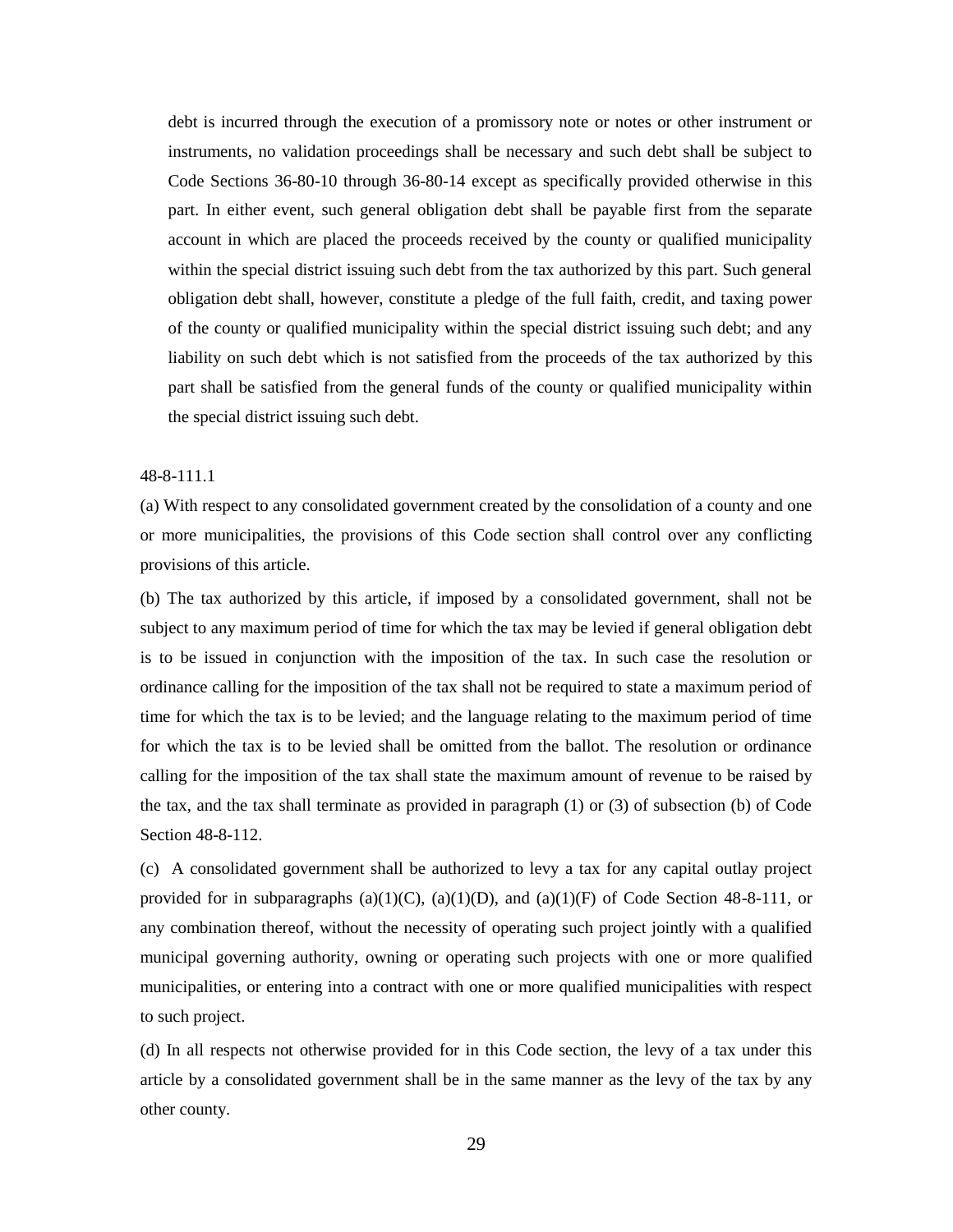#### 48-8-112

(a) If the imposition of the tax is approved at the special election, the tax shall be imposed on the first day of the next succeeding calendar quarter which begins more than 80 days after the date of the election at which the tax was approved by the voters. With respect to services which are regularly billed on a monthly basis, however, the resolution shall become effective with respect to and the tax shall apply to services billed on or after the effective date specified in the previous sentence.

(b) The tax shall cease to be imposed on the earliest of the following dates:

 (1) If the resolution or ordinance calling for the imposition of the tax provided for the issuance of general obligation debt and such debt is the subject of validation proceedings, as of the end of the first calendar quarter ending more than 80 days after the date on which a court of competent jurisdiction enters a final order denying validation of such debt;

(2) On the final day of the maximum period of time specified for the imposition of the tax; or

 (3) As of the end of the calendar quarter during which the commissioner determines that the tax will have raised revenues sufficient to provide to the county and qualified municipalities within the special district net proceeds equal to or greater than the amount specified as the estimated amount of net proceeds to be raised by the tax, unless the provisions in paragraph (1) of subsection (b) or subparagraph  $(b)(2)(A)$  of Code Section 48-8-115 are applicable, in which case the final day of the tax shall be based upon the length of time for which the tax was authorized to be levied by the referendum.

 (c)(1) At any time no more than a single 1 percent tax under this part may be imposed within a special district.

 (2) The governing authority of a county in a special district in which a tax authorized by this part is in effect may, while the tax is in effect, adopt a resolution or ordinance calling for the reimposition of a tax as authorized by this part upon the termination of the tax then in effect; and a special election may be held for this purpose while the tax is in effect. Proceedings for the reimposition of a tax shall be in the same manner as proceedings for the initial imposition of the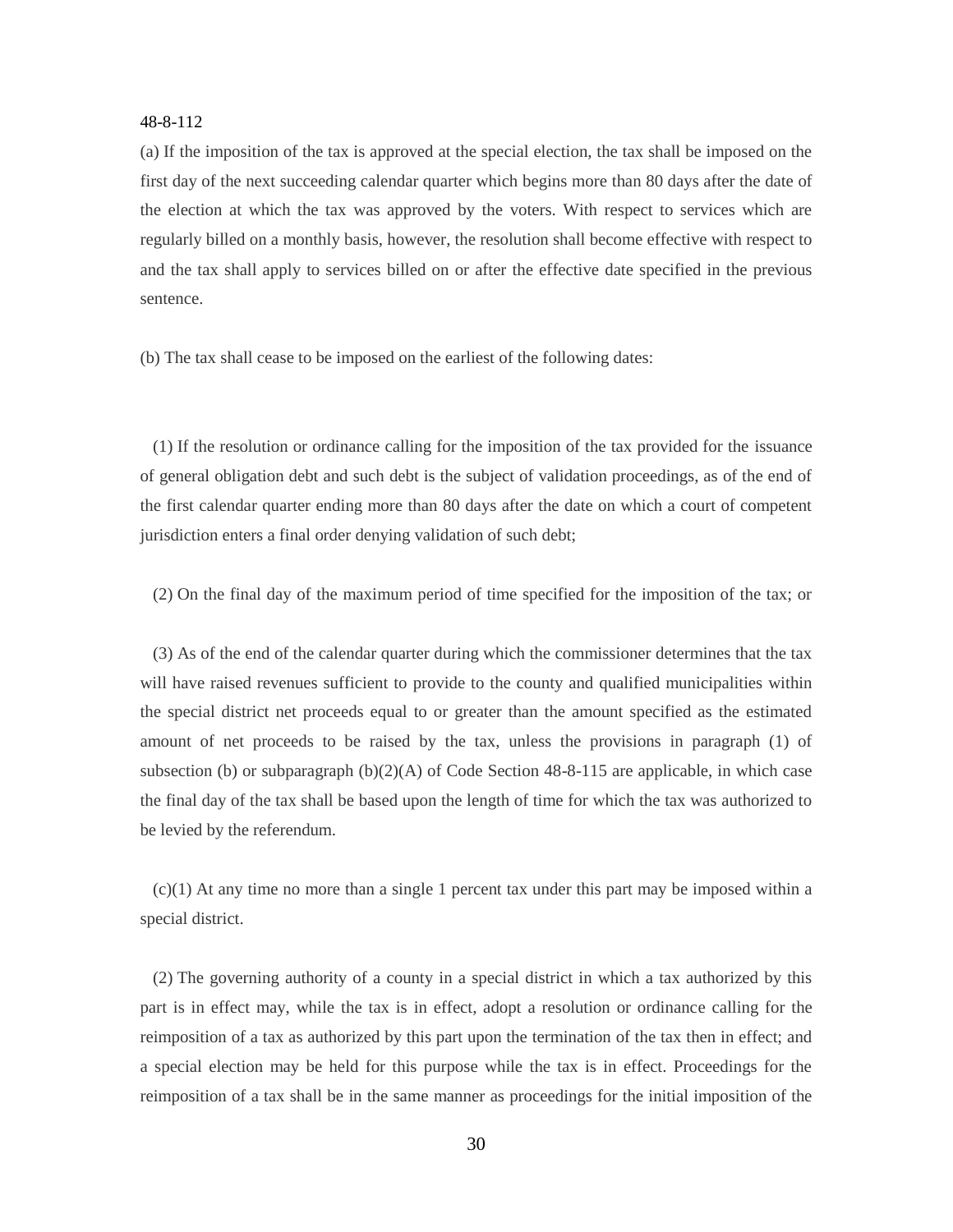tax, but the newly authorized tax shall not be imposed until the expiration of the tax then in effect; provided, however, that in the event of emergency conditions under which a county is unable to conduct a referendum so as to continue the tax then in effect without interruption, the commissioner may, if feasible administratively, waive the limitations of subsection (a) of this Code section to the minimum extent necessary so as to permit the reimposition of a tax, if otherwise approved as required under this Code section, without interruption, upon the expiration of the tax then in effect.

 (3) Following the expiration of a tax under this part, the governing authority of a county within a special district may initiate proceedings for the reimposition of a tax under this part in the same manner as provided in this part for initial imposition of such tax.

#### 48-8-113

A tax levied pursuant to this part shall be exclusively administered and collected by the commissioner for the use and benefit of the county and qualified municipalities within such special district imposing the tax. Such administration and collection shall be accomplished in the same manner and subject to the same applicable provisions, procedures, and penalties provided in Article 1 of this chapter; provided, however, that all moneys collected from each taxpayer by the commissioner shall be applied first to such taxpayer´s liability for taxes owed the state; and provided, further, that the commissioner may rely upon a representation by or in behalf of the county and qualified municipalities within the special district or the Secretary of State that such a tax has been validly imposed, and the commissioner and the commissioner's agents shall not be liable to any person for collecting any such tax which was not validly imposed. Dealers shall be allowed a percentage of the amount of the tax due and accounted for and shall be reimbursed in the form of a deduction in submitting, reporting, and paying the amount due if such amount is not delinquent at the time of payment. The deduction shall be at the rate and subject to the requirements specified under subsections (b) through (f) of Code Section 48-8-50.

#### 48-8-114

Each sales tax return remitting taxes collected under this article shall separately identify the location of each retail establishment at which any of the taxes remitted were collected and shall specify the amount of sales and the amount of taxes collected at each establishment for the period covered by the return in order to facilitate the determination by the commissioner that all taxes imposed by this article are collected and distributed according to situs of sale.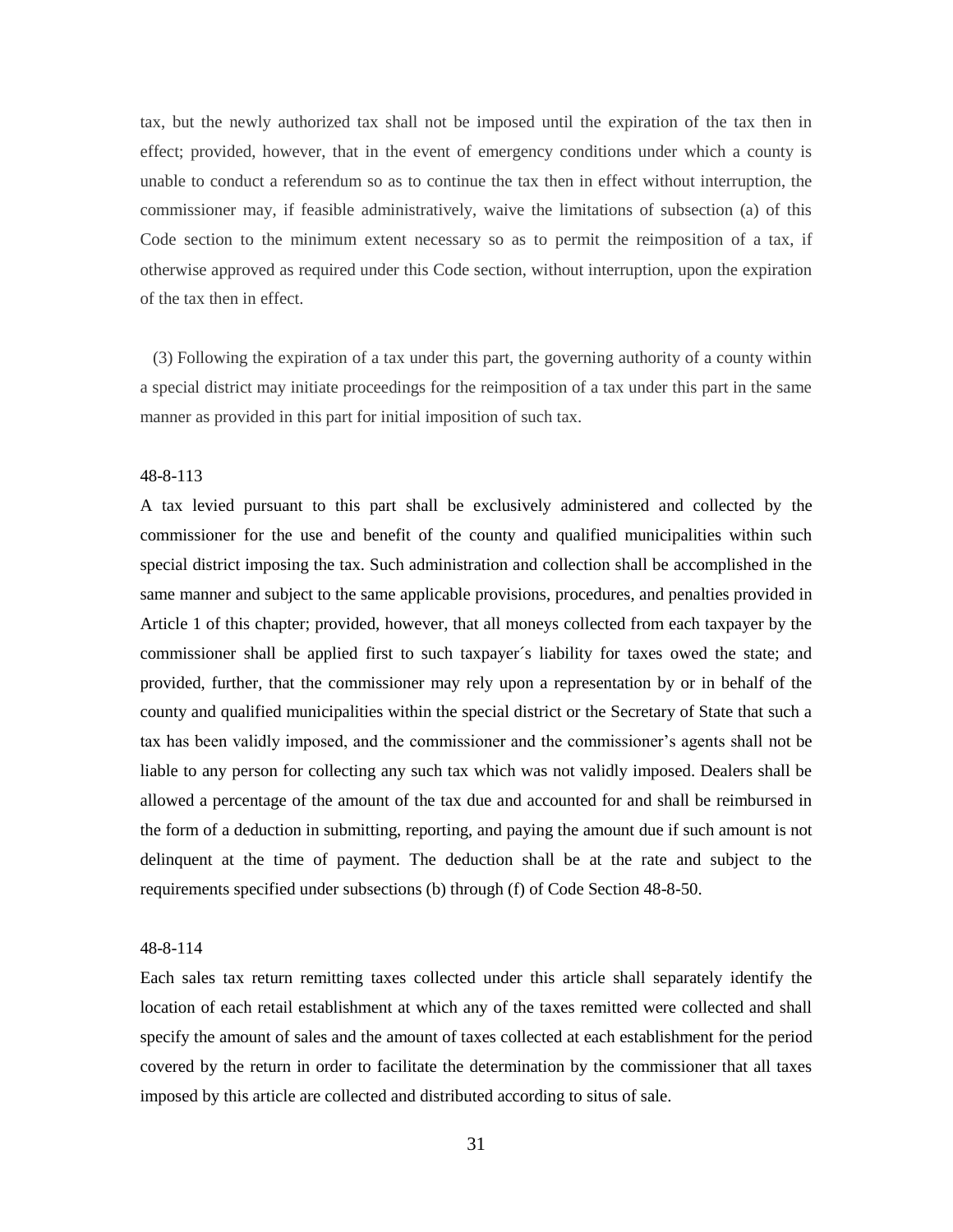48-8-115

(a) The proceeds of the tax collected by the commissioner in each county within a special district under this part shall be disbursed as soon as practicable after collection as follows:

(1) One percent of the amount collected shall be paid into the general fund of the state treasury in order to defray the costs of administration;

(2) Except for the percentage provided in paragraph (1) of this Code section, the remaining proceeds of the tax shall be distributed to the governing authority of the county within the special district imposing the tax as specified in subsection (b) of this Code section.

(b) The county within the special district shall distribute any such proceeds as follows:

(1) To the county governing authority and any qualified municipalities as specified in an intergovernmental agreement. Where an intergovernmental agreement has been entered into, the agreement shall, at a minimum, include the following:

(A) The specific capital outlay project or projects to be funded pursuant to the agreement;

(B) The estimated or projected dollar amounts allocated for each project from tax proceeds from the tax authorized by this part;

(C) The procedures for distributing proceeds from the tax authorized by this part to qualified municipalities;

(D) A schedule for distributing proceeds from the tax authorized by this part to qualified municipalities which schedule shall include the priority or order in which projects will be fully or partially funded;

(E) A provision that all capital outlay projects included in the agreement shall be funded from proceeds from the tax authorized by this part except as otherwise agreed;

(F) A provision that proceeds from the tax authorized by this part shall be maintained in separate accounts and utilized exclusively for the specified purposes;

(G) Record-keeping and audit procedures necessary to carry out the purposes of this part; and

(H) Such other provisions as the county and participating municipalities choose to address; or

(2) Where an intergovernmental agreement has not been entered into pursuant to paragraph (1) of this subsection, the county within the special district shall distribute the proceeds of the tax authorized by this part as follows:

(A)(i) To the governing authority of the county for one or more level one county-wide projects specified by the governing authority of the county in the ordinance or resolution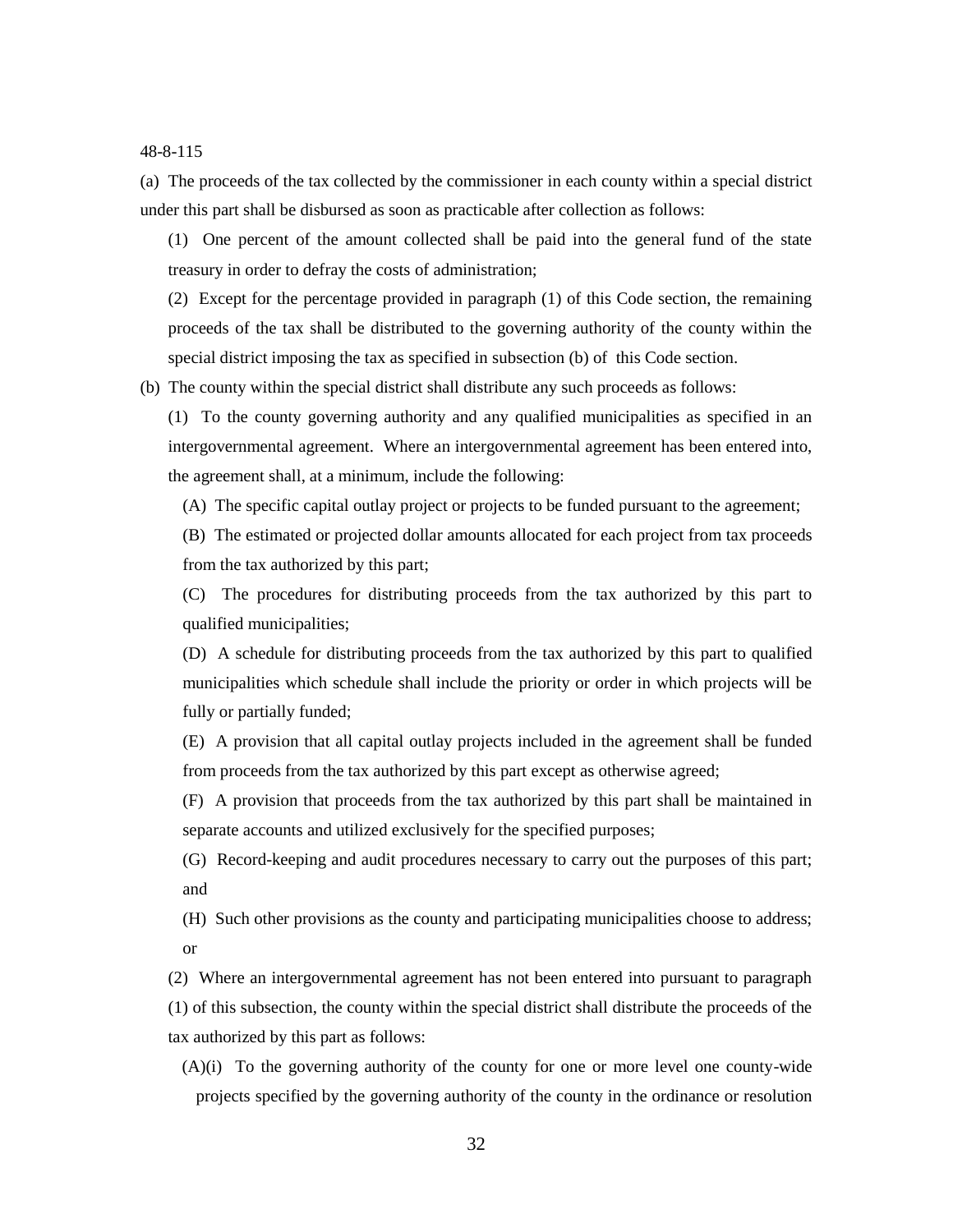required by subsection (a) of Code Section 48-8-111; provided, however, that any tax levied under this part that funds level one county-wide projects where an intergovernmental agreement has not been entered into pursuant to paragraph (1) of this subsection shall be levied for a five-year period. In the event that any or all level one county-wide projects are estimated to cost an amount which exceeds the proceeds projected to be collected during a 24 month period of the levy of the tax, the tax shall be levied for a six-year period; or

(ii) In the event that no level one county-wide project is included in the ordinance or resolution required by subsection (a) of Code Section 48-8-111, to the governing authority of the county for one or more level two county-wide projects specified by the governing authority of the county in the ordinance or resolution required by subsection (a) of Code Section 48-8-111. In the event no level one county-wide project is included in the ordinance or resolution required by subsection (a) of Code Section 48-8-111 and the governing authority of the county has specified one or more municipal projects as level two county-wide projects in the ordinance or resolution required by subsection (a) of Code Section 48-8-111, to the governing authority of the appropriate municipality or municipalities for such level two county-wide projects specified in the ordinance or resolution required by subsection (a) of Code Section 48-8-111. The total estimated cost of all level two county-wide projects specified under this division shall not exceed 20 percent of the proceeds projected to be collected during the period specified in the ordinance or resolution required by subsection (a) of Code Section 48-8-111; or

(B) In the event that no county-wide project is included in the resolution or ordinance calling for the imposition of the tax or in the event that tax proceeds exceed that amount required to fund the county-wide project or projects, the remaining proceeds shall be distributed in the following manner:

(i) As specified in an intergovernmental agreement other than the agreement specified in paragraph (1) of this subsection. The intergovernmental agreement shall include, at a minimum, the information required in paragraph (1) of this subsection; or

(ii) To the qualified municipalities within the special district based upon the ratio that the population of each qualified municipality bears to the total population of the county within the special district. If any qualified municipality is located in more than one county, only that portion of its population that is within the special district shall be counted. The remainder of such proceeds shall be distributed to the governing authority of the county within the special district. Capital outlay projects included in the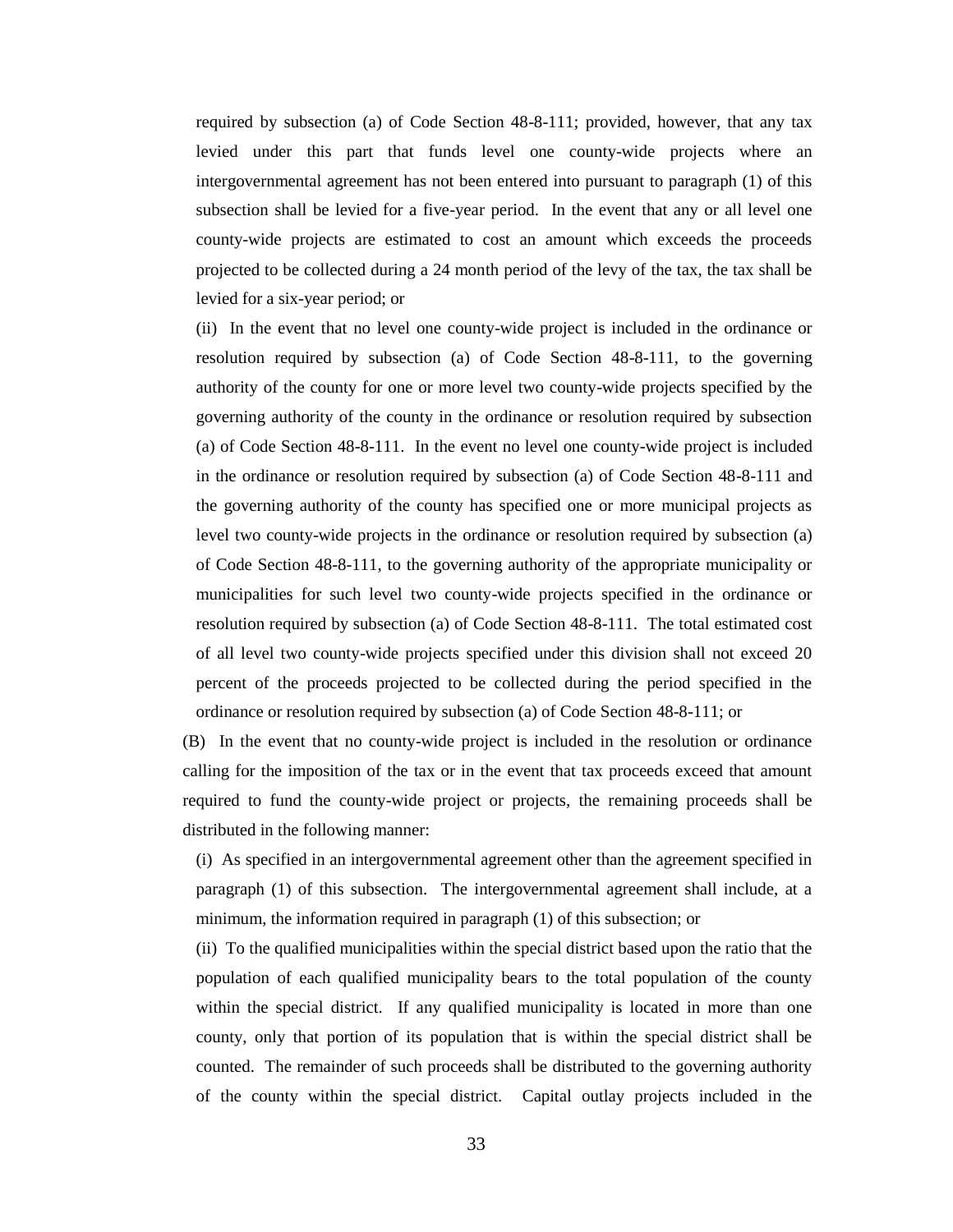referendum ballot by the county or any qualified municipalities within the special district shall be based upon the anticipated proceeds and distribution of the tax. The governing authority of the county within the special district shall distribute all proceeds received by the county for the tax levied pursuant to this part to the qualified municipalities within the special district on a monthly basis where proceeds are distributed in accordance with this division.

#### 48-8-116

Where a local sales or use tax has been paid with respect to tangible personal property by the purchaser either in another local tax jurisdiction within the state or in a tax jurisdiction outside the state, the tax may be credited against the tax authorized to be imposed by this article upon the same property. If the amount of sales or use tax so paid is less than the amount of the use tax due under this article, the purchaser shall pay an amount equal to the difference between the amount paid in the other tax jurisdiction and the amount due under this article. The commissioner may require such proof of payment in another local tax jurisdiction as he deems necessary and proper. No credit shall be granted, however, against the tax imposed under this article for tax paid in another jurisdiction if the tax paid in such other jurisdiction is used to obtain a credit against any other local sales and use tax levied in the county or in a special district which includes the county; and taxes so paid in another jurisdiction shall be credited first against the tax levied under Article 2 of this chapter, if applicable, and then against the tax levied under this article.

#### 48-8-117

No tax provided for in this article shall be imposed upon the sale of tangible personal property which is ordered by and delivered to the purchaser at a point outside the geographical area of the county in which the tax is imposed regardless of the point at which title passes, if the delivery is made by the seller's vehicle, United States mail, or common carrier or by private or contract carrier licensed by the Interstate Commerce Commission or the Georgia Public Service Commission.

#### 48-8-118

(a) As used in this Code section, the term 'building and construction materials' means all building and construction materials, supplies, fixtures, or equipment, any combination of such items, and any other leased or purchased articles when the materials, supplies, fixtures, equipment, or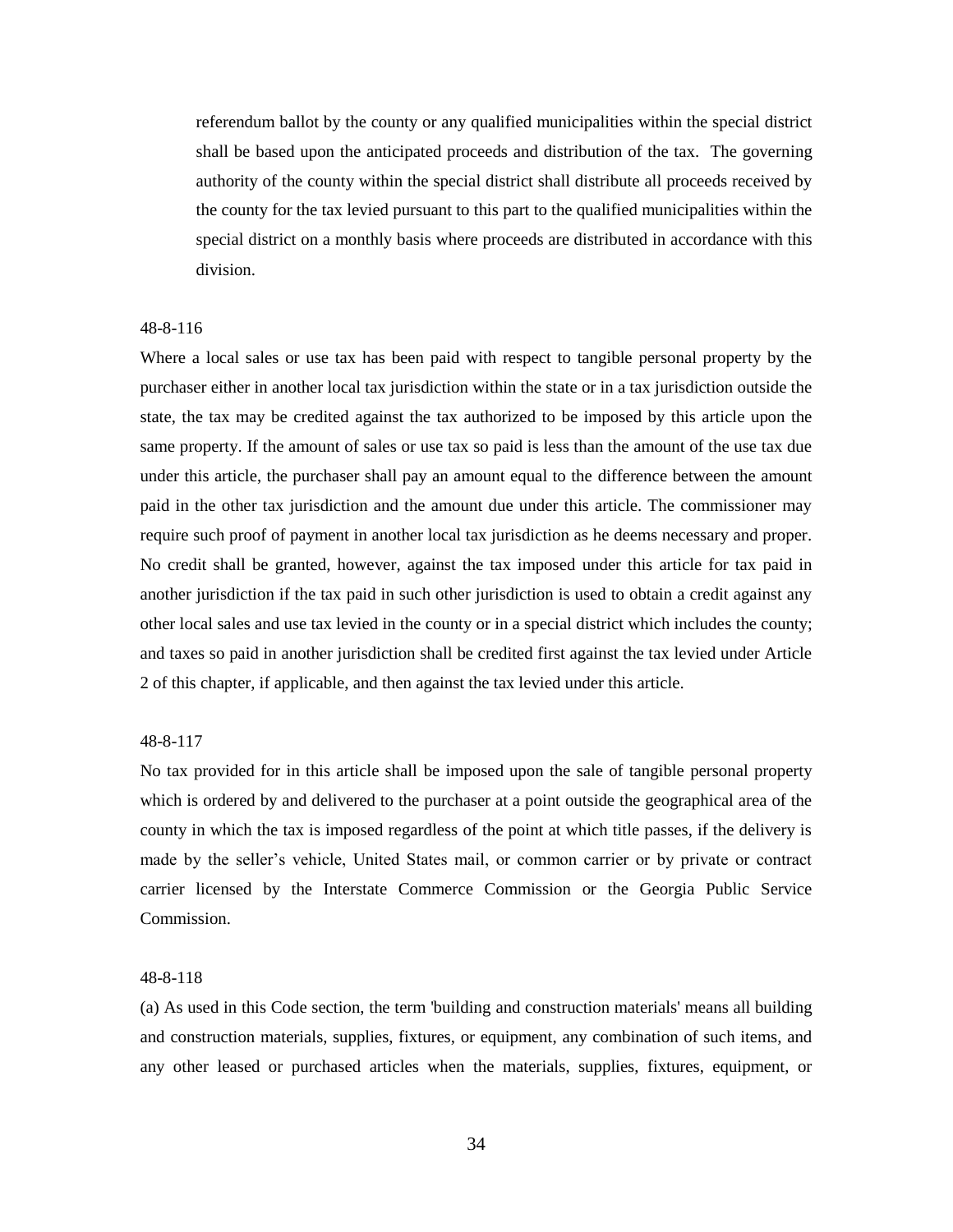articles are to be utilized or consumed during construction or are to be incorporated into construction work pursuant to a bona fide written construction contract.

(b) No tax provided for in this article shall be imposed upon the sale or use of building and construction materials when the contract pursuant to which the materials are purchased or used was advertised for bid prior to the voters´ approval of the levy of the tax and the contract was entered into as a result of a bid actually submitted in response to the advertisement prior to approval of the levy of the tax.

#### 48-8-119

The commissioner shall have the power and authority to promulgate such rules and regulations as shall be necessary for the effective and efficient administration and enforcement of the collection of the tax authorized to be imposed by this article.

#### 48-8-120

Except as provided in Code Section 48-8-6, the tax authorized by this part shall be in addition to any other local sales and use tax. Except as provided in Code Section 48-8-6, the imposition of any other local sales and use tax within a county or qualified municipality within a special district shall not affect the authority of such a county to impose the tax authorized by part and the imposition of the tax authorized by part shall not affect the imposition of any otherwise authorized local sales and use tax within the county within the special district.

#### 48-8-121

(a)(1) The proceeds received from the tax authorized by this part shall be used by the county and qualified municipalities within the special district receiving proceeds of the sales and use tax exclusively for the purpose or purposes specified in the resolution or ordinance calling for imposition of the tax. Such proceeds shall be kept in a separate account from other funds of such county and each qualified municipality receiving proceeds of the sales and use tax and shall not in any manner be commingled with other funds of such county and each qualified municipality receiving proceeds of the sales and use tax prior to the expenditure.

(2) The governing authority of the county and the governing authority of each qualified municipality within the special district receiving any proceeds from the tax pursuant to this part shall maintain a record of each and every project for which the proceeds of the tax are used. A schedule shall be included in each annual audit which shows for each such project the original estimated cost, the current estimated cost if it is not the original estimated cost,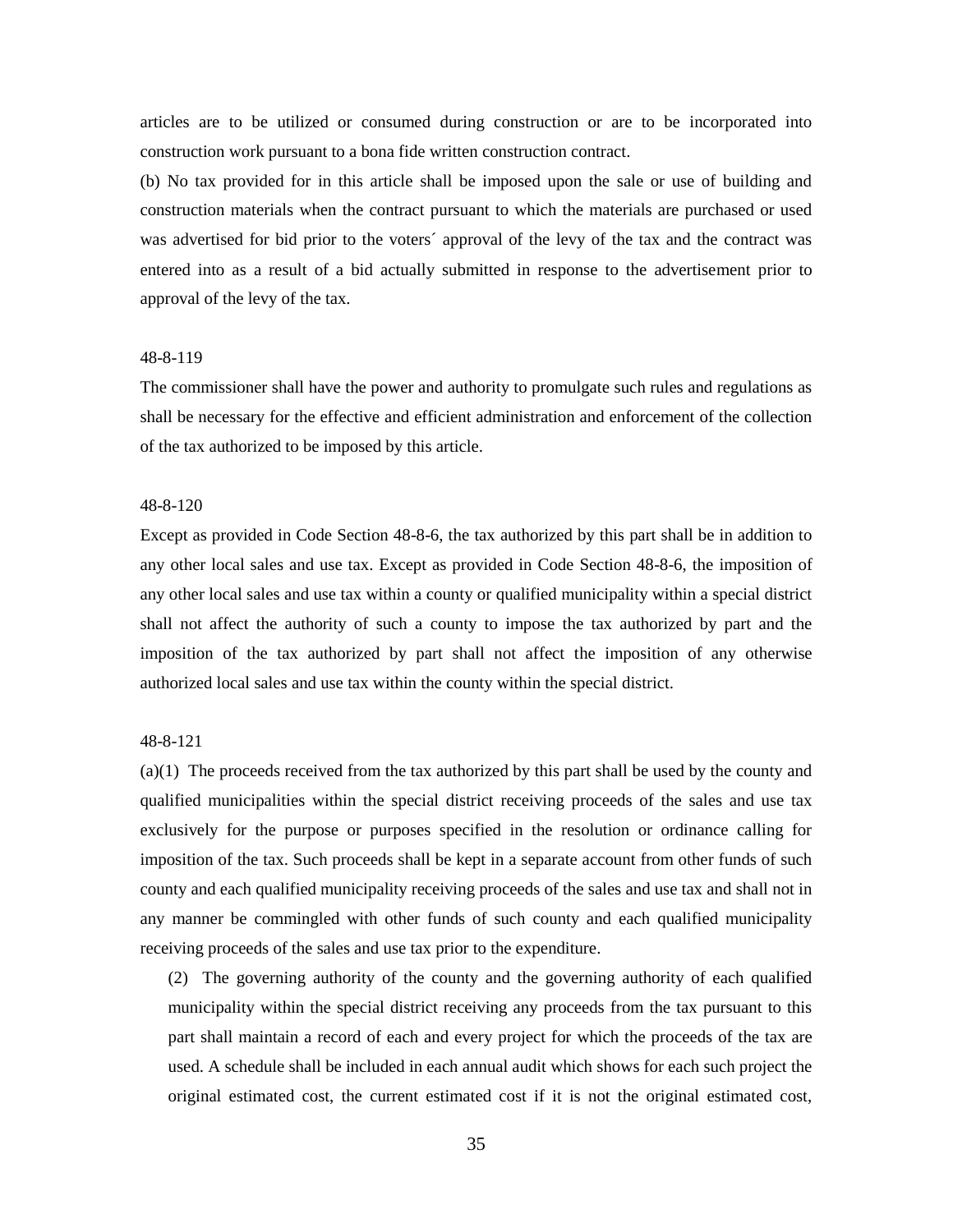amounts expended in prior years, and amounts expended in the current year. The auditor shall verify and test expenditures sufficient to provide assurances that the schedule is fairly presented in relation to the financial statements. The auditor's report on the financial statements shall include an opinion, or disclaimer of opinion, as to whether the schedule is presented fairly in all material respects in relation to the financial statements taken as a whole.

(3) In the event that a qualified municipality fails to comply with the requirements of this part, the county within the special district shall not be held liable for such noncompliance.

(b)(1) If the resolution or ordinance calling for the imposition of the tax specified that the proceeds of the tax are to be used in whole or in part for capital outlay projects consisting of road, street, and bridge purposes, then authorized uses of the tax proceeds shall include:

(A) Acquisition of rights of way for roads, streets, bridges, sidewalks, and bicycle paths;

(B) Construction of roads, streets, bridges, sidewalks, and bicycle paths;

(C) Renovation and improvement of roads, streets, bridges, sidewalks, and bicycle paths, including resurfacing;

(D) Relocation of utilities for roads, streets, bridges, sidewalks, and bicycle paths;

(E) Improvement of surface-water drainage from roads, streets, bridges, sidewalks, and bicycle paths; and

(F) Patching, leveling, milling, widening, shoulder preparation, culvert repair, and other repairs necessary for the preservation of roads, streets, bridges, sidewalks, and bicycle paths.

(2) Storm-water capital outlay projects and drainage capital outlay projects may be funded pursuant to subparagraph  $(a)(1)(D)$  of Code Section 48-8-111 or in conjunction with road, street, and bridge capital outlay projects.

(c) No general obligation debt shall be issued in conjunction with the imposition of the tax unless the governing authority of the county or qualified municipalities within special district issuing the debt determines that, and if the debt is to be validated it is demonstrated in the validation proceedings that, during each year in which any payment of principal or interest on the debt comes due the county or qualified municipalities within special district issuing such debt will receive from the tax authorized by this part net proceeds sufficient to fully satisfy such liability. General obligation debt issued under this part shall be payable first from the separate account in which are placed the proceeds received by the county or qualified municipalities within the special district issuing such debt from the tax authorized by this part. Such debt, however, shall constitute a pledge of the full faith, credit, and taxing power of the county or qualified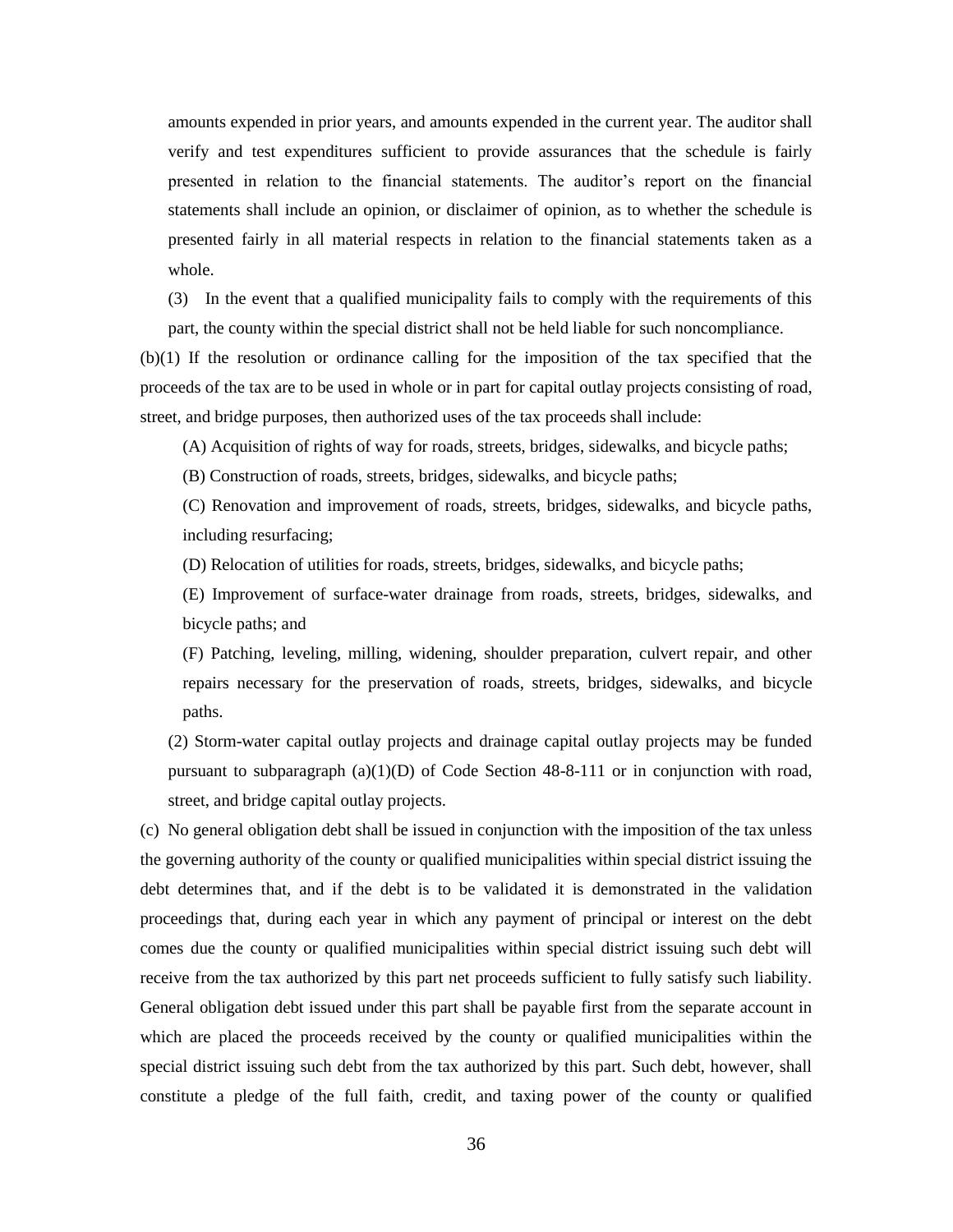municipalities within the special district issuing such debt; and any liability on said debt which is not satisfied from the proceeds of the tax authorized by this part shall be satisfied from the general funds of the county or qualified municipalities within the special district issuing such debt.

(d) The resolution or ordinance calling for imposition of the tax authorized by this part may specify that all of the proceeds of the tax will be used for payment of general obligation debt issued in conjunction with the imposition of the tax. If the resolution or ordinance so provides, then such proceeds shall be used solely for such purpose except as provided in subsection (g) of this Code section.

(e) The resolution or ordinance calling for the imposition of the tax authorized by this part may specify that a part of the proceeds of the tax will be used for payment of general obligation debt issued in conjunction with the imposition of the tax. If the ordinance or resolution so provides, it shall specifically state the other purposes for which such proceeds will be used; and such other purposes shall be a part of the capital outlay project or projects for which the tax is to be imposed. In such a case no part of the net proceeds from the tax received in any year shall be used for such other purposes until all debt service requirements of the general obligation debt for that year have first been satisfied from the account in which the proceeds of the tax are placed.

(f) The resolution or ordinance calling for the imposition of the tax may specify that no general obligation debt is to be issued in conjunction with the imposition of the tax. If the ordinance or resolution so provides, it shall specifically state the purpose or purposes for which the proceeds will be used.

 $(g)(1)(A)$  If the proceeds of the tax are specified to be used solely for the purpose of payment of general obligation debt issued in conjunction with the imposition of the tax, then any net proceeds of the tax in excess of the amount required for final payment of such debt shall be subject to and applied as provided in paragraph (2) of this subsection.

(B) If the county or qualified municipality within the special district receives from the tax net proceeds in excess of the estimated cost of the capital outlay project or projects stated in the resolution or ordinance calling for the imposition of the tax or in excess of the actual cost of such capital outlay project or projects, then such excess proceeds shall be subject to and applied as provided in paragraph (2) of this subsection.

(C) If the tax is terminated under paragraph (1) of subsection (b) of Code Section 48-8-112 by reason of denial of validation of debt, then all net proceeds received by the county or qualified municipality within the special district from the tax shall be excess proceeds subject to paragraph (2) of this subsection.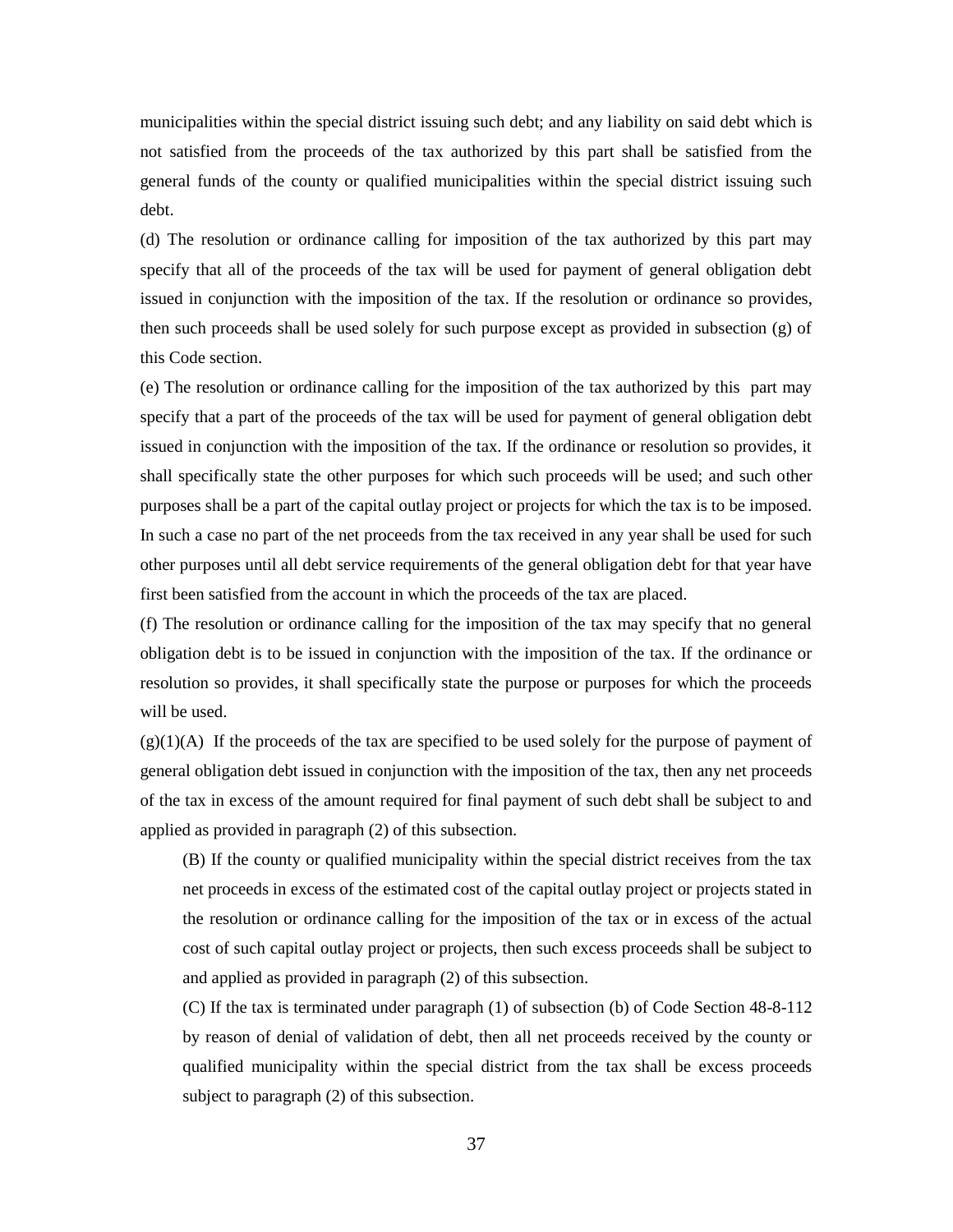(2) Unless otherwise provided in this part or in an intergovernmental agreement entered into pursuant to this part, excess proceeds subject to this subsection shall be used solely for the purpose of reducing any indebtedness of the county within the special district other than indebtedness incurred pursuant to this part. If there is no such other indebtedness or, if the excess proceeds exceed the amount of any such other indebtedness, then the excess proceeds shall next be paid into the general fund of the county within the special district, it being the intent that any funds so paid into the general fund of the county be used for the purpose of reducing ad valorem taxes.

#### 48-8-122

The governing authority of the county and the governing authority of each municipality receiving any proceeds from the tax under this part or under Article 4 of this chapter shall maintain a record of each and every project for which the proceeds of the tax are used. Not later than December 31 of each year, the governing authority of each local government receiving any proceeds from the tax under this part shall publish annually, in a newspaper of general circulation in the boundaries of such local government and in a prominent location on the local government website, if such local government maintains a website, a simple, nontechnical report which shows for each project or purpose in the resolution or ordinance calling for imposition of the tax the original estimated cost, the current estimated cost if it is not the original estimated cost, amounts expended in prior years, amounts expended in the current year, any excess proceeds which have not been expended for a project or purpose, estimated completion date, and the actual completion cost of a project completed during the current year. In the case of road, street, and bridge purposes, such information shall be in the form of a consolidated schedule of the total original estimated cost, the total current estimated cost if it is not the original estimated cost, and the total amounts expended in prior years and the current year for all such projects and not a separate enumeration of such information with respect to each such individual road, street, or bridge project. The report shall also include a statement of what corrective action the local government intends to implement with respect to each project which is underfunded or behind schedule.

#### 48-8-123.

 (a) For purposes of this Code section, the term "infeasible" means that the project has, in the judgment of the governing authority as expressed in the resolution or ordinance required by subsection (b) of this Code section, become impracticable, unserviceable, unrealistic, or otherwise not in the best interests of the citizens of the special district or the municipality.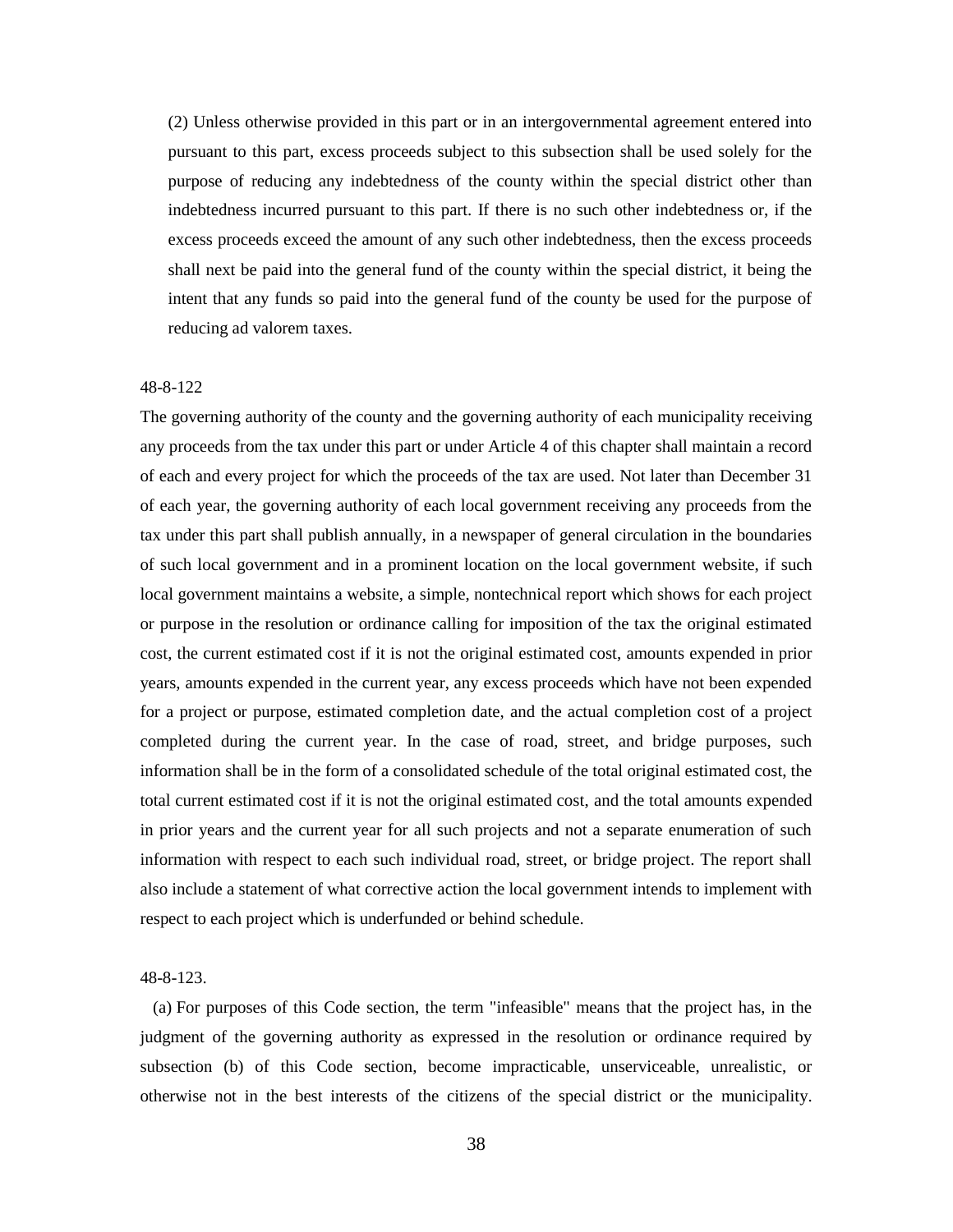(b) (1) Notwithstanding any other provision of this part to the contrary, if the tax authorized by this part has been imposed within a special district for a purpose or purposes authorized by subsection (a) of Code Section 48-8-111 and one or more projects authorized therein become or are determined to be infeasible, then the provisions of this Code section shall apply. However, this Code section shall not apply until and unless the governing authority or governing authorities specified under paragraph (2) of this subsection adopt a resolution or ordinance determining that such project or projects for which the levy has been approved have become infeasible in accordance with paragraph (2) of this subsection.

 (2) (A) If a project that has become infeasible is a project for which the county is responsible, an ordinance or resolution of the county shall be required determining that the project has become infeasible.

 (B) If a project that has become infeasible is a municipal project, an ordinance or resolution of the municipality responsible for the project shall be required determining that the project has become infeasible. Upon its approval by the municipality, such ordinance or resolution shall be transmitted to the governing authority of the county. The county governing authority shall rely on the determination by the municipality that the municipal project has become infeasible.

 (C) If a project that has become infeasible is a joint project of the county or a county authority and one or more municipalities or a joint project of two or more municipalities, an ordinance or resolution of all of the jurisdictions involved in the joint project shall be required determining that the project has become infeasible.

(3) If the governing authority desiring to determine that a project is infeasible has incurred or entered into financing for such project, whether through an intergovernmental contract, a multiyear lease or purchase contract under Code Section 36-60-13, or other form of indebtedness, no such ordinance or resolution shall be adopted until the governing authority discharges in full the obligation incurred or provides for the defeasance of such obligation. (c) Upon the adoption of the resolution or ordinance required by subsection (b) of this Code section, the tax shall continue to be imposed for the same period of time and for the raising of the same amount of revenue as originally authorized. Subject to approval in a referendum required by subsection (d) of this Code section, the county, or any municipality if the infeasible project is a project owned or operated by the municipality, or those entities that are part of a joint project, may expend the previously collected and future proceeds of the tax, or such portion thereof as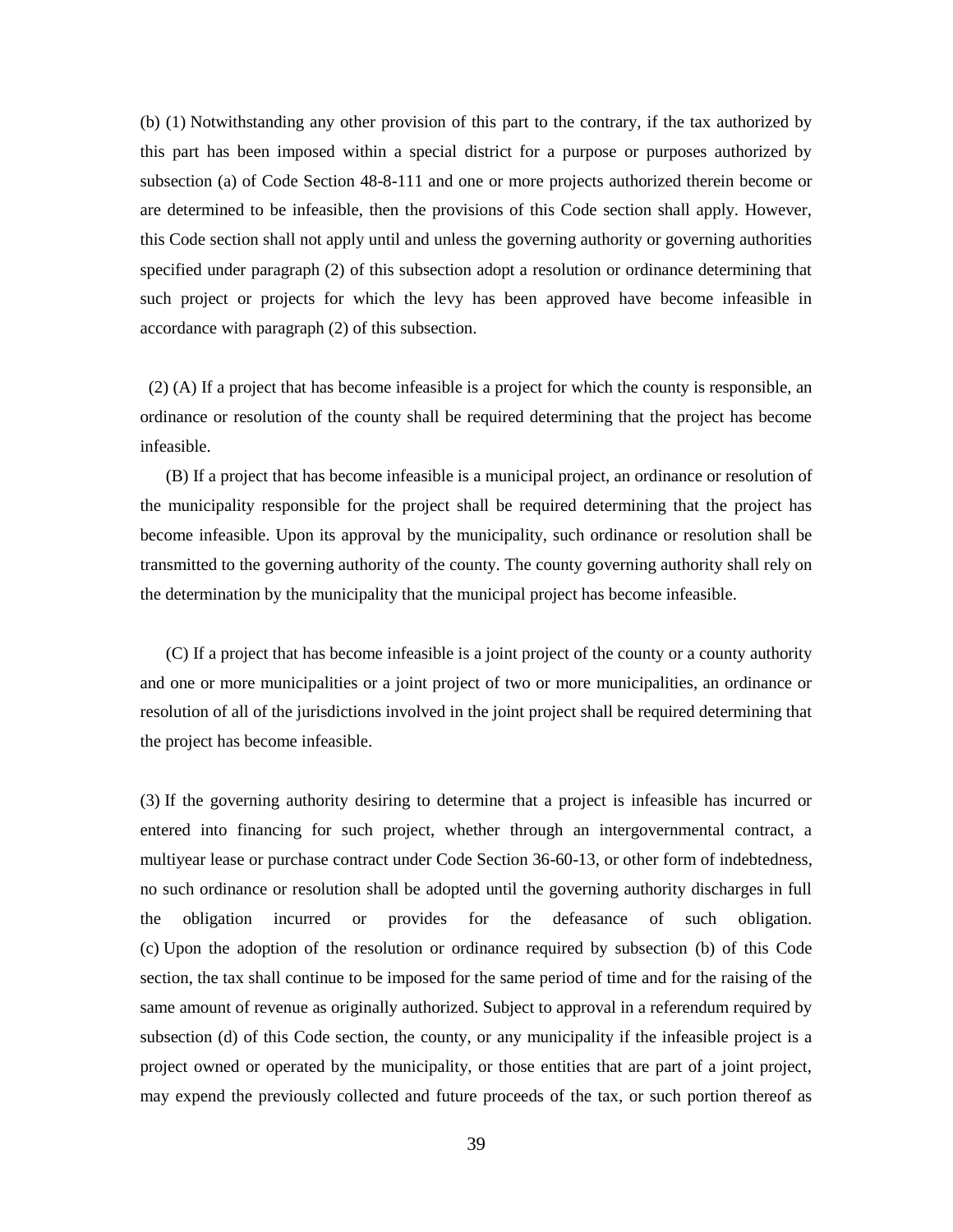was intended for the purpose that has been determined to be infeasible if the tax were imposed for more than one purpose, to reduce any general obligation indebtedness of the affected jurisdiction within the special district other than indebtedness incurred pursuant to this part, or by paying such proceeds into the general fund of the county or municipality to be used for the purpose of reducing ad valorem taxes, or both. In the event of a joint project in which there is an intergovernmental agreement apportioning the project, the proceeds shall be divided among the entities to such joint agreement according to such apportionment. In the event of a joint project in which there is no agreement apportioning the project, the proceeds shall be divided equally among the entities to the joint project.

(d) (1) Upon the adoption of the resolution or ordinance required by subsection (b) of this Code section, the governing authority of the county shall notify the county election superintendent by forwarding to the superintendent a copy of a resolution or ordinance calling for the modification of the purpose for which proceeds of the tax authorized by this part may be expended. Such ordinance or resolution shall specify the modified purpose for which the balance of proceeds of the tax are to be used and an estimate of the amount of the proceeds available to be used for the modified purpose.

 (2) Upon receipt of the resolution or ordinance required by this subsection, the election superintendent shall issue the call for an election for the purpose of submitting to the voters of the county within the special district the question of modifying the project or projects for which the proceeds of the levy may be expended. The election superintendent shall issue the call and shall conduct the election, in conjunction with the next election held, to submit to the electors of the special district the imposition of a tax under this part and shall conduct the election in the manner specified in subsection (b) of Code Section 48-8-111.

(3) The ballot submitting a question of the approval of the modified purpose for a levy previously approved by the electors of the county within the special district as authorized by this Code section shall have written or printed thereon the following:

"( ) YES Shall the capital outlay project consisting of approved for use of proceeds of the special 1 percent sales and use tax imposed in the special district of

"( ) NO County in a referendum on be modified so as to authorize use of such proceeds for the